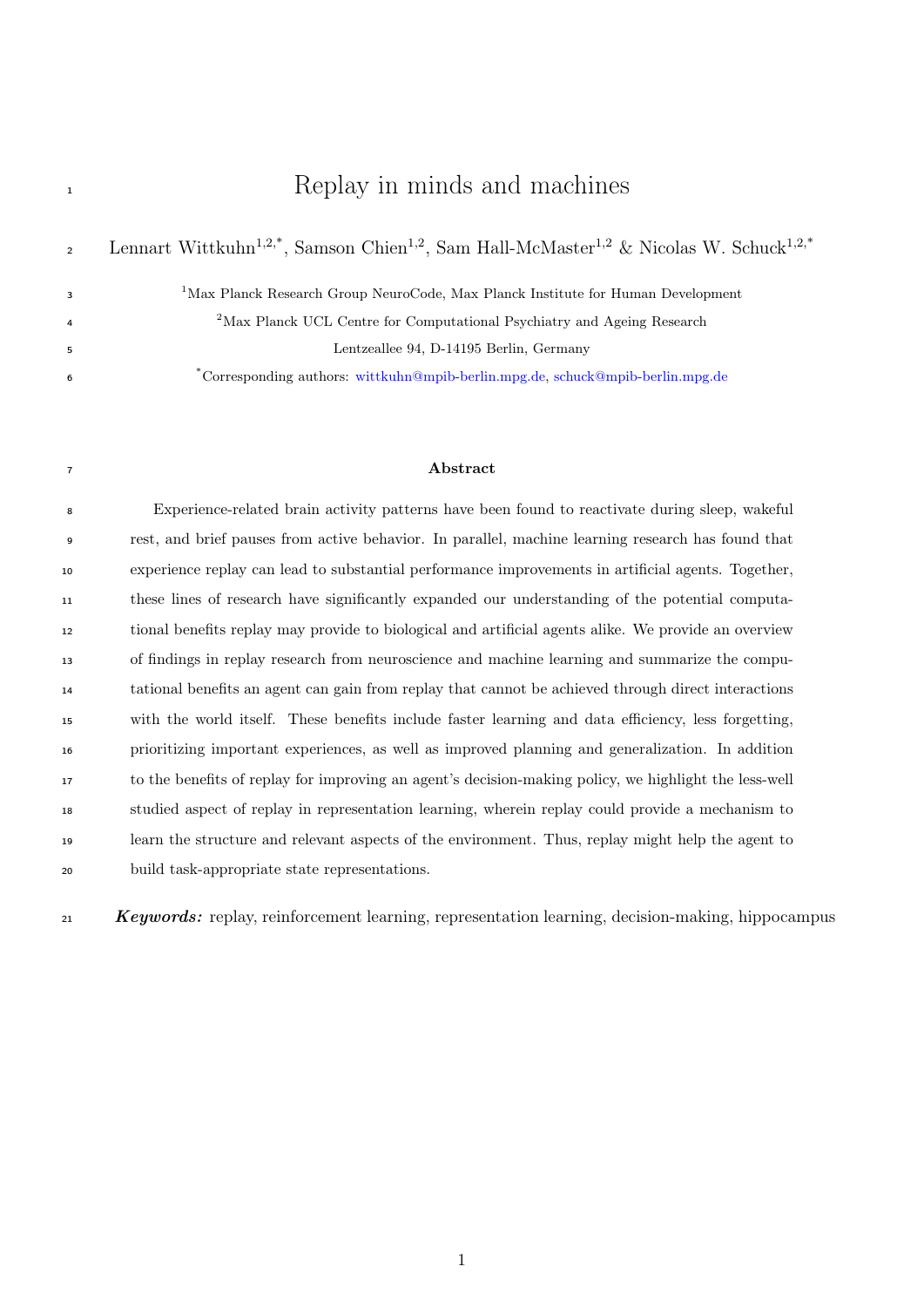The power of the mind goes far beyond observing and reacting to our surround- ings. Yet, a precise understanding of how the brain can leave the present and enter the realms of memory, planning and imagination is still lacking. Among the most studied aspects is the idea that the hippocampus is central in this process, due to its involvement in retrieving memories when we remember but also when we predict the future (e.g., [Squire,](#page-53-0) [1992;](#page-53-0) [Buckner,](#page-41-0) [2010\)](#page-41-0). Early indications that the hippocampus gives rise to memory functioning came from studies of lesion patients, such as patient [H](#page-50-0).M. [\(Scoville & Milner,](#page-52-0) [1957\)](#page-52-0), and studies of rodent spatial navigation [\(O'Keefe &](#page-50-0) [Nadel,](#page-50-0) [1978\)](#page-50-0). Of particular importance were recordings from hippocampal pyrami- dal neurons in rodents that demonstrated spatial firing selectivity when the animals [n](#page-49-0)avigated in a spatial environment like a maze or linear track [\(O'Keefe & Dostro](#page-49-0)[vsky,](#page-49-0) [1971;](#page-49-0) [O'Keefe & Conway,](#page-49-1) [1978\)](#page-49-1). These spatially modulated neurons – later also found in humans [\(Ekstrom et al.,](#page-43-0) [2003\)](#page-43-0) – became known as *place cells* and have since been regarded as a core neural substrate for a cognitive map of physical space that supports spatial navigation [\(O'Keefe & Nadel,](#page-50-1) [1974,](#page-50-1) [1978;](#page-50-0) [Moser et al.,](#page-49-2) [2008\)](#page-49-2), as well as memory [\(Cohen & Eichenbaum,](#page-42-0) [1993;](#page-42-0) [Redish & Touretzky,](#page-51-0) [1998\)](#page-51-0). How exactly does the brain use this hippocampal machinery to invoke previous events in the service of remembering the past and predicting the future?

# <sup>40</sup> 1 Replay in the brain

 Earlier theoretical and computational work, dating back to [Marr](#page-48-0) [\(1971\)](#page-48-0), proposed that the brain requires a mechanism mediating the consolidation of recent memory traces into an aggregated memory storage via reactivation. The idea that reacti- vation may help memory formation and should occur particularly when the brain would be undisturbed by external input, e.g., during immobility or sleep, has sub- [s](#page-50-2)equently found strong theoretical and empirical support [\(Buzsáki,](#page-41-1) [1989;](#page-41-1) [Pavlides](#page-50-2) [& Winson,](#page-50-2) [1989;](#page-50-2) [McClelland et al.,](#page-48-1) [1995\)](#page-48-1). A central development was that techno-<sup>48</sup> logical advances in multi-unit recordings in rodents led to the discovery of replay. During periods of rest and sleep, hippocampal cells reactivated sequentially in fast [b](#page-56-0)ursts, as if retracing paths the animal had taken during wakefulness [\(Wilson & Mc-](#page-56-0) [Naughton,](#page-56-0) [1994;](#page-56-0) [Skaggs & McNaughton,](#page-53-1) [1996;](#page-53-1) [Kudrimoti et al.,](#page-46-0) [1999;](#page-46-0) [Nádasdy et](#page-49-3) [al.,](#page-49-3) [1999;](#page-49-3) [Gerrard et al.,](#page-44-0) [2001;](#page-44-0) [Lee & Wilson,](#page-47-0) [2002;](#page-47-0) [Louie & Wilson,](#page-48-2) [2001;](#page-48-2) for reviews of these earlier findings, see [Redish,](#page-51-1) [1999;](#page-51-1) [Sutherland & McNaughton,](#page-53-2) [2000\)](#page-53-2). This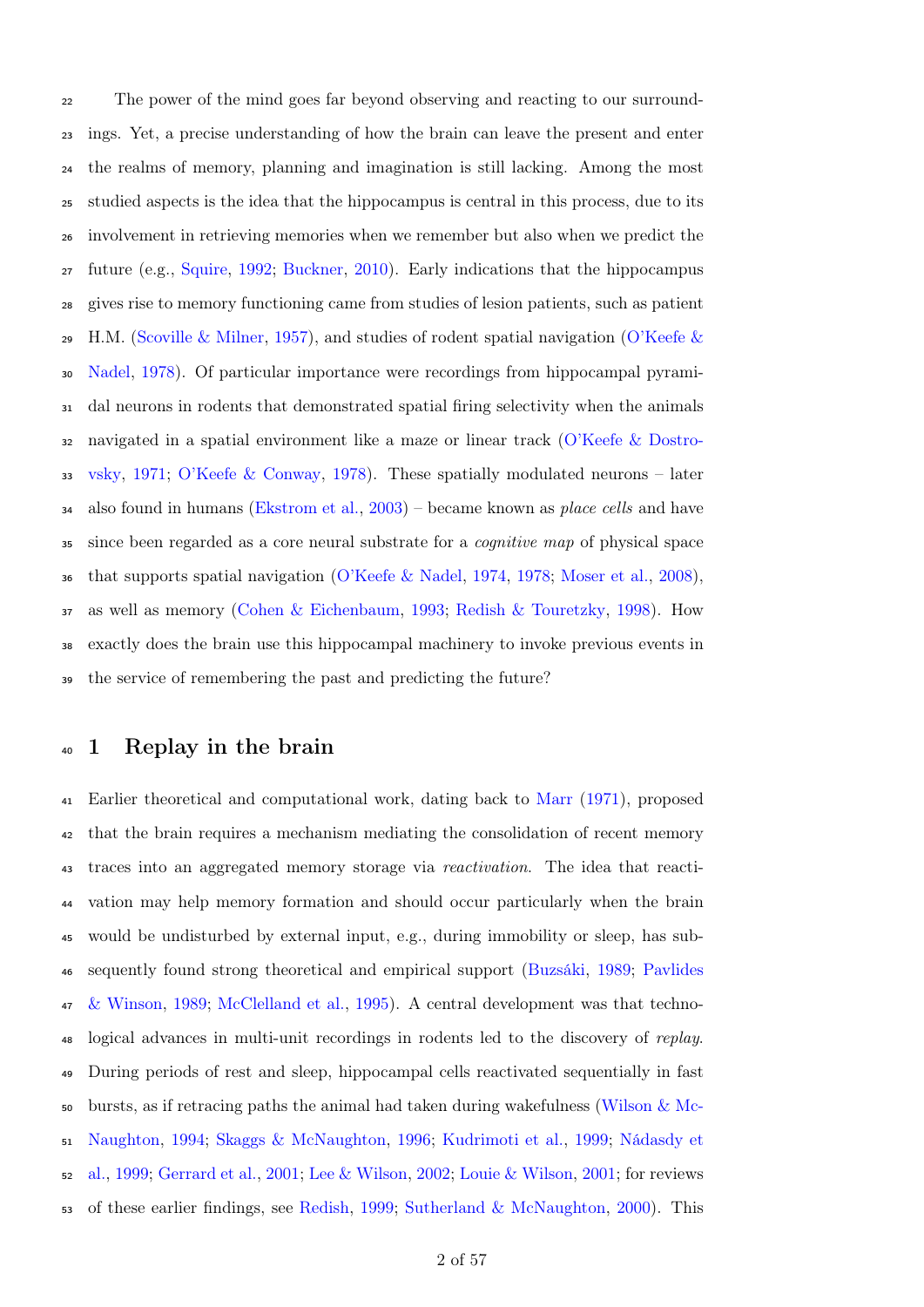observation was followed by a wealth of findings that established the now classic view of replay: the sequential reactivation of hippocampal place cells that occurs during sleep or rest, reflects previous experience in spatial navigation tasks, and happens on a temporally compressed timescale (for review, see e.g., [Foster,](#page-44-1) [2017\)](#page-44-1).

 Over the following decades, much more became known about the biological as- pects of replay, and today many studies point to an integral role in memory for- mation as envisioned by [Marr](#page-48-0) [\(1971\)](#page-48-0). Replay is commonly detected during brief, high-frequency oscillations of approximately 150 to 250 Hz that last about 50 to 200 milliseconds, called sharp wave-ripples (SWRs) (for review, see e.g., [Buzsáki,](#page-41-2) [2015;](#page-41-2) [Joo & Frank,](#page-46-1) [2018\)](#page-46-1). [SWRs](#page-39-0) have also been found in human medial tempo- ral lobe (MTL) [\(Bragin et al.,](#page-41-3) [1999;](#page-41-3) [Staba et al.,](#page-53-3) [2002\)](#page-53-3) and have been linked to memory consolidation during sleep and rest [\(Axmacher et al.,](#page-40-0) [2008;](#page-40-0) [Staresina et al.,](#page-53-4) [2015;](#page-53-4) [Zhang et al.,](#page-56-1) [2018;](#page-56-1) [Helfrich et al.,](#page-45-0) [2019\)](#page-45-0), as well as awake episodic memory retrieval [\(Norman et al.,](#page-49-4) [2019;](#page-49-4) [Vaz et al.,](#page-55-0) [2019,](#page-55-0) [2020\)](#page-55-1). Replay is much faster than wakeful experience, and this temporal compression is believed to induce the condi- tions that drive learning and the strengthening of memory traces through synaptic plasticity [\(Bliss & Collingridge,](#page-41-4) [1993;](#page-41-4) [Magee,](#page-48-3) [1997;](#page-48-3) [King et al.,](#page-46-2) [1999\)](#page-46-2). A link to memory is also supported by findings showing that the selective disruption of [SWRs](#page-39-0) in rodents during post-task rest slows learning in hippocampus-dependent spatial memory tasks [\(Girardeau et al.,](#page-44-2) [2009;](#page-44-2) [Ego-Stengel & Wilson,](#page-43-1) [2010;](#page-43-1) [Jadhav et al.,](#page-46-3) [2012\)](#page-46-3). Finally, interactions between the hippocampus and prefrontal cortex (PFC) during replay events support the idea of consolidating reactivated memories in the brain (for reviews, see e.g., [Zielinski et al.,](#page-56-2) [2018;](#page-56-2) [Tang & Jadhav,](#page-54-0) [2019\)](#page-54-0)

 The study of replay in humans has proven to be more difficult compared to ro- dents because the non-invasive detection of fast and anatomically localized sequential neural events is challenging; but existing findings point to similar conclusions. Mem- ory benefits of non-sequential reactivation during rest or sleep are well documented in humans [\(Staresina et al.,](#page-53-5) [2013;](#page-53-5) [Deuker et al.,](#page-42-1) [2013;](#page-42-1) [Tambini & Davachi,](#page-54-1) [2013;](#page-54-1) [Tambini et al.,](#page-54-2) [2010;](#page-54-2) [Gruber et al.,](#page-45-1) [2016\)](#page-45-1). Memory consolidation can also be bi- ased by presenting learning-associated sensory cues during replay-associated sleep phases in humans [\(Oudiette & Paller,](#page-50-3) [2013;](#page-50-3) [Lewis & Bendor,](#page-47-1) [2019\)](#page-47-1), as in rodents [\(Bendor & Wilson,](#page-40-1) [2012;](#page-40-1) [Rothschild et al.,](#page-51-2) [2016\)](#page-51-2). Recent progress in neuroimaging analyses have also been able to capture the sequentiality of fast replay events using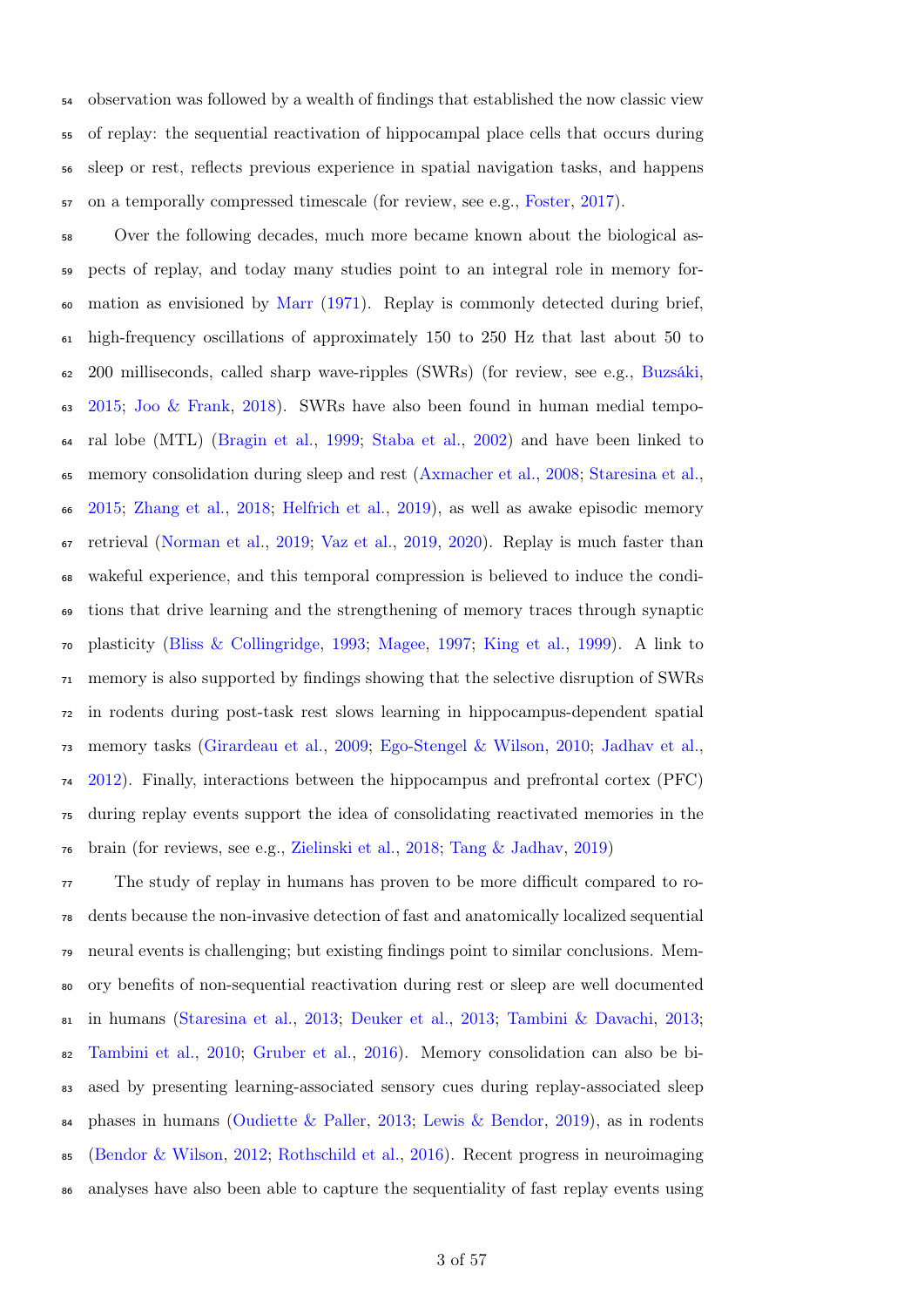magnetoencephalography (MEG) [\(Kurth-Nelson et al.,](#page-47-2) [2016;](#page-47-2) [Liu et al.,](#page-48-4) [2020\)](#page-48-4) and [f](#page-56-3)unctional magnetic resonance imaging (fMRI) [\(Schuck & Niv,](#page-52-1) [2019;](#page-52-1) [Wittkuhn &](#page-56-3) [Schuck,](#page-56-3) [2021\)](#page-56-3). In combination, these findings have demonstrated that replay exists in a variety of species and support the idea that it reflects a consolidation process that strengthens memory associations (for reviews, see [Sutherland & McNaughton,](#page-53-2) [2000;](#page-53-2) [Rasch & Born,](#page-51-3) [2007;](#page-51-3) [O'Neill et al.,](#page-50-4) [2010;](#page-50-4) [Diekelmann & Born,](#page-42-2) [2010;](#page-42-2) [Carr et](#page-41-5) [al.,](#page-41-5) [2011;](#page-41-5) [Zhang et al.,](#page-56-4) [2017;](#page-56-4) [Tambini & Davachi,](#page-54-3) [2019\)](#page-54-3).

 While the above findings have established a foundational knowledge of replay, our understanding of this phenomenon has undergone significant and continued change that sometimes challenged the classic picture of replay (for review, see e.g., [Foster,](#page-44-1) [2017\)](#page-44-1). For instance, replay has been found to be significantly more frequent than initially thought, happening not only during sleep or rest but also during brief wakeful [p](#page-42-4)auses from active behavior [\(Csicsvari et al.,](#page-42-3) [2007;](#page-42-3) [Foster & Wilson,](#page-44-3) [2006;](#page-44-3) [Diba &](#page-42-4) [Buzsáki,](#page-42-4) [2007;](#page-42-4) [Davidson et al.,](#page-42-5) [2009;](#page-42-5) [Karlsson & Frank,](#page-46-4) [2009;](#page-46-4) for reviews of awake replay, see e.g., [Carr et al.,](#page-41-5) [2011;](#page-41-5) [Tambini & Davachi,](#page-54-3) [2019\)](#page-54-3). In addition, replay-like sequential reactivation patterns occur at various speeds, from highly accelerated to [m](#page-54-4)uch slower behavioral timescales [\(Deng et al.,](#page-42-6) [2020;](#page-42-6) [Denovellis et al.,](#page-42-7) [2020;](#page-42-7) [Tang](#page-54-4) [et al.,](#page-54-4) [2021\)](#page-54-4). Recordings outside of the hippocampus have also made it possible to identify replay-like phenomena in a number of other brain areas, including entorhinal [\(Ólafsdóttir et al.,](#page-50-5) [2016,](#page-50-5) [2017;](#page-50-6) [O'Neill et al.,](#page-50-7) [2017;](#page-50-7) [Trettel et al.,](#page-55-2) [2019\)](#page-55-2), prefrontal [\(Euston et al.,](#page-43-2) [2007;](#page-43-2) [Peyrache et al.,](#page-51-4) [2009;](#page-51-4) [Jadhav et al.,](#page-46-5) [2016;](#page-46-5) [Yu et al.,](#page-56-5) [2018;](#page-56-5) [Shin et](#page-52-2) [al.,](#page-52-2) [2019;](#page-52-2) [Kaefer et al.,](#page-46-6) [2020;](#page-46-6) [Tang et al.,](#page-54-4) [2021\)](#page-54-4), visual and auditory sensory cortices [\(Ji & Wilson,](#page-46-7) [2006;](#page-46-7) [Rothschild et al.,](#page-51-2) [2016;](#page-51-2) [Wittkuhn & Schuck,](#page-56-3) [2021\)](#page-56-3), parietal cortex [\(Qin et al.,](#page-51-5) [1997;](#page-51-5) [Hoffman & McNaughton,](#page-45-2) [2002;](#page-45-2) [Harvey et al.,](#page-45-3) [2012\)](#page-45-3), motor [c](#page-47-3)ortex [\(Ramanathan et al.,](#page-51-6) [2015;](#page-51-6) [Gulati et al.,](#page-45-4) [2017\)](#page-45-4), and ventral striatum [\(Lansink](#page-47-3) [et al.,](#page-47-3) [2009,](#page-47-3) [2008;](#page-47-4) [Pennartz,](#page-50-8) [2004;](#page-50-8) [Gomperts et al.,](#page-45-5) [2015\)](#page-45-5). Moreover, replay is not necessarily a faithful replication of previous behavioral sequences but can also [r](#page-42-4)everse the order of experiences [\(Csicsvari et al.,](#page-42-3) [2007;](#page-42-3) [Foster & Wilson,](#page-44-3) [2006;](#page-44-3) [Diba](#page-42-4) [& Buzsáki,](#page-42-4) [2007;](#page-42-4) [Davidson et al.,](#page-42-5) [2009;](#page-42-5) [Karlsson & Frank,](#page-46-4) [2009\)](#page-46-4) or change the order of actual experiences according to a learned task rule [\(Liu et al.,](#page-48-5) [2019\)](#page-48-5). It can also represent remote, non-local and never-experienced locations [\(Karlsson & Frank,](#page-46-4) [2009;](#page-46-4) [Gupta et al.,](#page-45-6) [2010;](#page-45-6) [Ólafsdóttir et al.,](#page-50-9) [2015\)](#page-50-9), reflect non-spatial and partially observable task features [\(Schuck & Niv,](#page-52-1) [2019\)](#page-52-1), and occur even after tasks without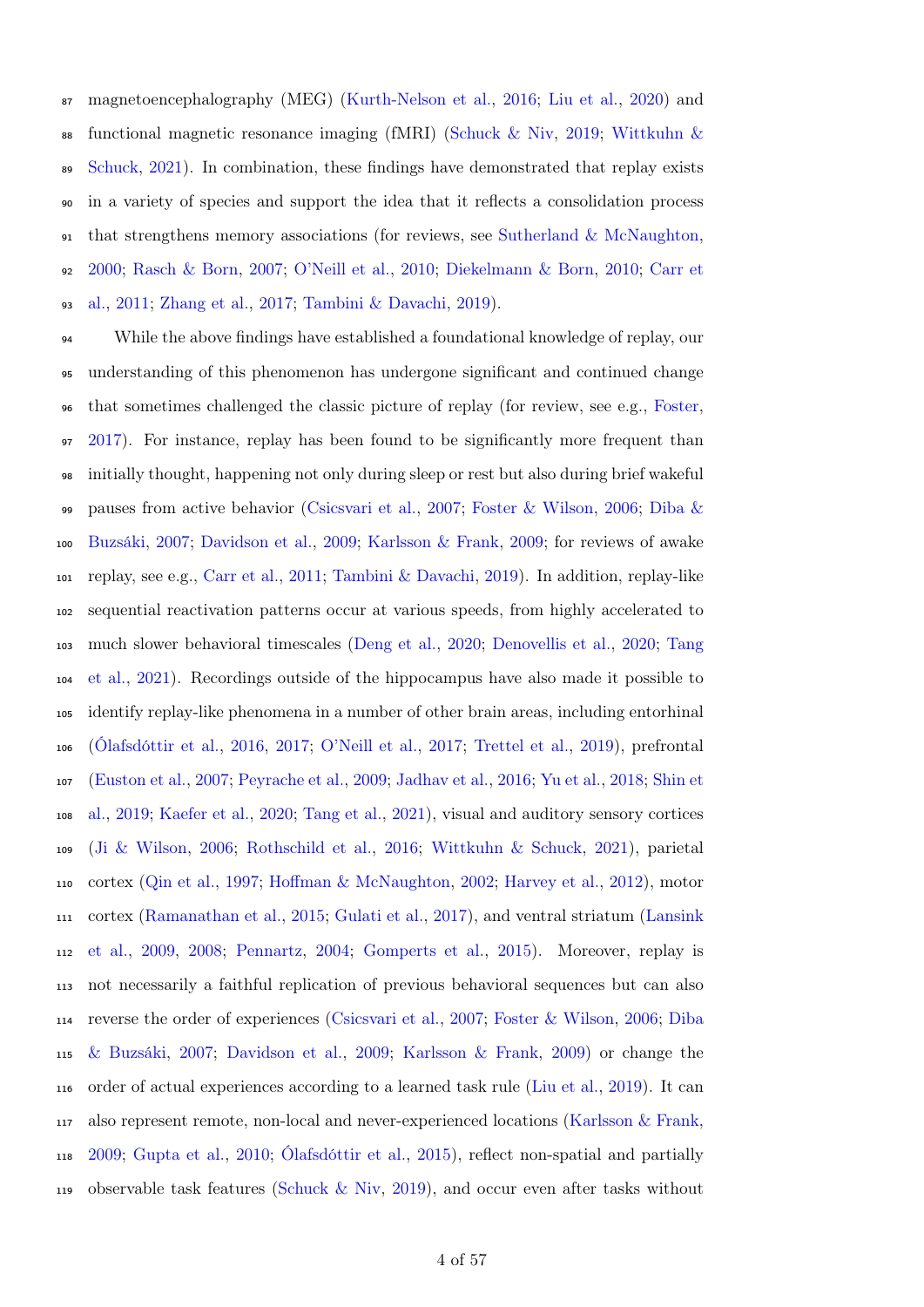120 explicit memory requirements [\(Wittkuhn & Schuck,](#page-56-3) [2021\)](#page-56-3). Collectively, these results suggest that replay is involved in a much broader range of cognitive functions than memory consolidation and spatial navigation alone.

 Indeed, our understanding of hippocampal place cells, and the neural architec- ture underlying memory and spatial navigation more generally, has also evolved considerably. The "places" represented by hippocampal neurons are not exclusively determined by location in physical space, but can also incorporate other task-relevant aspects, such as sounds [\(Aronov et al.,](#page-40-2) [2017\)](#page-40-2) and time [\(MacDonald et al.,](#page-48-6) [2011;](#page-48-6) see also [O'Keefe & Krupic,](#page-49-5) [2021\)](#page-49-5). Next to place cells, many other cells have been de-129 scribed that contribute to the cognitive map (for review, see e.g., [Grieves & Jeffery,](#page-45-7) [2017\)](#page-45-7), for instance grid cells and object vector cells in the medial entorhinal cortex [\(Hafting et al.,](#page-45-8) [2005;](#page-45-8) [Fyhn et al.,](#page-44-4) [2007;](#page-44-4) [Høydal et al.,](#page-45-9) [2019\)](#page-45-9), and head direction cells in the subiculum [\(Ranck,](#page-51-7) [1984;](#page-51-7) [Taube et al.,](#page-54-5) [1990\)](#page-54-5). Other studies have pointed out that the hippocampus may encode representations that are predictive of future loca- tions, so called successor representations (SRs), that can be used for reinforcement learning (RL) [\(Stachenfeld et al.,](#page-53-6) [2017\)](#page-53-6), and that grid-like patterns in the entorhi- nal cortex and ventromedial [PFC](#page-39-1) may represent coordinates of a non-spatial space [\(Constantinescu et al.,](#page-42-8) [2016\)](#page-42-8). Thus, today the cognitive map in the hippocampal- entorhinal system is often thought to represent relationships of locations and events beyond physical space, from conceptual knowledge to social cognition (for reviews and perspectives, see [Kaplan et al.,](#page-46-8) [2017;](#page-46-8) [Epstein et al.,](#page-43-3) [2017;](#page-43-3) [Schafer & Schiller,](#page-52-3) [2018;](#page-52-3) [Behrens et al.,](#page-40-3) [2018;](#page-40-3) [Bellmund et al.,](#page-40-4) [2018;](#page-40-4) [Peer et al.,](#page-50-10) [2020;](#page-50-10) [Bottini & Doeller,](#page-41-6) [2020;](#page-41-6) [Spiers,](#page-53-7) [2020\)](#page-53-7). Map-like representations also exist beyond the [MTL,](#page-39-2) most no- tably in the medial prefrontal and orbitofrontal cortex (OFC) [\(Wilson et al.,](#page-56-6) [2014;](#page-56-6) [Schuck et al.,](#page-52-4) [2016;](#page-52-4) [Constantinescu et al.,](#page-42-8) [2016,](#page-42-8) for a review, see e.g., [Schuck et al.,](#page-52-5) [2018\)](#page-52-5), suggesting that relational information derived from past events is also stored in neocortical brain areas. As we will detail below, these findings may have important implications for our understanding of the nature of replayed representations.

 How can such a diverse set of findings about replay in the hippocampus and the rest of the brain be integrated? We argue that insights into this question can be gained by considering the machine learning (ML) literature, where "experience replay" was introduced in the early 90s [\(Lin,](#page-47-5) [1991\)](#page-47-5). More recently, experience replay has become particularly popular after its importance for training deep neural net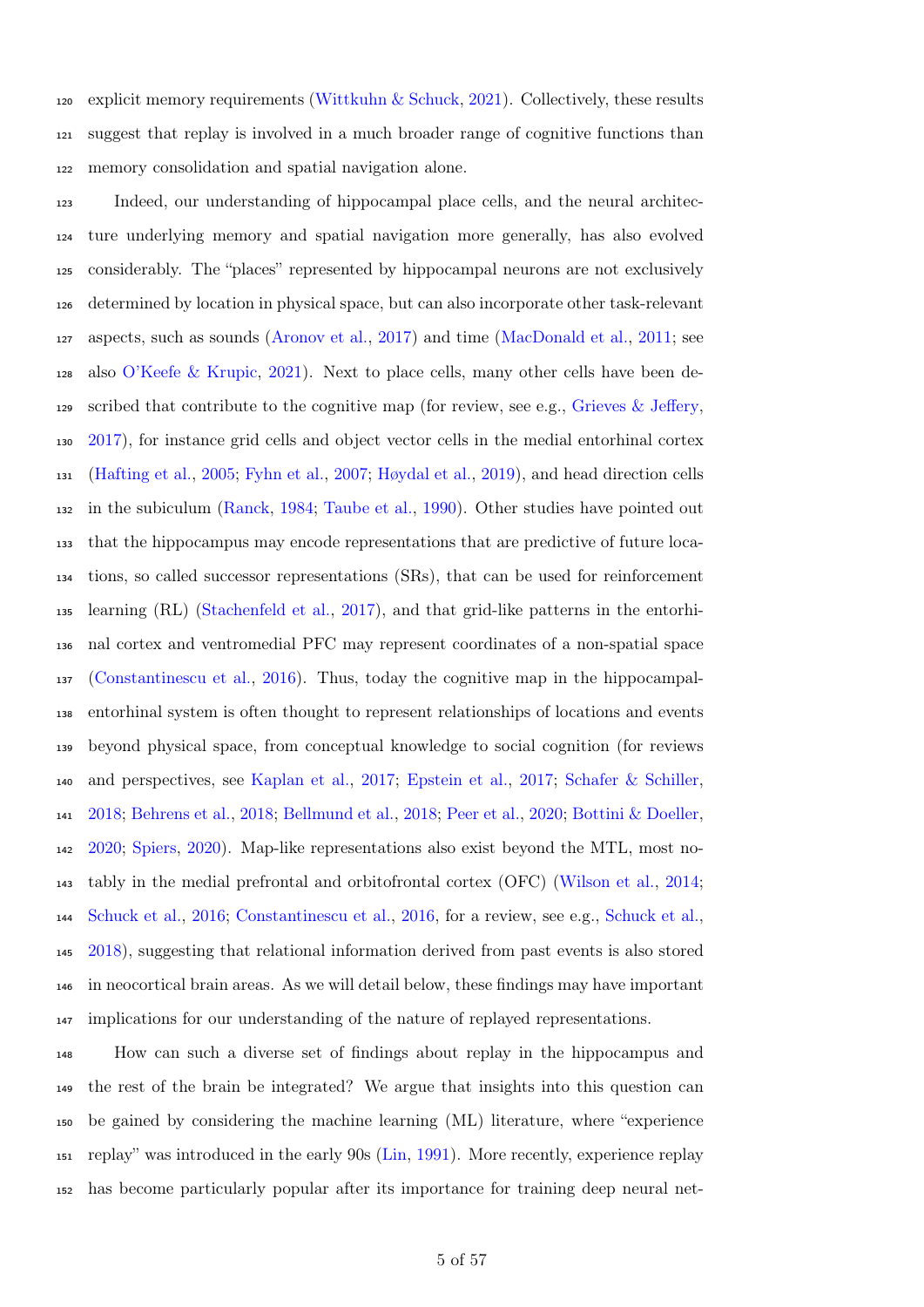works (DNNs) to play Atari video games became clear [\(Mnih et al.,](#page-49-6) [2015\)](#page-49-6). This led experience replay to rise to prominence as a crucial ingredient in building human- level intelligence in artificial agents [\(Kumaran et al.,](#page-47-6) [2016\)](#page-47-6). Despite the conceptual similarity of biological and artificial replay, research on this subject in neuroscience and [ML](#page-39-3) has progressed largely in parallel. Here, we aim to connect insights from both research fields and review computational perspectives taken in [ML](#page-39-3) on the re- play phenomenon. Our goal is to highlight the diversity of possible functions that  $_{160}$  might be served by a replay mechanism and attempt to answer the question of why agents would replay in the first place.

# <sup>162</sup> 2 Computational benefits of replay

 If replay is not just a phenomenon observed in the brain, but is increasingly im- plemented in artificial agents too, this raises a number of questions: Is replay in machines similar to replay in animals? Why do machines need replay? Do animals and machines have the same reasons to employ this process? Here, we will consider these questions, compare the roles of replay in both biological and artificial agents, and distill the most significant benefits of replay.

 Before we begin, we would like to point out some of the more significant aspects in which the concept of replay differs between [ML](#page-39-3) and neuroscience. As described above, neuroscience emphasizes the sequential and often accelerated nature of replay [\(Genzel et al.,](#page-44-5) [2020\)](#page-44-5), but often subsumes reactivation of memories as well as activa- tion of internally generated neural sequences under the same term. [ML](#page-39-3) methods, in contrast, often distinguish between experience replay, which corresponds to sampling from a memory buffer, and model-based methods, often referred to as planning, in which the agent internally generates new experiences from a learned model of the environment. Moreover, several methods in [ML](#page-39-3) focus on replaying sets of individ- ual transitions (akin to only two adjacent place cells), which do not have to form sequences spanning long trajectories through the environment. Finally, the issue of replay speed has not been a major consideration in [ML.](#page-39-3) Bound to physical inter- action with the environment and the timescales of biology, however, the speed of replay takes a more important role in understanding animal cognition than it has in artificial systems.

Similar to previous work (e.g., [Foster & Knierim,](#page-44-6) [2012;](#page-44-6) [Cazé et al.,](#page-42-9) [2018;](#page-42-9) [Mo-](#page-49-7)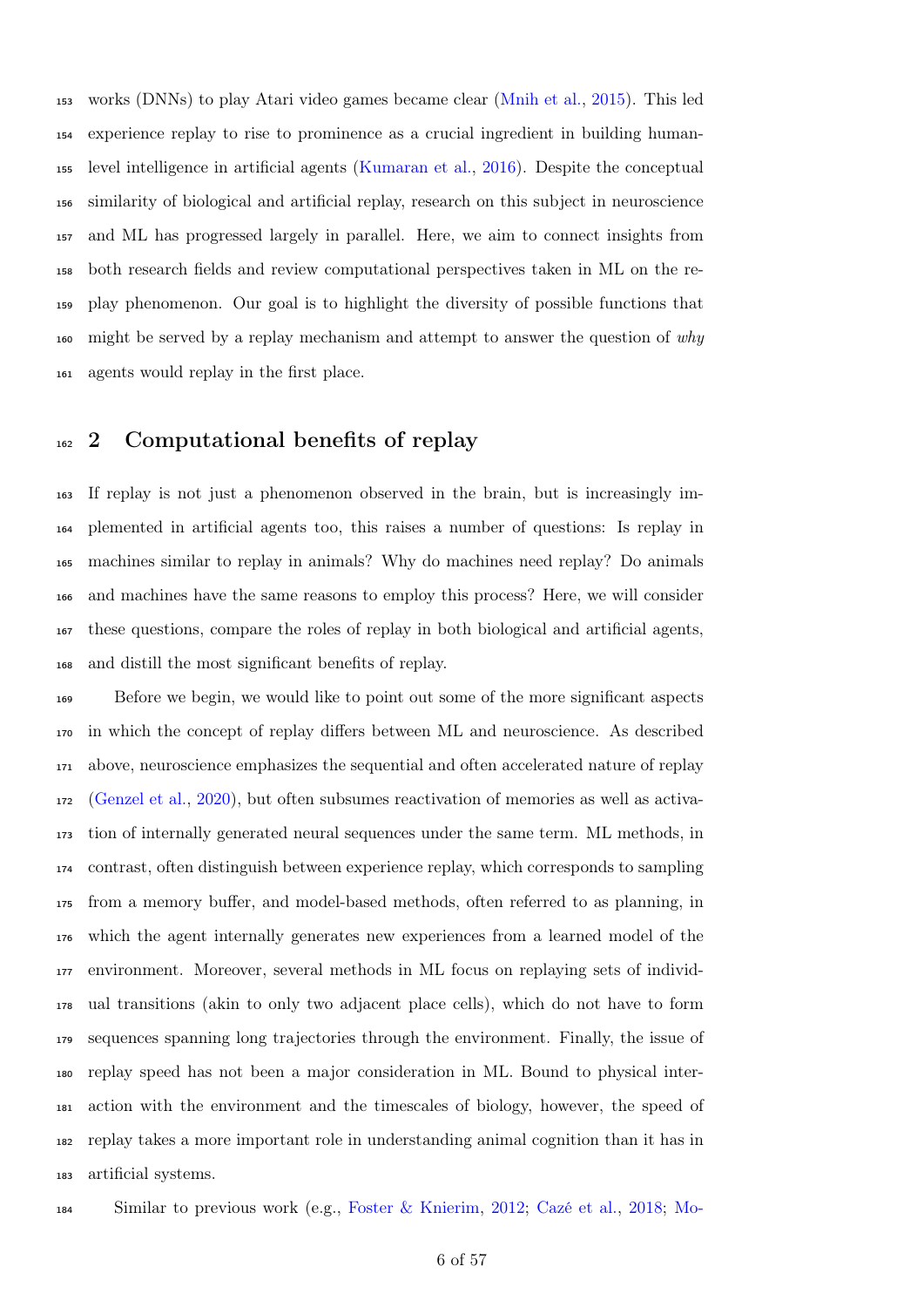[mennejad,](#page-49-7) [2020\)](#page-49-7), our review is guided by the [RL](#page-39-4) framework [\(Sutton & Barto,](#page-54-6) [2018\)](#page-54-6), which allows parallels to be drawn between reactivation of neural patterns in biolog- ical agents and replay of task states in artificial agents. The [RL](#page-39-4) framework considers agents that learn from interactions with their environment and thereby gather expe- riences one at a time. [RL](#page-39-4) techniques are designed to learn from experience gradually, through trial-and-error, using every new experience immediately to adjust the agent's knowledge about the task. This has the benefit of accruing knowledge without delay, while integrating information over all experiences gained so far, rather than using just the most recent experience to make decisions. Typically, small adjustments are made to the agent's knowledge with each new experience because large updates risk overwriting the effects of earlier learning and can limit generalization. [Box 1](#page-7-0) describes the fundamental aspects of [RL.](#page-39-4)

 Which benefits can an agent obtain from using replay? In the next sections, we will discuss five potential computational functions of replay: increasing the speed and data efficiency of learning, reducing forgetting, reorganizing experiences, planning, and generalization. We do not consider these functions to be entirely separable. We distinguish them because they each offer a unique perspective on what an intelligent agent, biological or artificial, stands to gain from replaying past experiences. This perspective also sheds light on why replay can have different properties in different study contexts, which have found replay to be sometimes backward and sometimes forward, or in some cases to occur immediately and in other cases long after the experience was acquired. In doing so, we try to emphasize how the research fields of neuroscience and [ML](#page-39-3) can learn from each other, identifying commonalities that point to overarching computational principles and delineating differences that could [c](#page-45-10)ross-fertilize novel ideas in both fields (for similar perspectives, see e.g., [Hassabis et](#page-45-10) [al.,](#page-45-10) [2017;](#page-45-10) [Botvinick et al.,](#page-41-7) [2020\)](#page-41-7).

 Finally, we will consider an underexplored computational aspect of replay. Most research to date has studied how replay may be used to optimize goal-directed behav- ior given an already established cognitive map. Here, we explore whether replay may also be involved in shaping the cognitive map itself. We hypothesize that the content and function of replay is determined by its interplay with the current representation of the task and the representational demands of the task at hand, a notion which has recently received some computational [\(Russek et al.,](#page-52-6) [2017;](#page-52-6) [Caselles-Dupré et al.,](#page-42-10)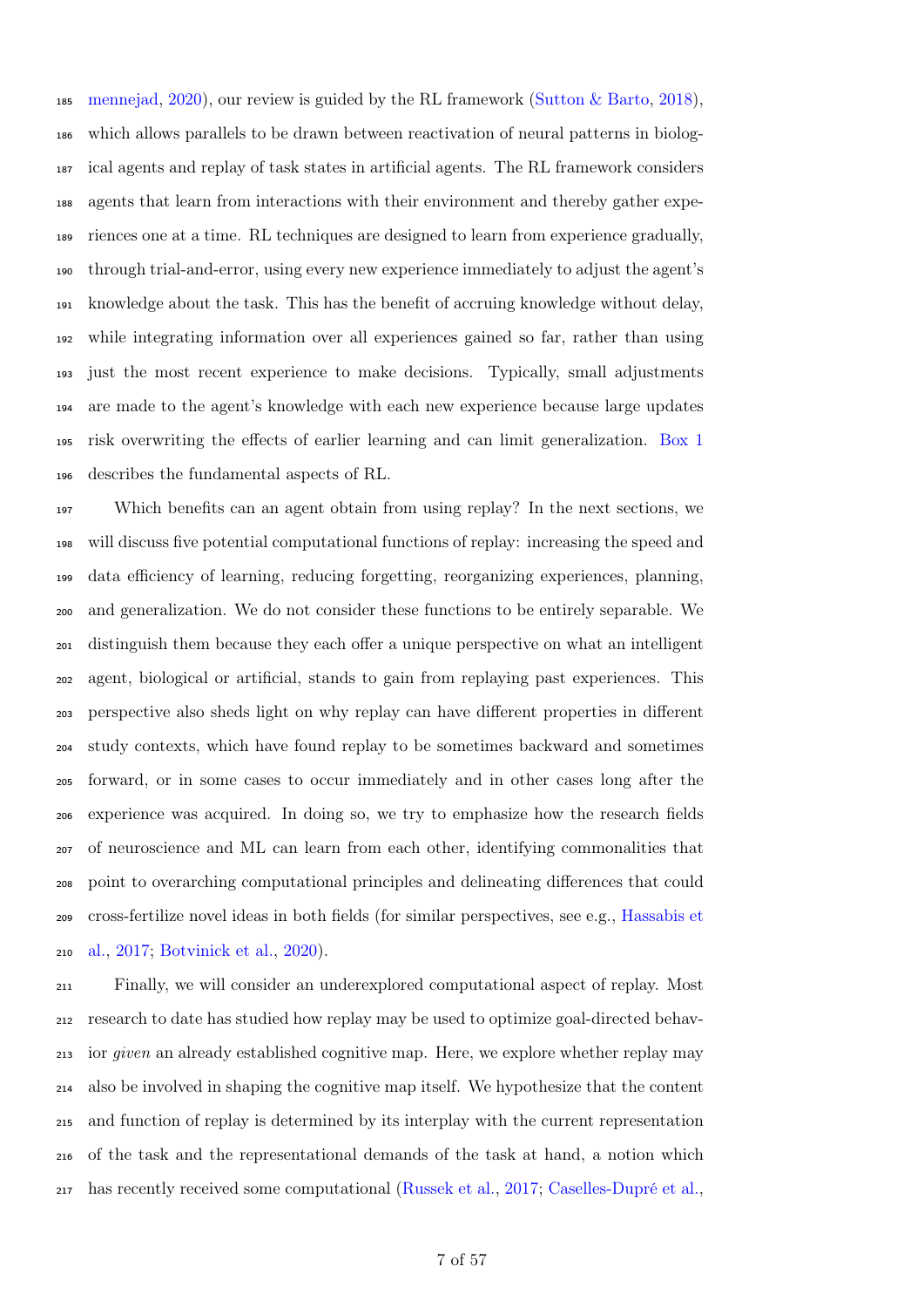[2019;](#page-42-10) [Momennejad,](#page-49-7) [2020\)](#page-49-7) as well as empirical support [\(Schuck & Niv,](#page-52-1) [2019\)](#page-52-1). In this view, replay can be understood not only as a phenomenon that retrieves relational information stored in a cognitive map, but also as a process that changes relational  $_{221}$  information and internal state representations of an agent (see [Box 1](#page-7-0) for a definition of state representations).

### <span id="page-7-0"></span>Box 1 What is reinforcement learning?

 [Reinforcement learning](#page-39-4) [\(RL\)](#page-39-4) theory provides a formal framework to describe how agents learn to optimize their behavior through interactions with the environment that yield rewards or punishments and can result in transitions from one situation (or "state") to the next [\(Sutton & Barto,](#page-54-6) [2018\)](#page-54-6). Agents learn which actions to take in which state based on the long-term reward they get. Actions that lead to a net positive sum of future outcomes will be performed more often, whereas actions that lead to a net negative sum of outcomes will be performed less often. At the heart of [RL](#page-39-4) lies the assumption that the agent-environment interaction can be modelled as a Markov decision process (MDP). The [MDP](#page-39-5) consists of the following components:

234 • An environment that is represented by a discrete set of states  $S$  (e.g., locations in a maze or positions in a board game). The agent is assumed to occupy one of those states at each point in time. Note that the states refer to the agent's internal representation of the environment, which may not be equivalent to the objective, "true" state of the environment. In some environments it can be sufficient to form an internal state representation based on incoming sensory signals alone, but in many cases this approach is not feasible and instead requires to supplement the state definition with non-observable information (e.g. [Wilson et al.,](#page-56-6) [2014;](#page-56-6) [Schuck](#page-52-5) [et al.,](#page-52-5) [2018\)](#page-52-5). The question of how an agent can know how to internally represent the state is therefore a topic of great interest in [RL](#page-39-4) research, and will be discussed later in this review. Importantly, by describing the environment as a state space of an [MDP,](#page-39-5) the states can represent any type of task, whether spatial locations in a maze or task states indicated by objects in a non-spatial decision-making task. Note that [MDPs](#page-39-5) can also have continuous state or action spaces, but for simplicity, we only consider finite and discrete state and action spaces here.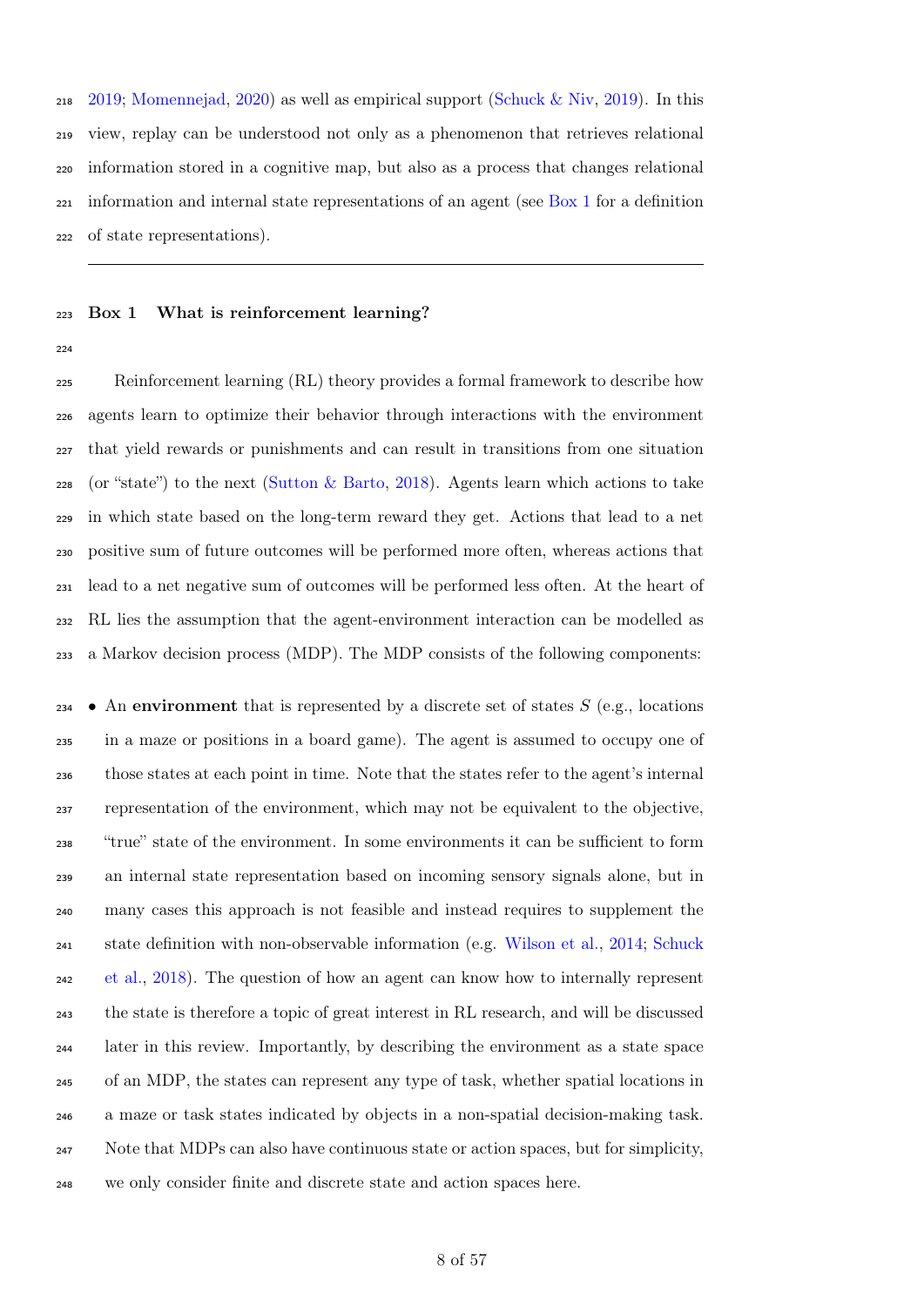$\bullet$  A discrete set of **actions** A the agent can perform in each state (e.g., movement <sup>250</sup> into a particular direction in a maze).

<sup>251</sup> • A state transition function  $T(s_t, a_t, s_{t+1})$  describing the probabilities of moving 252 from the current state  $s_t \in S$  to the next state  $s_{t+1} \in S$  after taking an action 253  $a_t \in A$ . The state transition function can be understood as a cognitive map that <sup>254</sup> entails the connections between states (e.g., route from location A to location B).

255 • A reward function  $R(s_t, a_t, s_{t+1})$  maps each state-action pair to a scalar rein- $\epsilon_{156}$  forcement signal r, received after taking an action  $a_t$  in state  $s_t$ . Generally, rewards are controlled by the environment, and therefore lie outside of the agent. Still, the value of particular outcomes are inferred by the agent, and learning therefore de- pends on an internal representation of the reward (e.g., [Juechems & Summerfield,](#page-46-9) [2019\)](#page-46-9). This internal representation can be subject to further transformations such as reward normalization, which in turn may depend on the agent's state.

 In an [MDP,](#page-39-5) the agent-environment interaction is assumed to be Markovian with respect to reward (and state), which means that the state and reward at the next 264 time point  $t + 1$  depend only on the state and action of the current time point  $t$ , but not on any states or actions before. The current state  $s_t$  therefore contains all information from the previous history. Formally, the Markov property can be stated <sup>267</sup> as:

$$
P(s_{t+1}, r_t | s_t, a_t, s_{t-1}, a_{t-1}, \dots, s_0, a_0) = P(s_{t+1}, r_t | s_t, a_t)
$$
\n<sup>(1)</sup>

 In brief, this means that we can think of learning from trial-and-error as the following process: the agent represents the current state of the environment,  $s_t$  and then performs an action  $a_t$ . The action will affect the environment, changing 271 the agent's state from  $s_t$  to  $s_{t+1}$  (as described by the transition function T), and potentially yield a reward, as described by the reward function R. The agent's goal is to always perform the actions that maximize the sum of total rewards obtained over the course of its interaction with the environment.

 How can the agent know which actions to perform that will achieve this goal? A first step is to formalize the agent's goal. The goal of the agent is expressed as <sup>277</sup> the expectation over the discounted sum of its future rewards:  $E[\sum_{i=0}^{\infty} \gamma^{i} r_{i}]$ , where *i* indexes all future time points, and  $\gamma \in [0, 1]$  is known as the discount factor which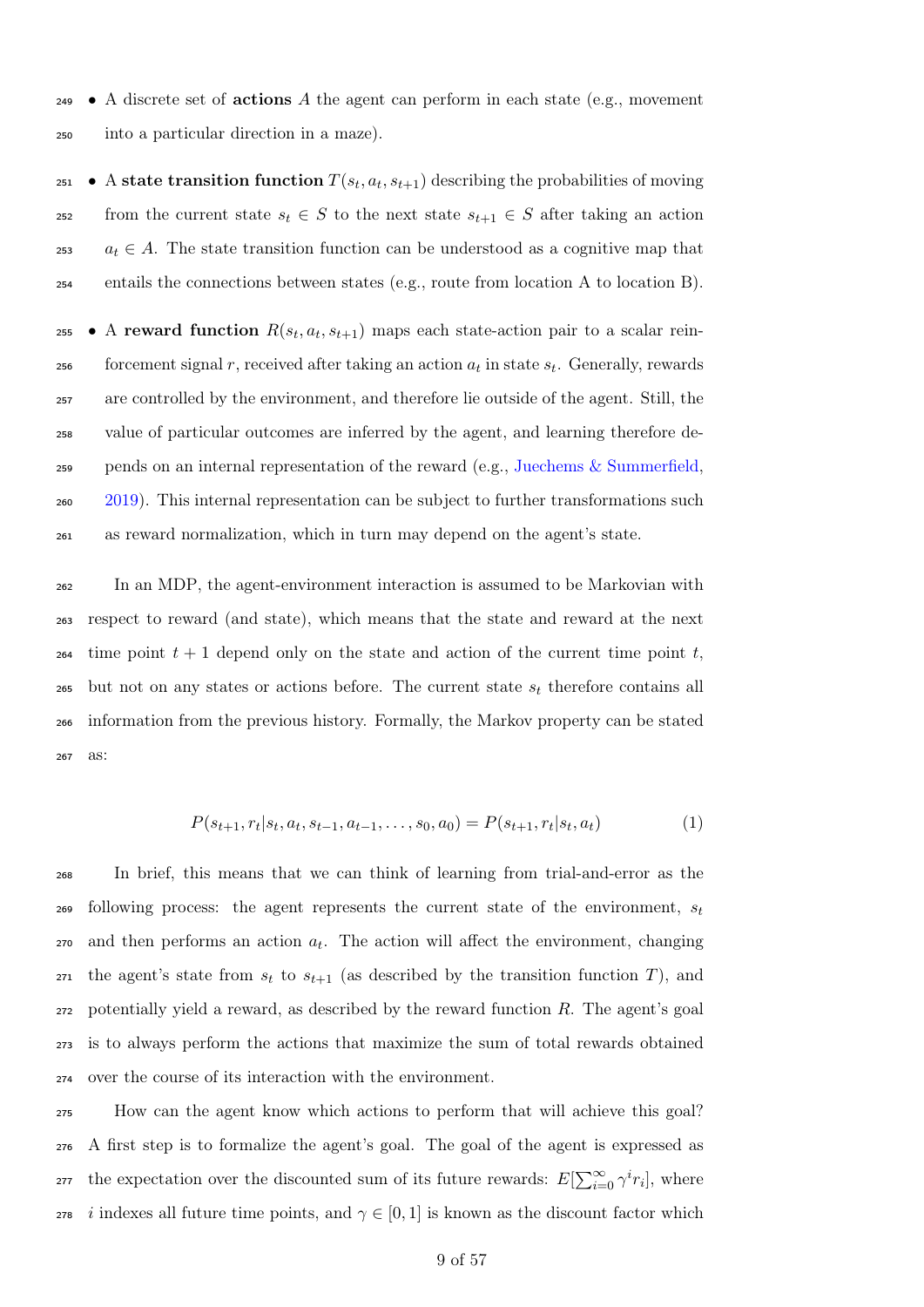attenuates the influence of distal rewards and ensures that the sum of rewards has a finite value. In [RL,](#page-39-4) the agent is assumed to gather knowledge about this discounted sum of rewards and store it as a value function. The agents should therefore hope to eventually have a very accurate value function, which reflects the true sum of discounted rewards. Future rewards will depend on the agent's behavior which is reflected in the agents' value function, defined as the expected reward after taking 285 action  $a_t$  from state  $s_t$ , then following policy π thereafter:

$$
Q^{\pi}(s_t, a_t) = E_{\pi} \left[ \sum_{i=0}^{\infty} \gamma^i r_i | s_0 = s_t, a_0 = a_t \right]
$$
 (2)

<span id="page-9-0"></span><sup>286</sup> which can be written recursively as:

$$
Q_{\pi}(s_t, a_t) = \sum_{s_{t+1}} T(s_t, a_t, s_{t+1}) [R(s_t, a_t, s_{t+1}) + \gamma Q^{\pi}(s_{t+1}, \pi(s_{t+1}))]
$$
(3)

 Equation [3](#page-9-0) is known as the Bellman equation, and its solution is obtained through an iterative bootstrapping process by first estimating the Q-values, then repeatedly updating the Q-values using the Bellman equation until they converge to the true values. This approach requires knowledge of a model of the environment (i.e., state transition function), and such methods are known as model-based [RL](#page-39-4) [\(Doya,](#page-42-11) [1999;](#page-42-11) [Daw et al.,](#page-42-12) [2005\)](#page-42-12). However, in many situations the agent does not have such a model, thus a separate category of algorithms known as model-free [RL](#page-39-4) is used. These model-free methods utilize a combination of sampling and bootstrapping to compute the value functions directly without the [MDP](#page-39-5) model. The best-known example is the temporal difference (TD) learning algorithm, which adjusts the value function incrementally using a [prediction error](#page-39-6) [\(PE\)](#page-39-6) capturing the discrepancy between the actual reward and the estimated state value. A widely-used variant of [TD](#page-39-7) learning is the Q-learning algorithm:

<span id="page-9-1"></span>
$$
Q_{k+1}(s_t, a_t) = Q_k(s_t, a_t) + \alpha [r_t + \gamma \max_{a_{t+1}} Q_k(s_{t+1}, a_{t+1}) - Q_k(s_t, a_t)] \tag{4}
$$

<sup>300</sup> The Q-learning algorithm assumes that the agent picks the best action on the next 301 step based on its current knowledge. The resulting Q-value, i.e.,  $\max_{a_{t+1}} Q_k(s_{t+1}, a_{t+1}),$  $302$  is then used as the target to update the current Q-value in iteration k, which circum-<sup>303</sup> vents the necessity to maintain a transition function as in model-based approaches. 304 The learning rate  $\alpha \in [0, 1]$  determines the extent of adjustment in each update.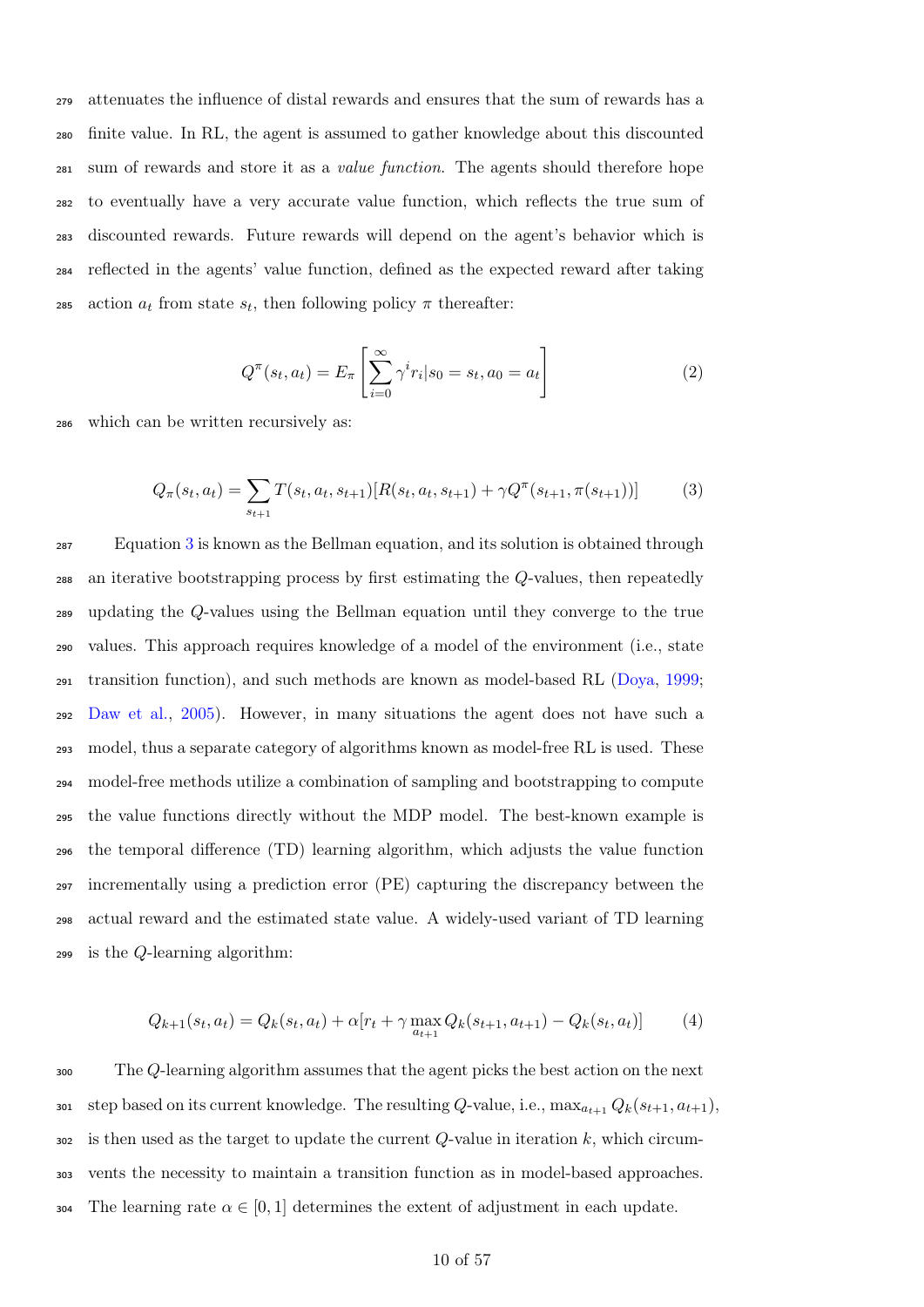### 2.1 Faster learning and data efficiency

 The gradual approach to learning in [RL](#page-39-4) has many benefits, but it results in very slow learning that may need thousands or even millions of iterations to achieve the optimal policy. Even worse, the slowness of learning grows exponentially with the number of states in the task environment, a phenomenon known as the "curse of dimensionality" [\(Bellman,](#page-40-5) [1957\)](#page-40-5). To be a feasible approach to learning in complex and changing environments, gradual methods therefore must be complemented by mechanisms that will speed up learning without sacrificing the benefits of immediate knowledge acquisition and stable long-term memory. In this light, the idea of recapitulating previous experiences seems particularly appealing for machines, because it is easy and cheap for artificial agents to relearn from past experience stored in a memory buffer.

 Our brain arguably faces a similar challenge. We, and other animals, often have to learn directly from the outcomes of our decisions. Yet, repeating errors can pose actual risks to us, which limits the usefulness of exclusively relying on a slow, trial- and-error-based learning mechanism. More generally, the number of experiences we acquire with a particular situation in a lifetime is quite limited in relation to the s22 complexity of our environments and our brain, which contains approximately  $10^{14}$  synapses [\(Tang et al.,](#page-54-7) [2001\)](#page-54-7). In order to make thousands of gradual adjustments to each of these synapses, the ability to reuse experience efficiently is paramount.

 In the [RL](#page-39-4) literature, "experience replay" was initially introduced to address these issues of slow learning and data inefficiency [\(Lin,](#page-47-5) [1991,](#page-47-5) [1992,](#page-47-7) [1993\)](#page-47-8). In his seminal paper, [Lin](#page-47-7) [\(1992\)](#page-47-7) wrote that "[...] Q-learning algorithms [...] are inefficient in that experiences obtained by trial-and-error are utilized to adjust the networks only once and then thrown away. [. . . ] Experiences should be reused in an effective way." [\(Lin,](#page-47-7) [1992,](#page-47-7) p. 299). [Lin](#page-47-7) [\(1992\)](#page-47-7) proposed that experiences can be used to update knowledge in a dual fashion; (1) immediately when experiences are acquired, and (2) at later time points, after experience itself may have long passed. Specifically, [Lin](#page-47-7) [\(1992\)](#page-47-7) proposed replaying full sequences of experiences, starting from an initial state to a final state in backward order, and learning from these experiences, as if they were real. [Lin](#page-47-7) [\(1992\)](#page-47-7) then showed that this is a more efficient use of data that accelerates learning of an [RL](#page-39-4) agent. In line with these ideas, many others have since emphasized the computational benefit of replay for maximizing data efficiency and the speed of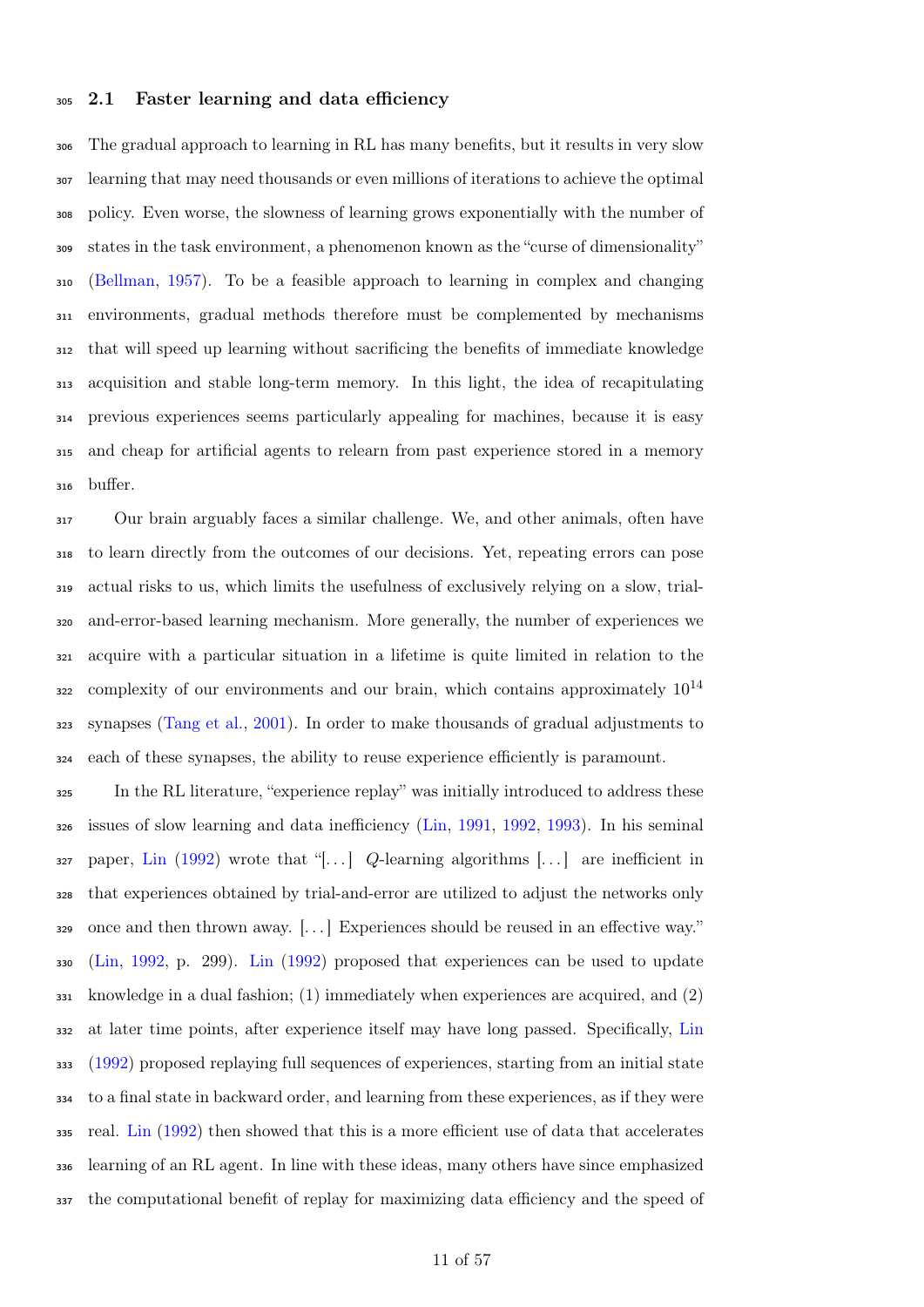learning (for reviews, see e.g., [Kumaran et al.,](#page-47-6) [2016;](#page-47-6) [Hassabis et al.,](#page-45-10) [2017\)](#page-45-10). Studies in rodents reported increases in [SWR-](#page-39-0)associated reactivation following initial learning in novel environments [\(Cheng & Frank,](#page-42-13) [2008;](#page-42-13) [Eschenko et al.,](#page-43-4) [2008;](#page-43-4) [O'Neill et al.,](#page-50-11) [2008;](#page-50-11) [van de Ven et al.,](#page-55-3) [2016;](#page-55-3) [Tang et al.,](#page-54-8) [2017\)](#page-54-8), which suggests an important role of replay in speeding up learning in biological agents too. Several studies reported that it requires only a few experiences in a novel environment for replay to occur, and that [i](#page-44-3)t can be detected already during the awake state immediately after behavior [\(Foster](#page-44-3) [& Wilson,](#page-44-3) [2006\)](#page-44-3), but see [Jackson et al.](#page-46-10) [\(2006\)](#page-46-10). Disrupting replay-related [SWRs](#page-39-0) [d](#page-46-3)uring awake rest in rodents slows learning in a spatial navigation task [\(Jadhav et](#page-46-3) [al.,](#page-46-3) [2012\)](#page-46-3).

 There are several reasons why replay can help learning. The core idea of [RL](#page-39-4) is that an agent learns which actions to take through positive and negative outcomes. In the real world, outcomes are often only obtained after a long sequence of events and actions but agents still need to know how to behave at the start of the sequence, as for instance, in a chess game. This problem is known in [RL](#page-39-4) as the temporal credit assignment problem [\(Minsky,](#page-48-7) [1961\)](#page-48-7) and replay may help to solve it. The early work by [Lin](#page-47-5) [\(1991,](#page-47-5) [1992,](#page-47-7) [1993\)](#page-47-8) pointed out that replay could help an agent to remember the sequence of previous states and actions that led to a given outcome, and assign credit for the reward to the sequence of states and actions that preceded it. This also explains why sequential replay may sometimes proceed in backward order [\(Lin,](#page-47-7) [1992\)](#page-47-7). In the brain, awake backward replay has indeed been frequently observed, [w](#page-42-4)here rewarded spatial trajectories of an animal are replayed in reverse order [\(Diba](#page-42-4) [& Buzsáki,](#page-42-4) [2007;](#page-42-4) [Foster & Wilson,](#page-44-3) [2006;](#page-44-3) [Singer & Frank,](#page-53-8) [2009\)](#page-53-8), and the frequency of awake backward (but not forward) replay is modulated by the change in reward magnitude [\(Ambrose et al.,](#page-40-6) [2016\)](#page-40-6). Another aspect is that as the agent's knowledge of the rewards becomes better with time, outcomes in the past should be re-evaluated in light of this updated knowledge [\(van Seijen & Sutton,](#page-55-4) [2015\)](#page-55-4). By comparing past rewards against current value estimates, replay can serve this function.

 In line with the idea that backward replay reflects learning through temporal credit assignment, the rate of backward replay was also observed to be more fre- [q](#page-53-8)uent in novel compared to familiar environments [\(Foster & Wilson,](#page-44-3) [2006;](#page-44-3) [Singer &](#page-53-8) [Frank,](#page-53-8) [2009\)](#page-53-8) and to decrease its bias to reflect previous paths to the goal location as a function of learning [\(Shin et al.,](#page-52-2) [2019\)](#page-52-2), suggesting that the relevant trajectory has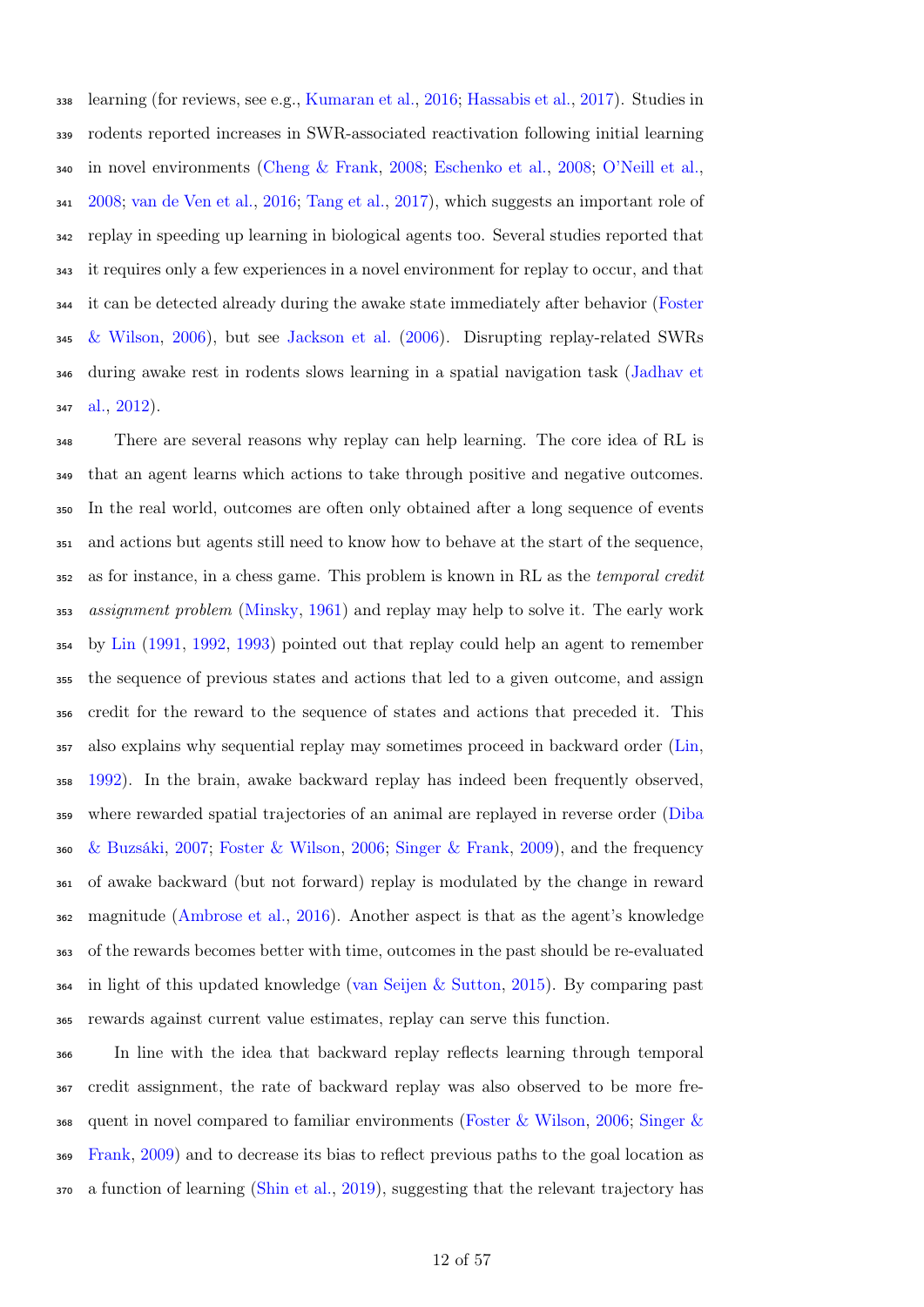[b](#page-44-6)een learned and does not need to be reinforced through replay anymore [\(Foster &](#page-44-6) [Knierim,](#page-44-6) [2012\)](#page-44-6). Computational work shows how backward replay can strengthen for- [w](#page-45-11)ard synaptic pathways through spike timing dependent plasticity (STDP) [\(Haga](#page-45-11) [& Fukai,](#page-45-11) [2018\)](#page-45-11) and thus support forward replay during sleep and active behavior [\(Johnson & Redish,](#page-46-11) [2007;](#page-46-11) [Pfeiffer & Foster,](#page-51-8) [2013;](#page-51-8) [Wikenheiser & Redish,](#page-55-5) [2015b,](#page-55-5) [2013\)](#page-55-6). Further evidence for the role of replay in assigning credit are findings show- ing that replay is coordinated with subcortical activation of brain areas related to [p](#page-45-5)rocessing reward [\(Gomperts et al.,](#page-45-5) [2015;](#page-45-5) [Lansink et al.,](#page-47-3) [2009;](#page-47-3) [Pennartz,](#page-50-8) [2004;](#page-50-8) [Gom-](#page-45-5) [perts et al.,](#page-45-5) [2015\)](#page-45-5), which could convey reward signals to other brain regions like the hippocampus. So far, existing empirical studies support the idea that awake back- ward replay supports temporal credit assignment by retrieving states that led to the outcome, accelerating learning for cases in which a long delay between rewards and actions must be encoded.

 Figure [1](#page-13-0) provides an illustration of how backward replay of full sequences works in the context of [RL,](#page-39-4) and which effect it has on the speed of learning. We consider 386 an [RL](#page-39-4) agent navigating in a square environment with  $20 \times 20$  tiles that contains several walls and one goal location with a reward (see Figure [1A](#page-13-0)). The agent can move into one of the four cardinal directions (up, down, left, right). It receives no reward for moving, a small negative reward for bumping into a wall  $(-0.1)$ , and a reward of 1 when arriving at the goal location. The goal of any [RL](#page-39-4) agent is to maximize the sum of future rewards. Thus, in this case the best policy is to navigate to the reward with as little steps as possible, and without bumping into the wall. This is a well-known "grid world" problem that can be solved using [RL](#page-39-4) because any agent using the gradual updating procedures described above will eventually learn to navigate directly to the reward – but without replay this learning might be painfully slow. For illustrative purposes, we use the off-policy, model-free Q-learning 397 algorithm described in Equation [4](#page-9-1) in [Box 1.](#page-7-0) The learning rate  $\alpha$ , temperature  $\tau$  and 398 discounting factor  $\gamma$  were arbitrarily set to 0.3, 1 and 0.99 for the purposes of this illustration.

 In each episode, the agent starts in a random position and navigates until it has found the reward. After the reward is found, the agent is replaced at a new starting location. The starting locations varied randomly, but in order to avoid excessive fluctuations in performance caused by variability in starting locations, their distances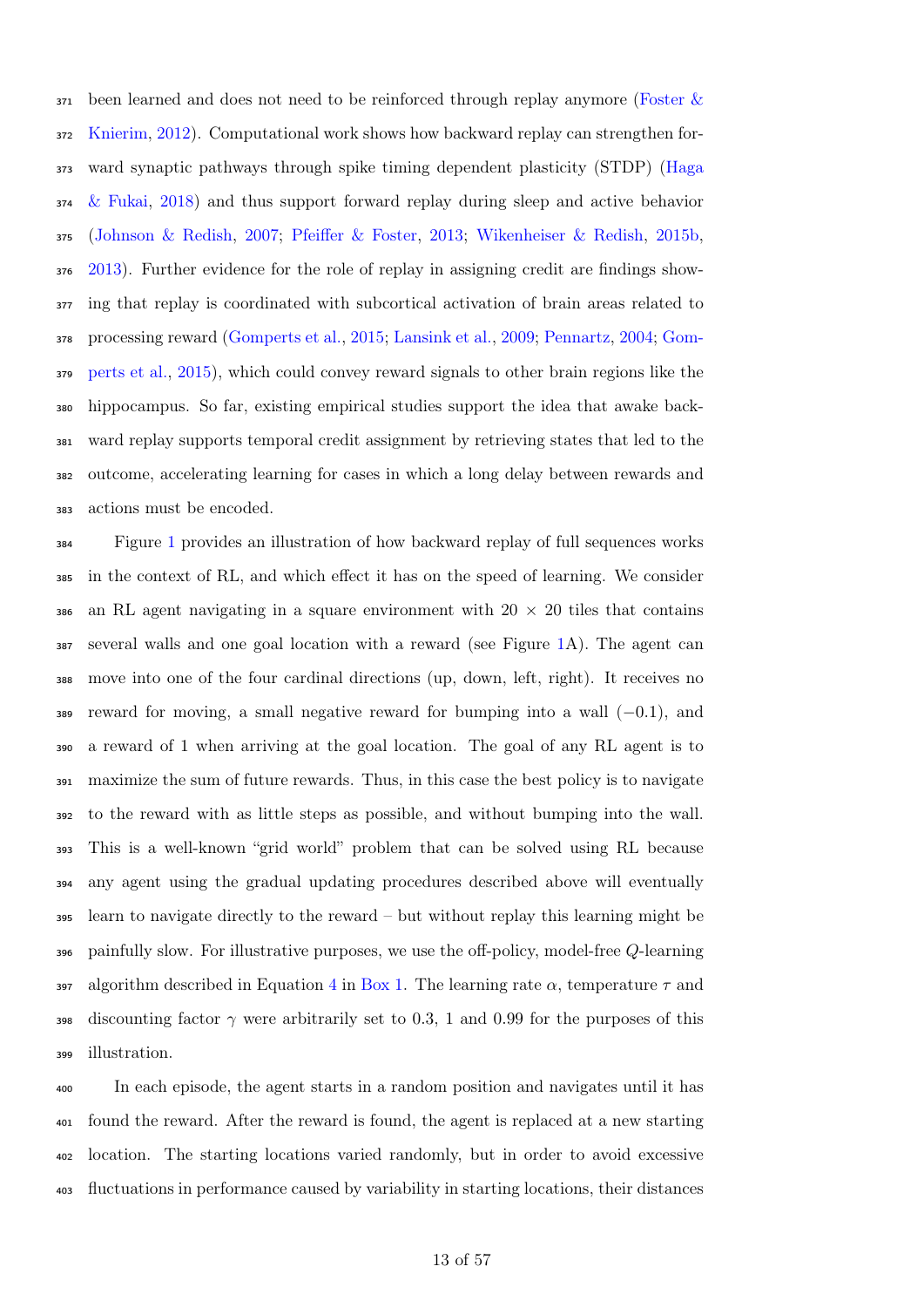<span id="page-13-0"></span>

(A) Square environment ("grid world") with  $20 \times 20$  tiles (shown in gray) that Figure 1: Replay speeds up learning to navigate to a goal in a grid world. contains several walls (black tiles) and one goal location (white tile labelled "G") that contains a reward. At the beginning of each episode, an [RL](#page-39-4) agent is placed in a random location and can move into one of four cardinal directions (up, down, left, right). The agent receives no reward for moving, a small negative reward for bumping into a wall (−0.1), and a reward of 1 when arriving at the goal location. An episode is terminated once the agent reaches the goal location or a maximum of allowed steps per episode set to 1000. (B) Illustration of the learned value function after the first episode of experience (top left), following replay of the first episode (top right), and after the  $50<sup>th</sup>$  and  $250<sup>th</sup>$  episode (bottom). Colors indicate the values of locations from smallest (blue) to highest (red). Values are under the best possible policy, which is assuming that the agent would perform the value-maximizing action in each location. The increasing prevalence of red tiles after 250 episodes therefore reflects that after training the agent has learned a policy for most locations that will avoid any collisions with the wall and reach the goal within the maximum number of allowed steps. Color mapping is scaled for each plot and values smaller than 0.1 are shown as gray tiles.  $(C)$  Number of steps (y-axis) needed by the [RL](#page-39-4) agent in each consecutive episode (x-axis) to reach the goal location when using no replay (blue line) between episodes, or when replaying the previous episode in backward order once (brown line) or five times (yellow line). (D) Mean reward (y-axis) achieved by the [RL](#page-39-4) agent in each consecutive episode  $(x-axis)$ . Colors as in  $(c)$ . The computer code for the simulations is publicly available at [https://github.com/nschuck/replaysim](https://github.com/nschuck/replaysim-wittkuhn-etal2021)  $-$ wittkuhn-etal2021. © Wittkuhn et al., doi:  $10.6084/m9.$ figshare.14261636.v1, CC-BY 4.0 license (<https://creativecommons.org/licenses/by/4.0/>).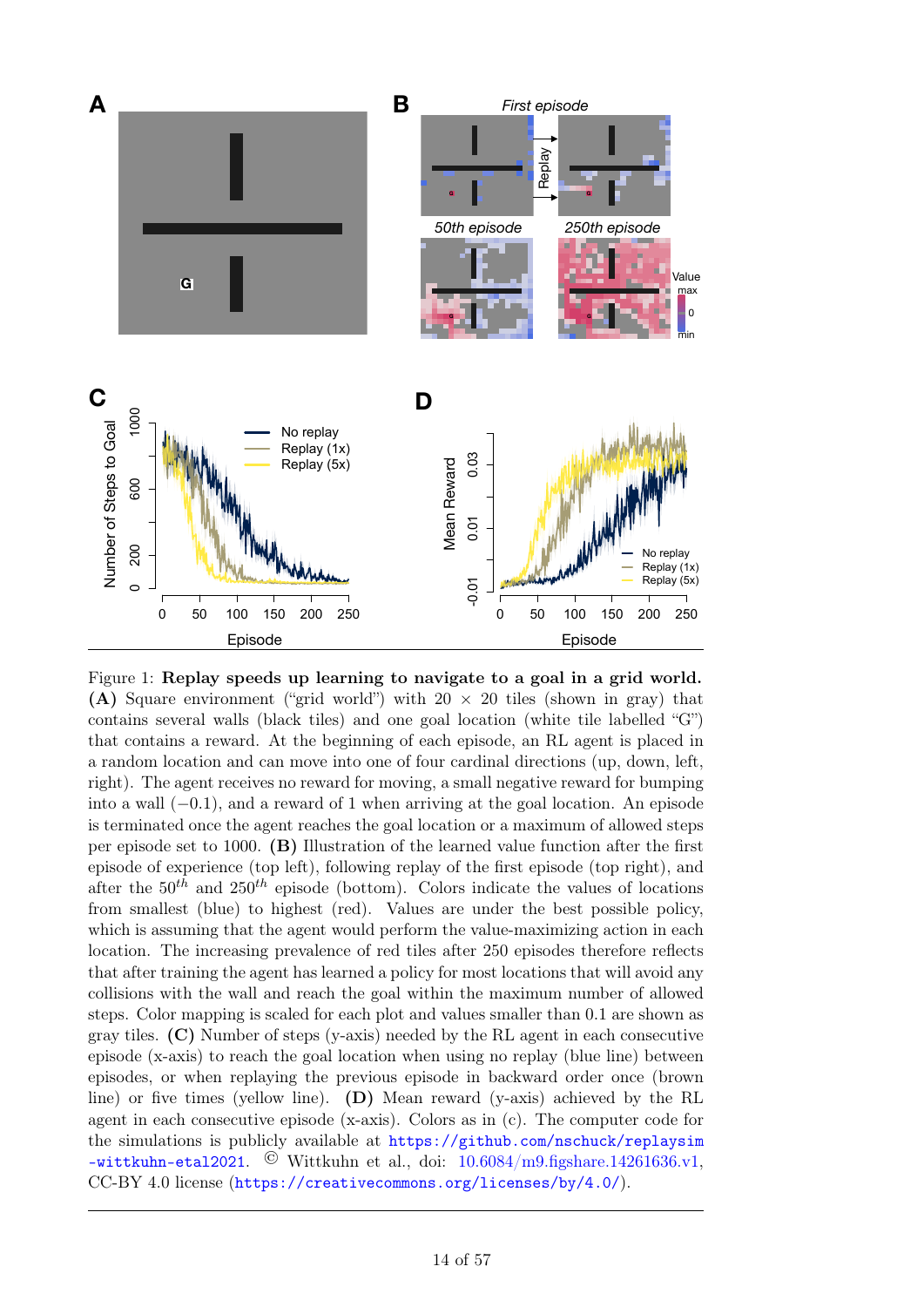to the reward location were constrained to lie at least 10 tiles away from the goal location (in euclidean distance, i.e., considering direct flight paths). The blue lines in Figure [1C](#page-13-0)–D show the number of steps the agent needs to navigate to the goal location. As can be seen, the agent needs a considerable amount of experience in order to learn to quickly find the goal location, about 250 episodes in which the agent could explore the states between the start and goal location. Next, we investigate the speed of learning when we supply the agent with a simple replay mechanism. In particular, we used backward replay of entire episodes at the end of each successful episode, similar to the work of [Lin](#page-47-7) [\(1992\)](#page-47-7), and in line with the considerations about temporal credit assignment discussed above that backward replay can propagate the value back to preceding states. This meant that upon encountering a reward, the agent would not only update the Q-value of the last state. Instead, the agent internally traversed backwards through the sequence of states, actions and rewards 417 until the beginning of the episode  $(s_t, a_t, r_t, \ldots, s_1, a_1, r_1)$ , updating its Q-value at each step just as if it was experiencing the full trajectory episode again. As can be seen in Figure [1C](#page-13-0)–D (brown and yellow lines), adding replay dramatically speeds up learning of the agent, reducing the number of interactions needed to achieve ceiling performance to less than half of what was observed without replay. Note that the choice to replay the full sequence of states, actions and rewards between the start location and the goal location is not without consequence, and a variety of different definitions of what constitutes an episode are common in [RL](#page-39-4) and neuroscience. We consider them in [Box 2](#page-15-0) and will discuss their implications further below.

 One notable aspect of our example is that replayed experiences are used to update Q-values, which slowly integrate knowledge over many experiences to control behav- ior. This is different from relying directly on specific single episodes for behavioral control, an approach often used in the context of episodic [RL](#page-39-4) (for recent reviews, see e.g., [Gershman & Daw,](#page-44-7) [2017;](#page-44-7) [Botvinick et al.,](#page-41-8) [2019\)](#page-41-8). During episodic [RL,](#page-39-4) specific single episodes are stored in memory and retrieved to directly determine behavior when the same or a similar situation is encountered again [\(Lengyel & Dayan,](#page-47-9) [2007;](#page-47-9) [Gershman & Daw,](#page-44-7) [2017;](#page-44-7) [Botvinick et al.,](#page-41-8) [2019\)](#page-41-8). Episodic control also has benefits for the speed of learning under particular circumstances. For example, repeating memorized sequences of actions that led to desirable outcomes in the past is a rea-sonable strategy for an agent that prioritizes exploitation over exploration and has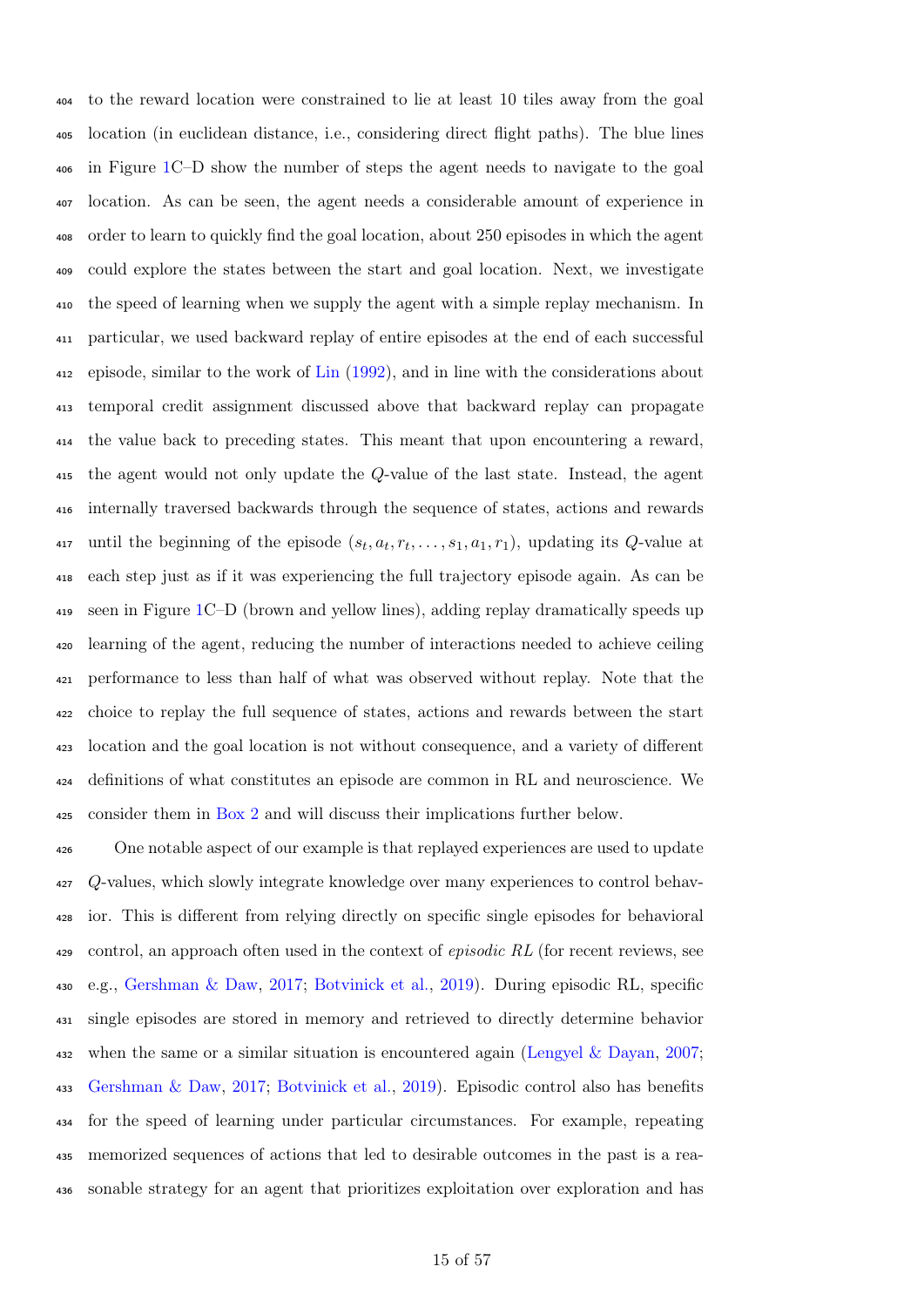only limited experience with a complex and noisy environment that it might rarely 438 encounter again in the future [\(Lengyel & Dayan,](#page-47-9) [2007\)](#page-47-9). In humans, the retrieval [o](#page-47-10)f single experiences in decision-making is associated with the hippocampus [\(Lee et](#page-47-10) [al.,](#page-47-10) [2015;](#page-47-10) [Bornstein & Norman,](#page-41-9) [2017;](#page-41-9) [Wimmer & Büchel,](#page-56-7) [2020\)](#page-56-7) and reinstatement of information from past choice trials at decision-time biases present choices towards [d](#page-41-10)ecisions made previously in the reinstated context [\(Duncan & Shohamy,](#page-43-5) [2016;](#page-43-5) [Born-](#page-41-10) [stein et al.,](#page-41-10) [2017;](#page-41-10) [Bornstein & Norman,](#page-41-9) [2017\)](#page-41-9). To what extent these retrievals of single episodes are supported by sequential replay remains an open question. While this direct use of experiences can be very efficient, the brain must strike a balance between such efficiency (i.e., taking the same route to a goal location that was used before) and the flexible updating of behavior in cases when the most efficient be- havioral strategy cannot be used (i.e., the most direct path to a goal location is blocked). The distinction between reusing experiences for episodic [RL](#page-39-4) or updating Q-values highlights the fact that there are multiple ways to instantiate replay in an [RL](#page-39-4) agent, and the illustration in Figure [1](#page-13-0) only serves as a basic introduction to com- putational replay. Below we will describe the many different aspects that determine the usefulness of replay for different problems in more detail.

### <span id="page-15-0"></span>Box 2 What is replayed?

 Replay is generally thought to represent previous experience. In artificial agents,  $\frac{457}{457}$  an experience  $e_t$  is commonly defined as a quadruple consisting of the current state  $s_t$ , the taken action  $a_t$ , the reward  $r_t$  received after taking action  $a_t$  in state  $s_t$ , 459 and the next state  $s_{t+1}$ , together  $e_t = (s_t, a_t, r_t, s_{t+1})$ , effectively describing a single transition between two states as the atomic unit of an artificial replay event. In earlier [RL](#page-39-4) implementations of experience replay [\(Lin,](#page-47-5) [1991\)](#page-47-5) and our own demonstration in Figure [1,](#page-13-0) replay involves entire episodes (i.e., sequences of chained experiences from the start to the goal location). In contrast, [deep neural networks](#page-39-8) [\(DNNs\)](#page-39-8) use a single experience as a replayed unit to create independent and identically distributed (i.i.d.) samples required for stochastic gradient descent (SGD). For example, in the [DNN](#page-39-8) by [Mnih et al.](#page-49-6)  $(2015)$  the states S provided to the Q-function consist of pre- processed versions of Atari pixel frames. In biological agents, replay is commonly defined as sequential reactivation of neural activity patterns relating to previously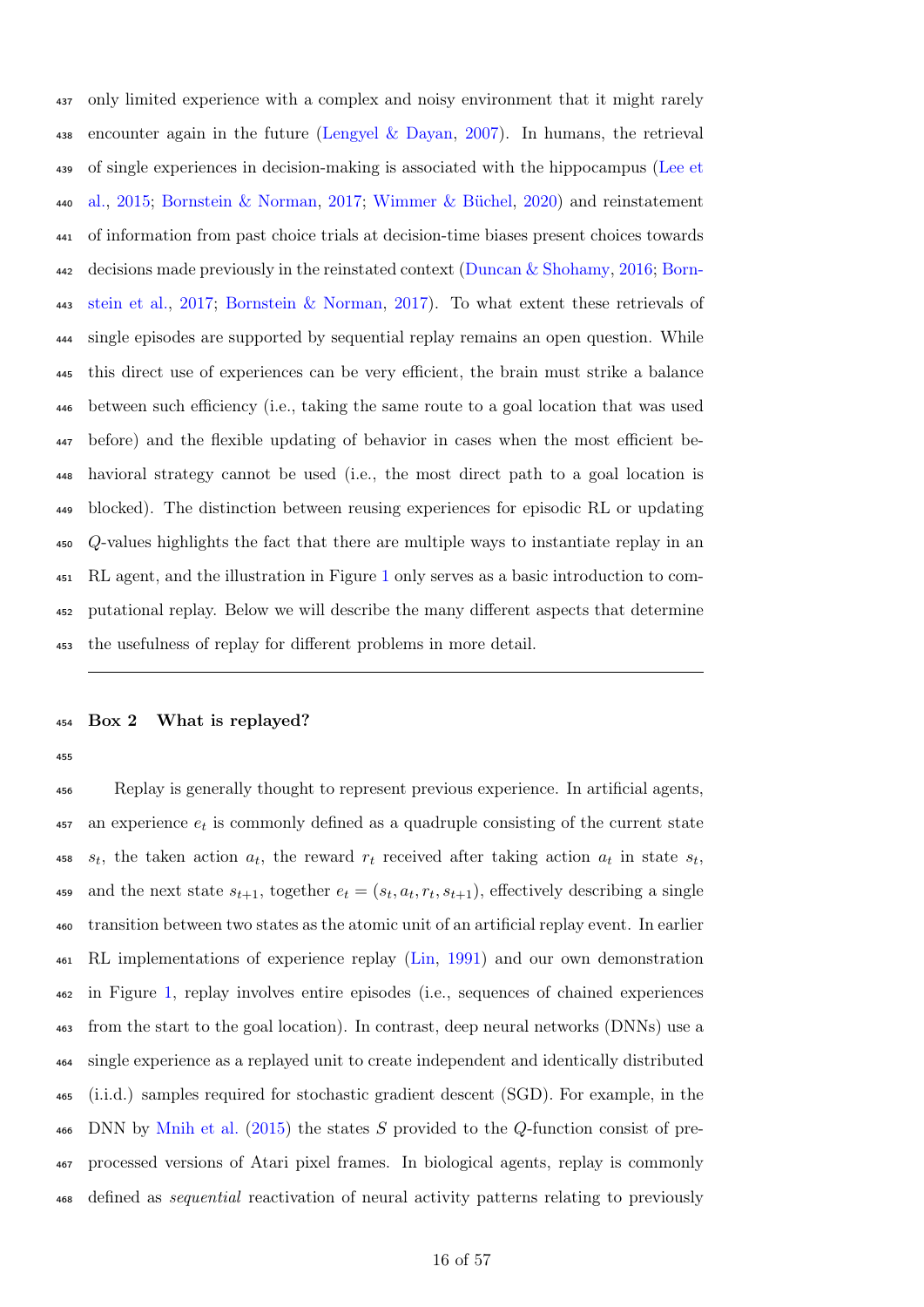encoded experience [\(Genzel et al.,](#page-44-5) [2020\)](#page-44-5). What constitutes a replayed experience is a much more difficult question to answer for biological agents. In non-human animals, this typically involves recordings of hippocampal place cells representing physical locations in a spatial environment, thus equating states to locations and episodes of experiences to trajectories of locations. However, hippocampal cells appear to be quite flexible in encoding task-relevant information other than physical space, for instance sounds [\(Aronov et al.,](#page-40-2) [2017\)](#page-40-2), trial history [\(Wood et al.,](#page-56-8) [2000\)](#page-56-8) or run laps [\(Sun et al.,](#page-53-9) [2020\)](#page-53-9). This notion is even more important in humans, where, depending on the experimental design, replayed memory representations can be multi-modal and thus it is not immediately apparent which elements of an experience should be stored and where in the brain those might be represented. It therefore seems appropriate to consider that replay not only reflects physical location in spatial environments but rather a state of task-relevant information, which, in typical rodent tasks might be majorly, but not exclusively, defined by physical location.

 Which and how many experiences are stored? How long are they stored? In [DNNs](#page-39-8) using replay, the newest experiences are stored at each time step in a memory buffer  $D_t = e_1, \ldots, e_t$  $D_t = e_1, \ldots, e_t$  with finite size N (e.g., [Mnih et al.,](#page-49-6) [2013;](#page-48-8) Mnih et al., [2015;](#page-49-6) [Zhang](#page-56-9) [& Sutton,](#page-56-9) [2017\)](#page-56-9). Since the success of the [DNN](#page-39-8) by [Mnih et al.](#page-49-6) [\(2015\)](#page-49-6), the memory 487 buffer is typically set to a size of  $N = 10^6$  newest experiences, which continuously replace the oldest experiences [\(Fedus et al.,](#page-44-8) [2020;](#page-44-8) [Zhang & Sutton,](#page-56-9) [2017\)](#page-56-9). Recently, [Fedus et al.](#page-44-8) [\(2020\)](#page-44-8) investigated the relationship between the number and age of experiences stored in the memory buffer. First, they found that increased memory capacity improved learning performance, likely due to a larger coverage of state- action pairs [\(Fedus et al.,](#page-44-8) [2020\)](#page-44-8). Second, decreasing the age of the oldest experience in the memory buffer also improved performance, likely because of older experiences that resulted from policies that are inconsistent with the current on-policy decision strategy, and is in line with earlier findings noting that experience replay is only beneficial if it is consistent with the current decision policy [\(Lin,](#page-47-5) [1991,](#page-47-5) [1993\)](#page-47-8). An exception to this are Atari games that are characterized by sparse rewards and require high levels of exploration. In such tasks sampling from older off-policy experiences is still beneficial [\(Fedus et al.,](#page-44-8) [2020\)](#page-44-8). These considerations about the size of the memory buffer in artificial agents point to an intriguing trade-off between old and new memories: On the one hand, a youthful memory buffer storing only recent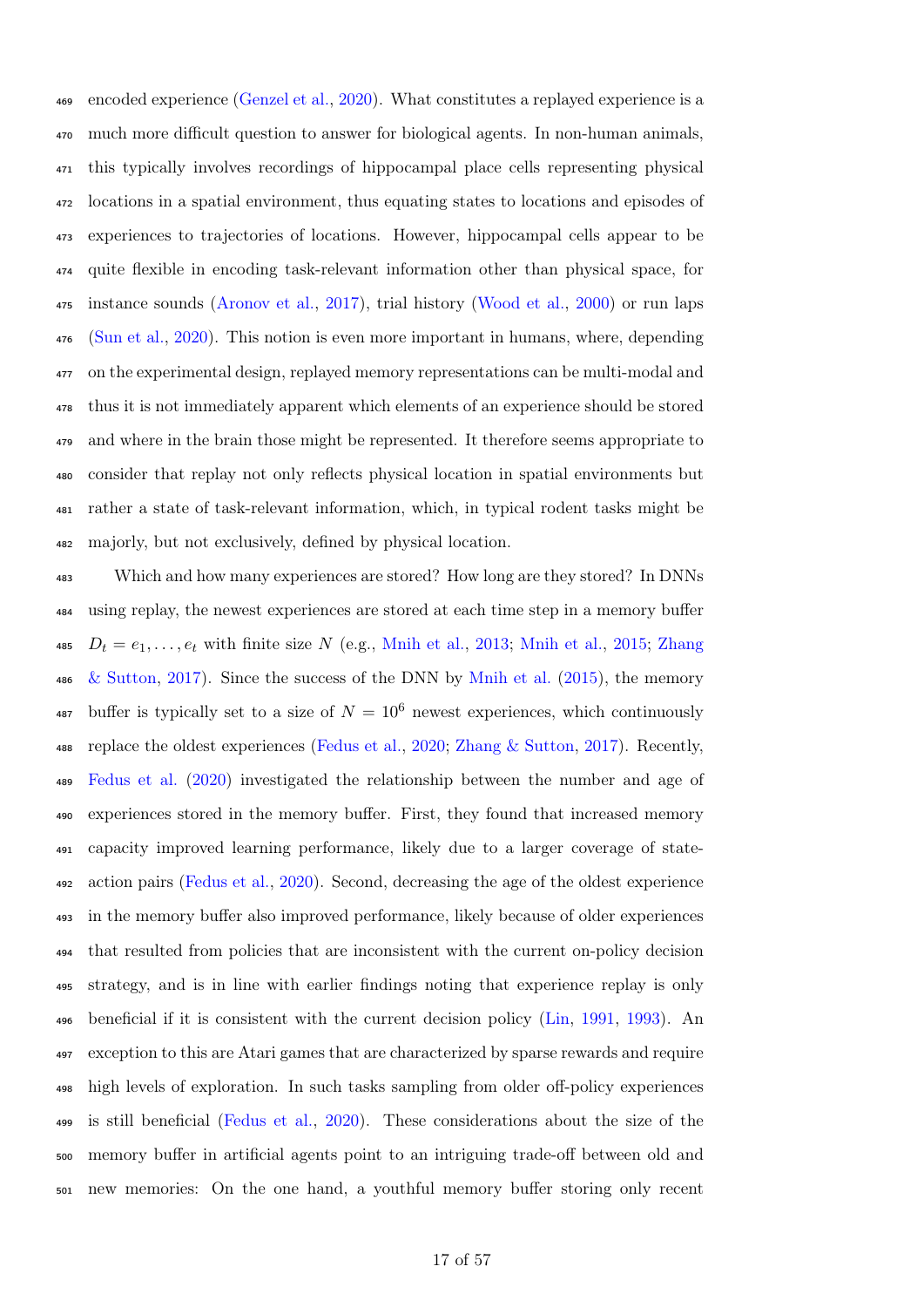experiences can effectively drive the current decision policy and quickly abandon old and potentially inefficient behavior. On the other hand, keeping older experiences and integrating them with recent ones may foster generalization and prevent an agent from becoming stuck in a decision policy that is suboptimal.

 While the size and content of a memory buffer in artificial agents can be crafted by [ML](#page-39-3) researchers, determining number and nature of memories in brains is topic of ongoing debate for neuroscientists. Humans and other animals are faced with a continuous stream of experiences and, given the gigantic amount of experiences a biological agent acquires in a lifetime, putting a number on the memory size in brains appears virtually impossible. Even if biological agents had an unlimited memory storage, selecting memories for replay from that storage would become challenging with a large amount of experiences. In fact, forgetting irrelevant experiences might be an adaptive biological process [\(Hardt et al.,](#page-45-12) [2013\)](#page-45-12) and resonates with the idea that the brain should form compact memory representations that have the highest utility for behavior. Tackling the question of what counts as an event or experience, a common theme in neuroscience has been to posit that the brain segments continuous experience into representations of distinct neural states that transition at boundaries  $_{519}$  between events or shifts in context (for reviews, see e.g., [Richmond & Zacks,](#page-51-9) [2017;](#page-51-9) [Brunec et al.,](#page-41-11) [2018;](#page-41-11) [Shin & DuBrow,](#page-53-10) [2020;](#page-53-10) [Bird,](#page-41-12) [2020;](#page-41-12) [Maurer & Nadel,](#page-48-9) [2021\)](#page-48-9), a process that might also happen retroactively, after experiences have been obtained [\(Clewett et al.,](#page-42-14) [2019\)](#page-42-14). This formation of segmented memory traces is thought to be [d](#page-43-6)riven by various factors, including inferred changes in the environment [\(DuBrow](#page-43-6) [et al.,](#page-43-6) [2017\)](#page-43-6), prediction error signals elicited by reward outcomes [\(Rouhani et al.,](#page-51-10) [2020\)](#page-51-10) or discontinuities in the statistical structure of the environment [\(Gershman](#page-44-9) [et al.,](#page-44-9) [2014\)](#page-44-9). A practical approach for human research therefore seems to be to define events as "meaningful" units of experience [\(Bird,](#page-41-12) [2020\)](#page-41-12) within the current experimental paradigm, and to potentially formalize them as states in an [MDP.](#page-39-5) Finally, in understanding memory as a constructive process, it is important to note [t](#page-43-7)hat neural task representations may change from perception to reactivation [\(Favila](#page-43-7) [et al.,](#page-43-7) [2020\)](#page-43-7). This aspect is particularly crucial for the study of replay in humans, because activity patterns that are expected to reactivate are commonly determined based on simple localizer tasks that do not involve mnemonic task components. The brain might have already transformed its input data to a representation that is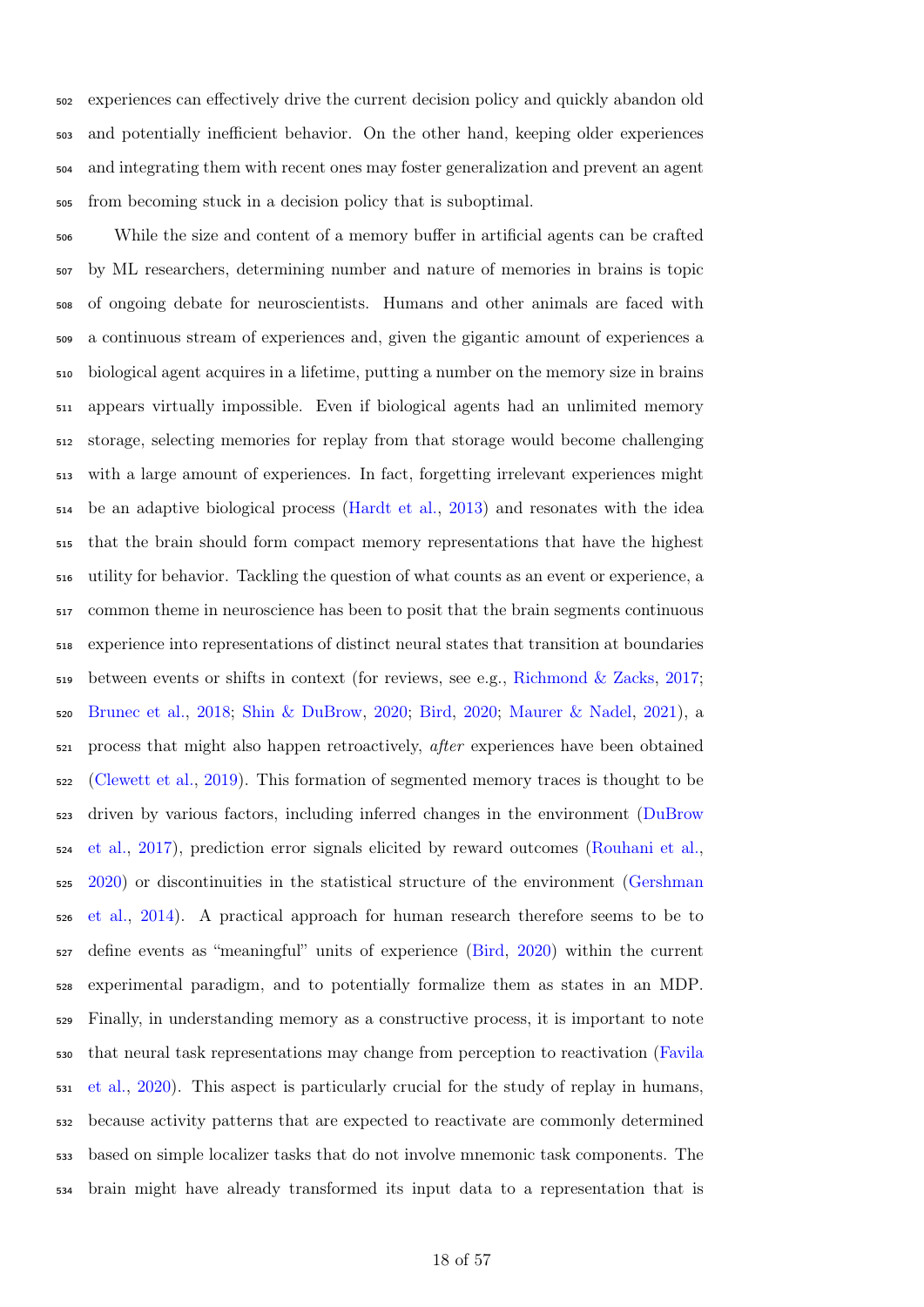different from what the researcher was hoping to see re-merge from replayed activity patterns.

### 2.2 Less forgetting

 Increasing the speed of learning is an important computational benefit of replay, but not the only one. Many statistical learning mechanisms were built under the assump- tion that the agent encounters its environment entirely at random, and therefore can learn from examples that are [independent and identically distributed](#page-39-9) [\(i.i.d.\)](#page-39-9). This is often not true for the type of agent-environment interactions encountered in real life, [a](#page-39-10)nd has been a particular problem for neural networks which use [stochastic gradient](#page-39-10) [descent](#page-39-10) [\(SGD\)](#page-39-10) for learning, for which [i.i.d.](#page-39-9) samples are one key requirement. Using replay to learn from experience that is not [i.i.d.](#page-39-9) has been an important determinant of the renewed success of neural networks in dealing with [RL-](#page-39-4)type problems (e.g., [Mnih et al.,](#page-49-6) [2015\)](#page-49-6). Moreover, as we outline below, although [RL](#page-39-4) models acknowledge that successive events are dependent on each other (see [Box 1\)](#page-7-0), they still benefit from replay, especially if an agent cannot freely sample all possible events in a given environment.

 Temporal auto-correlation in the transition structure of real-world scenarios is an important property of the environment that can be hardly changed. Why does this cause problems for gradual learning algorithms? While gradual learning mechanisms are able to integrate experiences over longer periods, they still emphasize the most recent experience, which can cause the agent to forget about important past expe- riences. This is particularly apparent in a setting in which an agent engages in two tasks in a blocked manner. If a [DNN](#page-39-8) is first trained to perform a task A and subse- quently trained with another task B, performance on task A drops dramatically, as if the network forgot how to solve A or that learning task B interferes with what was learned about task A. This problem is known as catastrophic forgetting, or catas- trophic interference, and has long been recognized as a major problem in the [ML](#page-39-3) field [\(McCloskey & Cohen,](#page-48-10) [1989;](#page-48-10) [Ratcliff,](#page-51-11) [1990;](#page-51-11) [French,](#page-44-10) [1999;](#page-44-10) [Hassabis & Maguire,](#page-45-13) [2007;](#page-45-13) [Kumaran et al.,](#page-47-6) [2016;](#page-47-6) [Parisi et al.,](#page-50-12) [2019\)](#page-50-12). Catastrophic forgetting is one of the main reasons why artificial agents can usually learn a single task quite well but subsequent training on a different task results in poor performance on the previously learned task. This prevents the agent from achieving competencies across multiple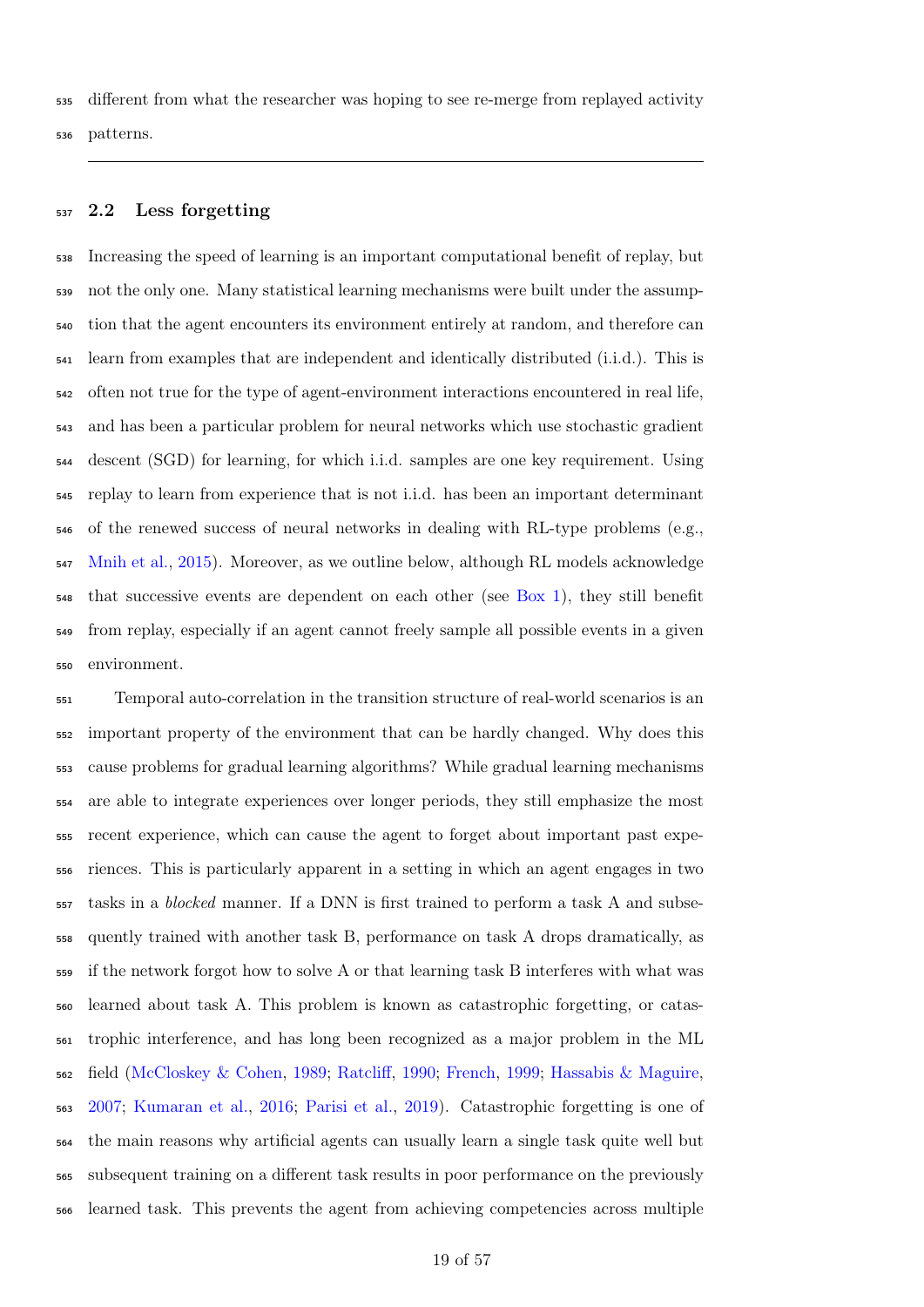tasks, which comes relatively easily to humans. Catastrophic interference can also be understood as an issue threatening the stability of a cognitive map representation [\(Gupta et al.,](#page-45-6) [2010;](#page-45-6) [McClelland et al.,](#page-48-1) [1995;](#page-48-1) [O'Reilly & McClelland,](#page-50-13) [1994\)](#page-50-13).

 A potential solution to catastrophic interference is interleaved learning where new experiences are interleaved with existing knowledge to reconcile competing memory representations [\(McClelland et al.,](#page-48-1) [1995\)](#page-48-1). This influential idea, rooted in the com- plementary learning systems (CLS) theory [\(McClelland et al.,](#page-48-1) [1995;](#page-48-1) [O'Reilly et al.,](#page-50-14) [2014;](#page-50-14) [Schapiro, Turk-Browne, et al.,](#page-52-7) [2017\)](#page-52-7), also suggests that replay may be the mechanism that agents can use to "mentally" interleave past with present experi- ence. While the [DNN](#page-39-8) tunes its connection weights to solve task A, the learning experience is stored as episodes in a memory buffer. During learning of task B, previous experience with task A is integrated during offline periods via a replay-like mechanism, allowing the agent to perform well on both tasks. [Shin et al.](#page-52-8) [\(2017\)](#page-52-8), for instance, proposed an approach that learns a generative model based on experience with one classification task A. When switching to an independent classification task B, the system is retrained using a combination of new task data and fictitious se- quences from the generative model, resulting in rapid generalization to the new task with little performance loss. Similarly, implementing replay in this way in [DNNs](#page-39-8) can help to overcome performance deficits in incremental task learning scenarios and [c](#page-55-8)ontinuous task environments [\(Mnih et al.,](#page-49-6) [2015;](#page-49-6) [van de Ven & Tolias,](#page-55-7) [2018;](#page-55-7) [van de](#page-55-8) [Ven et al.,](#page-55-8) [2020\)](#page-55-8).

 Humans and other animals do not necessarily seem to suffer from the compu- tational problem of catastrophic interference. They can solve a wide set of tasks throughout their lifetime, despite temporal autocorrelation of experience and even learn well from blocked experience which troubles [DNNs](#page-39-8) [\(Flesch et al.,](#page-44-11) [2018\)](#page-44-11). The idea that this ability might be related to replay [\(Antony & Schapiro,](#page-40-7) [2019\)](#page-40-7) is sup- ported by several studies. [Karlsson and Frank](#page-46-4) [\(2009\)](#page-46-4) for instance have observed replay of episodes from a remote spatial context. Reactivation studies in humans of previously learned events in the hippocampus that overlap with newly encoded memories leads to better retention [\(Kuhl et al.,](#page-46-12) [2010\)](#page-46-12).

 Another challenge arises when learning must occur in environments where some events happen rarely, but are nevertheless of great significance for the agent's suc-cess or well-being. Evidence that replay might be used to mitigate this problem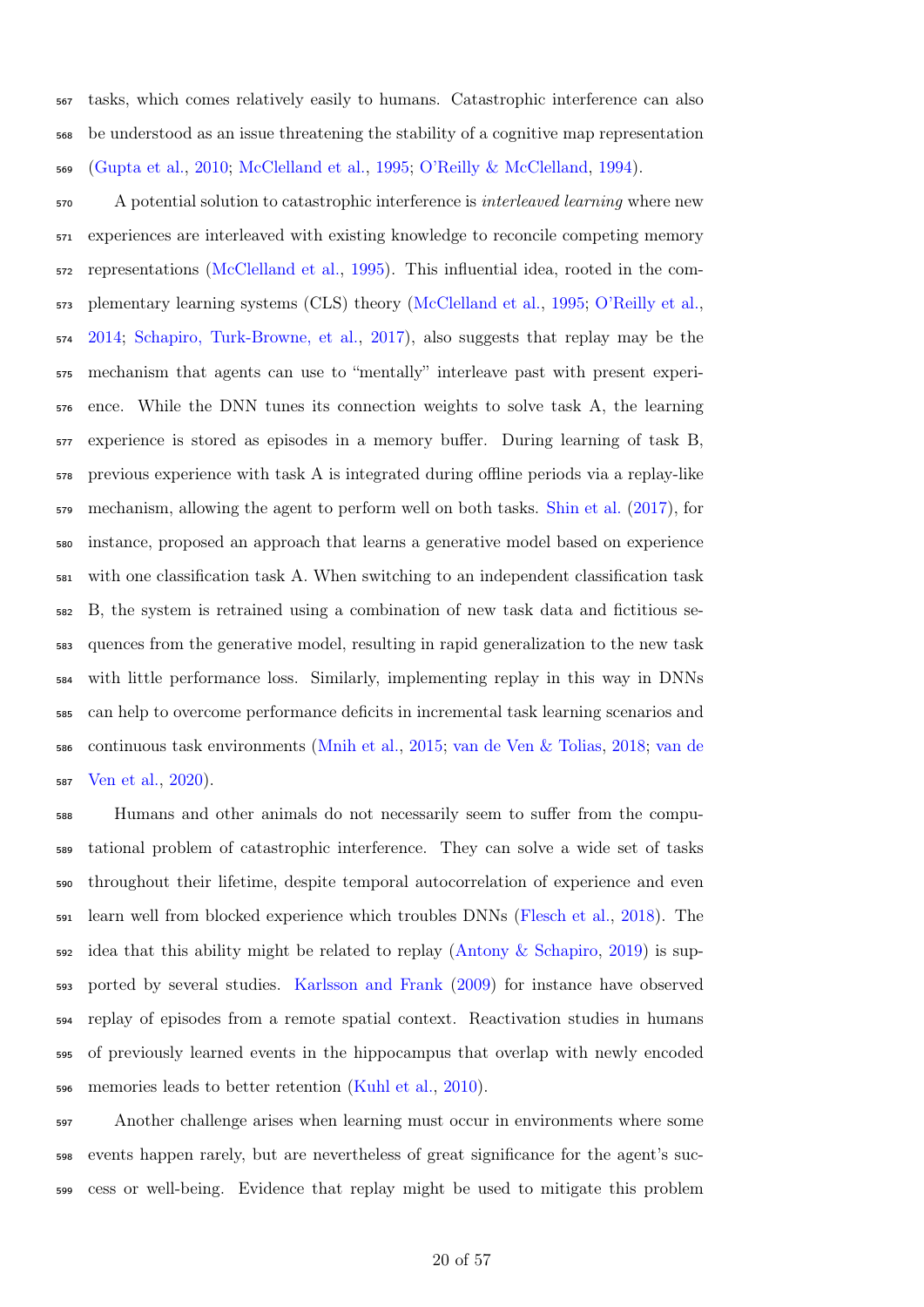in animals comes from studies showing that actions which should be avoided will be reactivated, like paths to a shock zone [\(Wu et al.,](#page-56-10) [2017\)](#page-56-10) or paths to devalued outcomes [\(Carey et al.,](#page-41-13) [2019\)](#page-41-13). In addition to learning about events that should be avoided, replaying rare events that are only weakly encoded could allow the agent to form a stable representation of the entire environment even if only a smaller subset is experienced frequently. In [Gupta et al.](#page-45-6) [\(2010\)](#page-45-6) non-local replay was stronger for remote sequences if they were experienced less frequently. Using [MEG](#page-39-11) in humans, [Jafarpour et al.](#page-46-13) [\(2017\)](#page-46-13) showed that stronger reactivation of one of three previously encoded stimuli was determined by how weakly the stimulus was attended to during encoding. These findings are supported by an [fMRI](#page-39-12) study by [Schapiro et al.](#page-52-9) [\(2018\)](#page-52-9), who demonstrated that older, less well remembered task stimuli were selectively reactivated during a subsequent rest period resulting in memory improvement, an effect that was particularly strong in participants who slept in the 12-hour interval between test sessions. In another study, the benefits of [targeted memory reactivation](#page-39-13) [\(TMR\)](#page-39-13) were stronger for weakly learned information [\(Tambini et al.,](#page-54-9) [2017\)](#page-54-9). Further, replay-associated electroencephalography (EEG) sleep spindles during a nap follow- ing difficult but not easy memory encoding were related to improved subsequent memory performance [\(Schmidt et al.,](#page-52-10) [2006\)](#page-52-10). Overall, the beneficial role of sleep for [w](#page-43-8)eakly encoded information is well documented by several studies [\(Drosopoulos et](#page-43-8) [al.,](#page-43-8) [2007;](#page-43-8) [Peters et al.,](#page-51-12) [2007;](#page-51-12) [Diekelmann et al.,](#page-42-15) [2010;](#page-42-15) [McDevitt et al.,](#page-48-11) [2015;](#page-48-11) [Sio et](#page-53-11) [al.,](#page-53-11) [2013;](#page-53-11) [Kuriyama et al.,](#page-47-11) [2004;](#page-47-11) [Cairney et al.,](#page-41-14) [2016;](#page-41-14) [Talamini et al.,](#page-54-10) [2008;](#page-54-10) [Schapiro,](#page-52-11) [McDevitt, et al.,](#page-52-11) [2017\)](#page-52-11). Together, replay liberates an agent from needing to consider transitions only in proportion to how many times they were experienced. Instead, replay can flexibly increase or decrease the number of opportunities for learning experiences from single episodes.

### 2.3 Re-inventing the past

 In our introductory example (see Figure [1\)](#page-13-0), replayed content was a close reflection of past experience. Replay occurred immediately after an episode was experienced and reflected past trajectories from start to finish, albeit in reverse order. This setup stands in contrast to the ideas discussed in the section on forgetting, which imply that replay must not necessarily respect the structure of experiences, but could, for instance, change the order and frequency of events. Beyond dealing with unevenly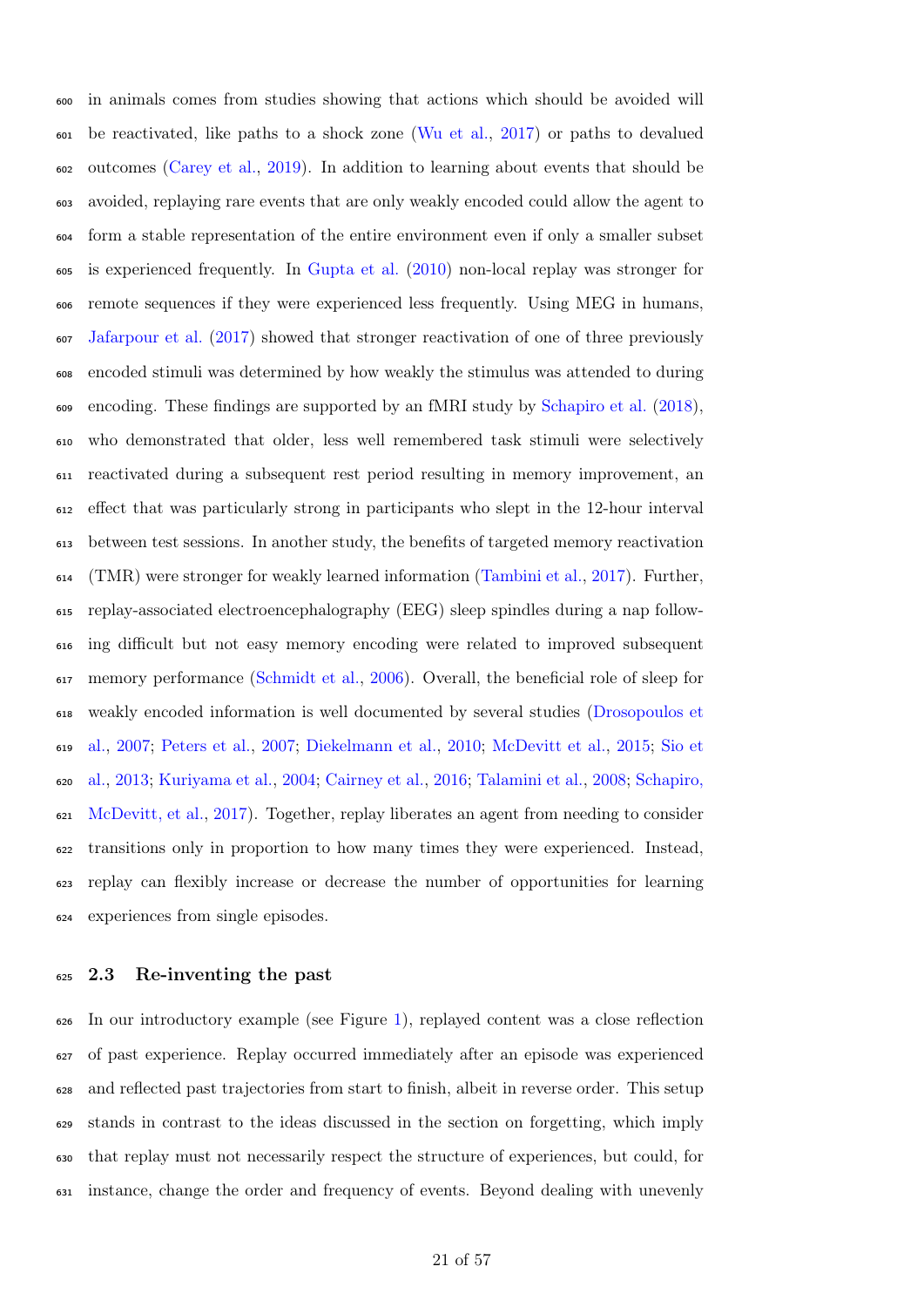distributed events, replay could in fact be used to arbitrarily alter the distribution of events upon which memory is built.

 Such a reorganization of experience also requires a different understanding of what constitutes an episode. In our simulation, we had assumed that the minimal unit of replayed content is one entire sequence of states, actions and rewards that occurred between a random start position and the encounter of a goal. This meant that episodes were often quite long, involving several hundreds of steps particularly early in learning (see Figure [1C](#page-13-0)), and that the transitions between locations had to be replayed in the order in which they were experienced. In order for replay to be able to reorganize experience, an episode is often divided into a much smaller unit of experience, a simple sequence of just one state, one action, one reward and the  $\alpha$ <sub>43</sub> next state, known as a  $(s_t, a_t, r_t, s_{t+1})$ -tuple. Arguably, replaying such minimal experiences risks losing the benefits of temporal credit assignment, which come with backward replay of full trajectories, because values will not necessarily propagate to starting positions. But it does also have benefits, which we will discuss below. In consequence, the question of what constitutes an atomic unit from the perspective  $\epsilon_{48}$  of replay has important implications and is therefore actively debated (see [Box 2\)](#page-15-0).

 Using minimal transitions, there is a large variety of ways in which replay may al- ter the structure of experiences that have been discussed in the [ML](#page-39-3) and neuroscience 651 literature. One possibility is to reactivate  $(s_t, a_t, r_t, s_{t+1})$ -tuples in a random order, which artificially crafts similar conditions as during supervised learning that allows artificial neural networks trained with [SGD](#page-39-10) to excel [\(Botvinick et al.,](#page-41-7) [2020\)](#page-41-7). Such  $\epsilon_{\text{554}}$  uniformly sampled  $(s_t, a_t, r_t, s_{t+1})$ -tuples have therefore played an important role in [a](#page-49-6)dapting [DNNs](#page-39-8) to [RL](#page-39-4) problems, such as the famous Deep Q-Network (DQN) [\(Mnih](#page-49-6) [et al.,](#page-49-6) [2015\)](#page-49-6). Interestingly, some animal studies have also found replay of seemingly random trajectories following exploration of a familiar open-field arena [\(Stella et al.,](#page-53-12) [2019\)](#page-53-12). Note however, that [Stella et al.](#page-53-12) [\(2019\)](#page-53-12) still observed replay of sequentially or- ganized transitions that reflected the spatial constraints of the environment, whereas random replay used in [ML](#page-39-3) can involve sets of single transitions that do not form sequential trajectories. This highlights the different understanding of replay content in [ML](#page-39-3) and neuroscience. Additionally, most animal studies impose the assumption of sequentiality during data analysis, and would discard fully random activation of transitions as noise. In both [ML](#page-39-3) and neuroscience, however, random replay refers to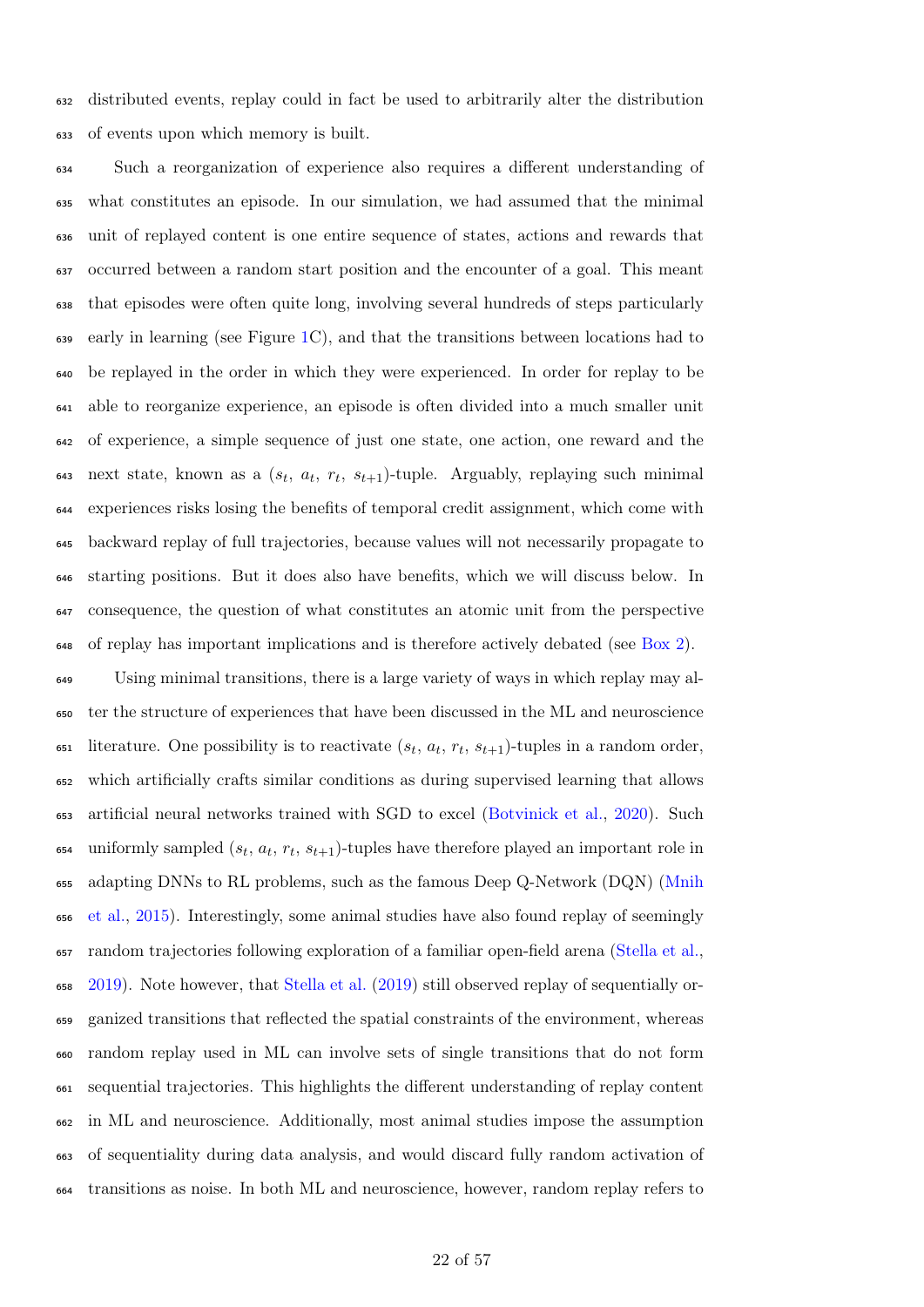sequential reactivation that is unrelated to previously experienced action sequences, and can be seen at one extreme of a continuum describing how closely replay matches actual behavioral sequences (see [Swanson et al.,](#page-54-11) [2020,](#page-54-11) their Figure 2).

 Another particularly important idea from the [ML](#page-39-3) literature is to prioritize replay of transitions that led to large surprises, with the idea that some experiences are more informative than others, resulting in more efficient learning [\(Schaul et al.,](#page-52-12) [2015;](#page-52-12) [Horgan et al.,](#page-45-14) [2018\)](#page-45-14). Such prioritized replay records a prediction error (PE), the difference between the expected and actual reward, for every encountered transition and uses this signal to select experiences for replay later. This method is very similar to, and inspired by, an earlier algorithm in model-based planning known as prioritized sweeping, which selects the state to be updated according to the magnitude of the  $\epsilon_{676}$  [c](#page-50-15)hange in value upon the execution of the update [\(Moore & Atkeson,](#page-49-8) [1993;](#page-49-8) [Peng &](#page-50-15) [Williams,](#page-50-15) [1993;](#page-50-15) [Andre et al.,](#page-40-8) [1998\)](#page-40-8). Based on the success of the prioritized replay approach, more frequent sampling of transitions with a high absolute [TD](#page-39-7) error is now a common approach to train [DNNs](#page-39-8) [\(Fedus et al.,](#page-44-8) [2020\)](#page-44-8). Using [RL](#page-39-4) models, [Mattar and Daw](#page-48-12) [\(2018\)](#page-48-12) extended previous approaches by focusing prioritization on behaviorally relevant states that are likely to be encountered again in the future and those transitions where a policy change would yield the largest net increase in discounted future reward. Note that although prioritization algorithms assume selection of replay content on the level of individual transitions, they can, under some circumstances, still lead to sequential replay. This is true, for example, for the model of [Mattar and Daw](#page-48-12) [\(2018\)](#page-48-12), because expectations about increases in future reward are themselves often auto-correlated.

 The core idea that replay should be influenced by reward and surprise is in line with several animal studies. Place cell sequences associated with reward are [r](#page-40-9)eplayed more often [\(Ólafsdóttir et al.,](#page-50-9) [2015;](#page-50-9) [Foster & Wilson,](#page-44-3) [2006;](#page-44-3) [Bhattarai et](#page-40-9) [al.,](#page-40-9) [2019\)](#page-40-9), in particular those with a high [PE](#page-39-6) [\(Singer & Frank,](#page-53-8) [2009;](#page-53-8) [Michon et](#page-48-13) [al.,](#page-48-13) [2019;](#page-48-13) [Roscow et al.,](#page-51-13) [2019\)](#page-51-13), and the rate of [SWRs](#page-39-0) is also influenced by reward [\(Ambrose et al.,](#page-40-6) [2016;](#page-40-6) [Singer & Frank,](#page-53-8) [2009\)](#page-53-8). These results highlight replay's role in credit assignment, as discussed above. In human neuroimaging studies, hippocampal activity is modulated by reward magnitude [\(Wolosin et al.,](#page-56-11) [2012;](#page-56-11) [Igloi et al.,](#page-46-14) [2015\)](#page-46-14). This is in line with the link between backward replay and selection of transitions based on changes in value proposed by [Mattar and Daw](#page-48-12) [\(2018\)](#page-48-12). Replay is also more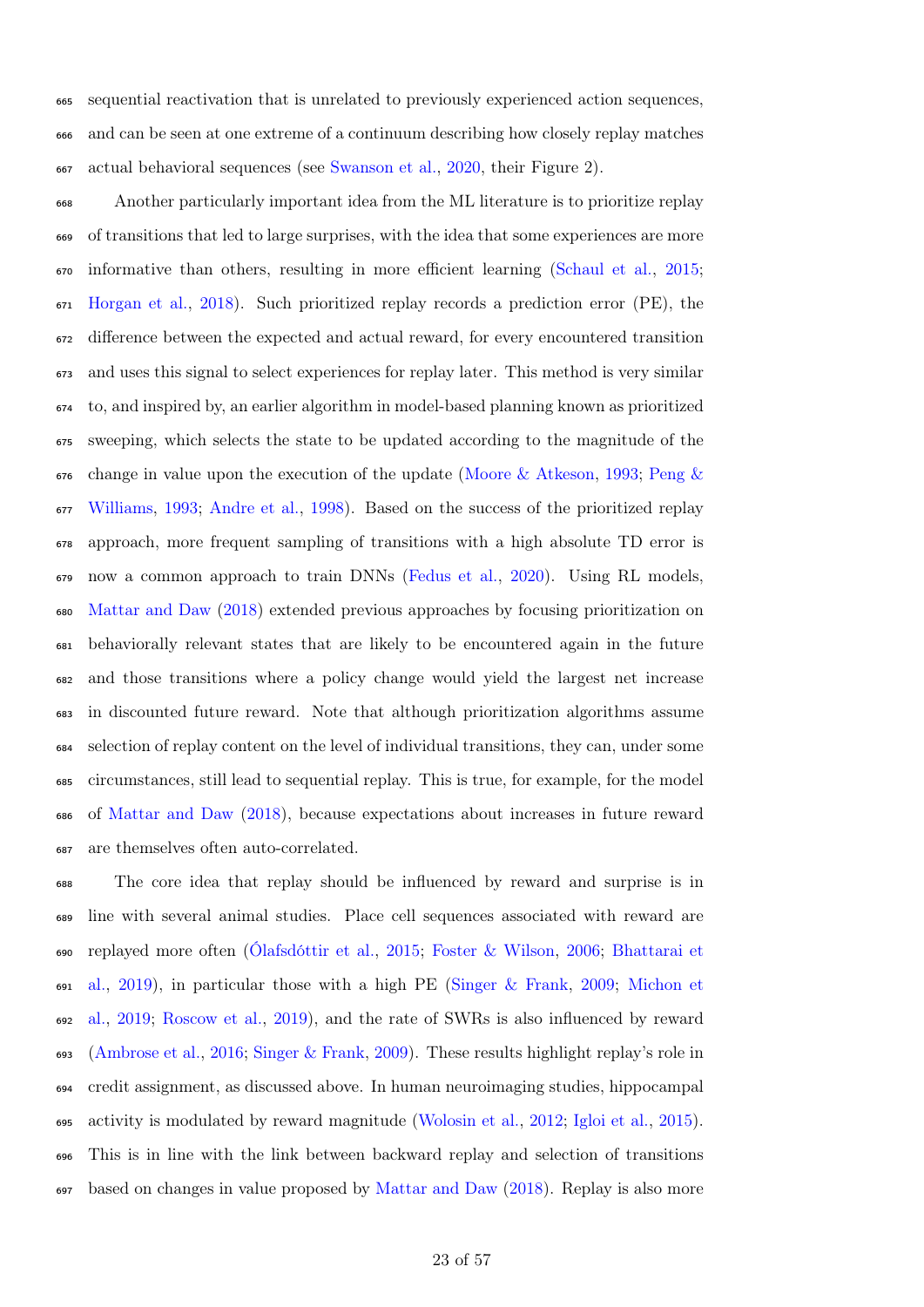[l](#page-45-6)ikely to contain behaviorally significant locations, such as the current goal [\(Gupta](#page-45-6) [et al.,](#page-45-6) [2010;](#page-45-6) [Pfeiffer & Foster,](#page-51-8) [2013;](#page-51-8) [Ólafsdóttir et al.,](#page-50-9) [2015\)](#page-50-9) and is biased by novelty [\(Cheng & Frank,](#page-42-13) [2008;](#page-42-13) [Foster & Wilson,](#page-44-3) [2006\)](#page-44-3). It has also been observed that optogenetic manipulation of dopaminergic input neurons, thought to signal [PEs,](#page-39-6) increase replay during subsequent sleep [\(McNamara et al.,](#page-48-14) [2014\)](#page-48-14).

 Reactivating smaller sequences in a different order from what was experienced can also be used to connect experiences in novel ways or strengthen weakly learned relationships. Under such conditions replay can correspond more closely to sampling from an internal model of the environment, rather than a veridical recapitulation of past experiences [\(Sutton,](#page-54-12) [1991\)](#page-54-12). Among the most early ideas about replay, the Dyna architecture [\(Sutton,](#page-54-12) [1991\)](#page-54-12) used an internal model to generate experiences that were then used to train a model-free agent. Indeed, replay can be seen as a way to blur the lines between model-free [RL,](#page-39-4) such as the Q-learning method introduced in [Box 1,](#page-7-0) and model-based [RL,](#page-39-4) during which the agent stores an explicit model of [t](#page-52-6)he environment and can use it for planning [\(van Seijen & Sutton,](#page-55-4) [2015;](#page-55-4) [Russek et](#page-52-6) [al.,](#page-52-6) [2017;](#page-52-6) [Momennejad et al.,](#page-49-9) [2017\)](#page-49-9).

 Another dimension of experiential reorganization is to replay experiences that happened long ago, or even refer to imagined experiences in the future. During be- havior, replay events can switch between reflecting immediately preceding, upcoming or more remote episodes, depending on the behavioral state of the animal at the time of replay [\(Pfeiffer & Foster,](#page-51-8) [2013;](#page-51-8) [Ólafsdóttir et al.,](#page-50-6) [2017\)](#page-50-6). Moreover, even single replay events can depict more than one trajectory, such as the next one and the path the animal will take after reaching the goal location [\(Pfeiffer & Foster,](#page-51-8) [2013\)](#page-51-8), as if representing a multi-step planning process [\(Foster,](#page-44-1) [2017;](#page-44-1) [Miller & Venditto,](#page-48-15) [2021\)](#page-48-15). Another reason why experiences from a more distant past might be replayed is simply that the agent is using a period during which it does not have to engage with the environment to optimize memory. This is particularly apparent for replay during sleep, when the brain has idle time to process experiences while not being actively engaged with any task. Sleep replay has frequently been observed in ani- mals and humans, and been linked in particular to memory consolidation. Following sleep, memory interference is reduced [\(Baran et al.,](#page-40-10) [2010;](#page-40-10) [McDevitt et al.,](#page-48-11) [2015\)](#page-48-11) and memory integration or differentiation has been found in [fMRI](#page-39-12) patterns after a delay period with sleep [\(Favila et al.,](#page-43-9) [2016;](#page-43-9) [Tompary & Davachi,](#page-55-9) [2017\)](#page-55-9).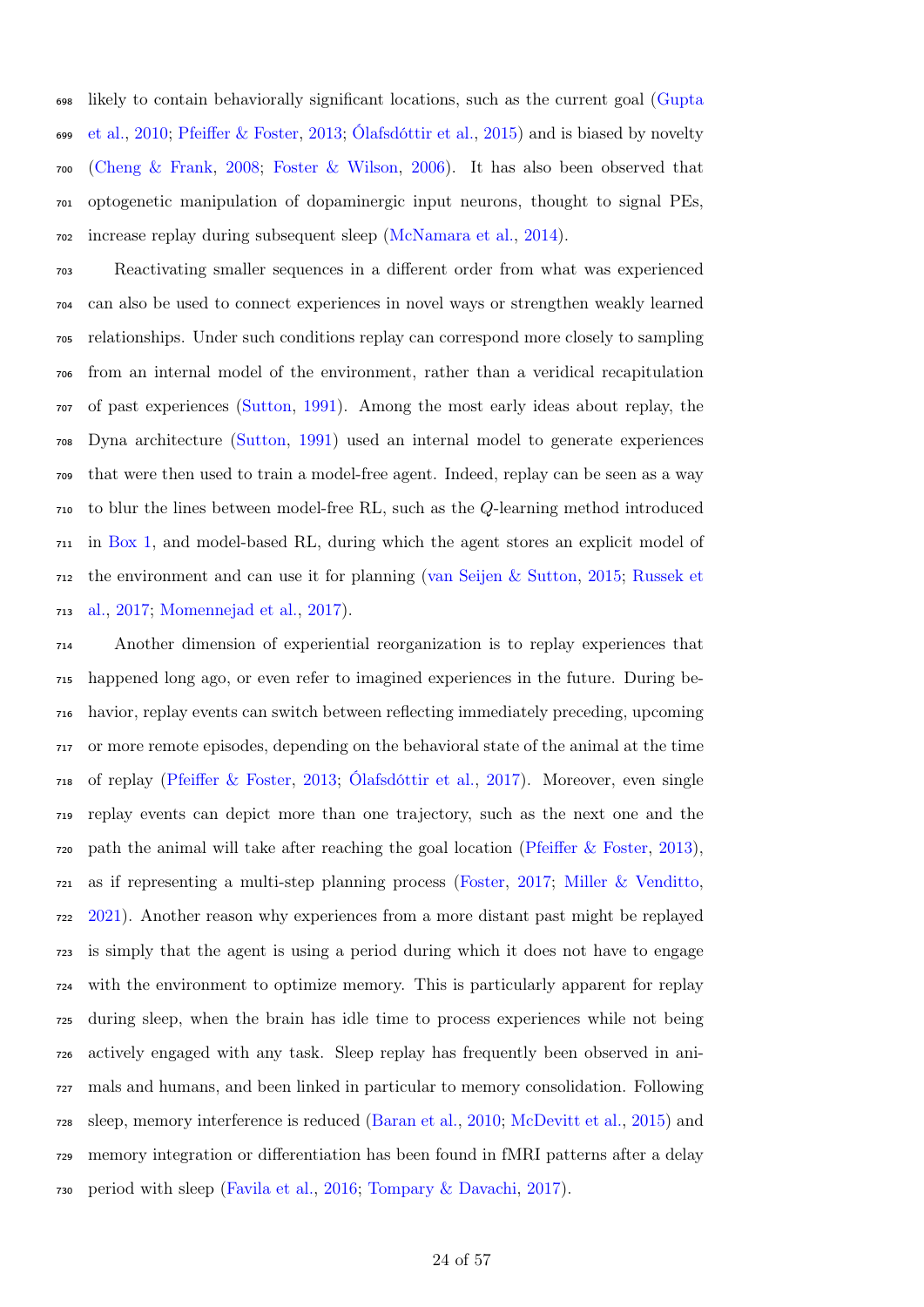A final aspect of re-inventing the past relates to re-considering the usefulness of past experiences in light of one's knowledge about a goal. The [RL](#page-39-4) framework presented thus far is aimed at the pursuit of a single goal (e.g., the single reward location in our grid world, see Figure [1\)](#page-13-0). However, in many real-world applications, such as the movements of a robotic arm that needs to pick and place objects, an [RL](#page-39-4) strategy incorporating multiple goals would be far more beneficial. Consider again the grid world example in Figure [1,](#page-13-0) but this time the agent can only move a finite number of steps. Since there is only one goal state that returns a reward, most of the transitions do not land in the goal state and therefore receive no reward. In such a sparse binary reward situation, where success only results from those sequences of transitions ending in the goal state, most sequences of transitions end in uninformative failures, often related to early termination without reward ("giving up"). For instance, when an agent gives up because a goal was not found after a particular amount of time, it can not know how close it was to the goal. Humans, however, can learn from failure as well as success. Inspired by this idea, an [ML](#page-39-3) technique known as hindsight experience replay [\(Andrychowicz et al.,](#page-40-11) [2017\)](#page-40-11) is used to relabel the unsuccessful transitions by simply changing the goal state, such that the transitions would now be considered as successful under the new goal, thus contributing to the agent's learning. To the best of our knowledge, no directly equivalent observation has been made in the brain.

#### 2.4 Planning for a better future

 So far, we have mainly focused on the various ways in which replay serves learning and memory. We have shown, for instance, how replay can be used to speed up learn- ing Q-values, which can be used for behavior that maximizes reward [\(Lin,](#page-47-5) [1991,](#page-47-5) see Figure [1\)](#page-13-0). Yet, computational, psychological and neuroscientific research has pointed out the importance of another mechanism that is crucial for goal-directed behavior: planning. A core aspect of this process is the prospective, i.e., future-oriented, eval- uation during which an agent deliberates which of the available sequences of actions and states leads to the best among several potential outcomes. Notably, planning requires a mental model, or cognitive map [\(Tolman,](#page-54-13) [1938,](#page-54-13) [1948\)](#page-55-10), of the environment, that describes the agent's knowledge about the transition structure of events (e.g., paths between locations in a maze or contingencies between non-spatial task states)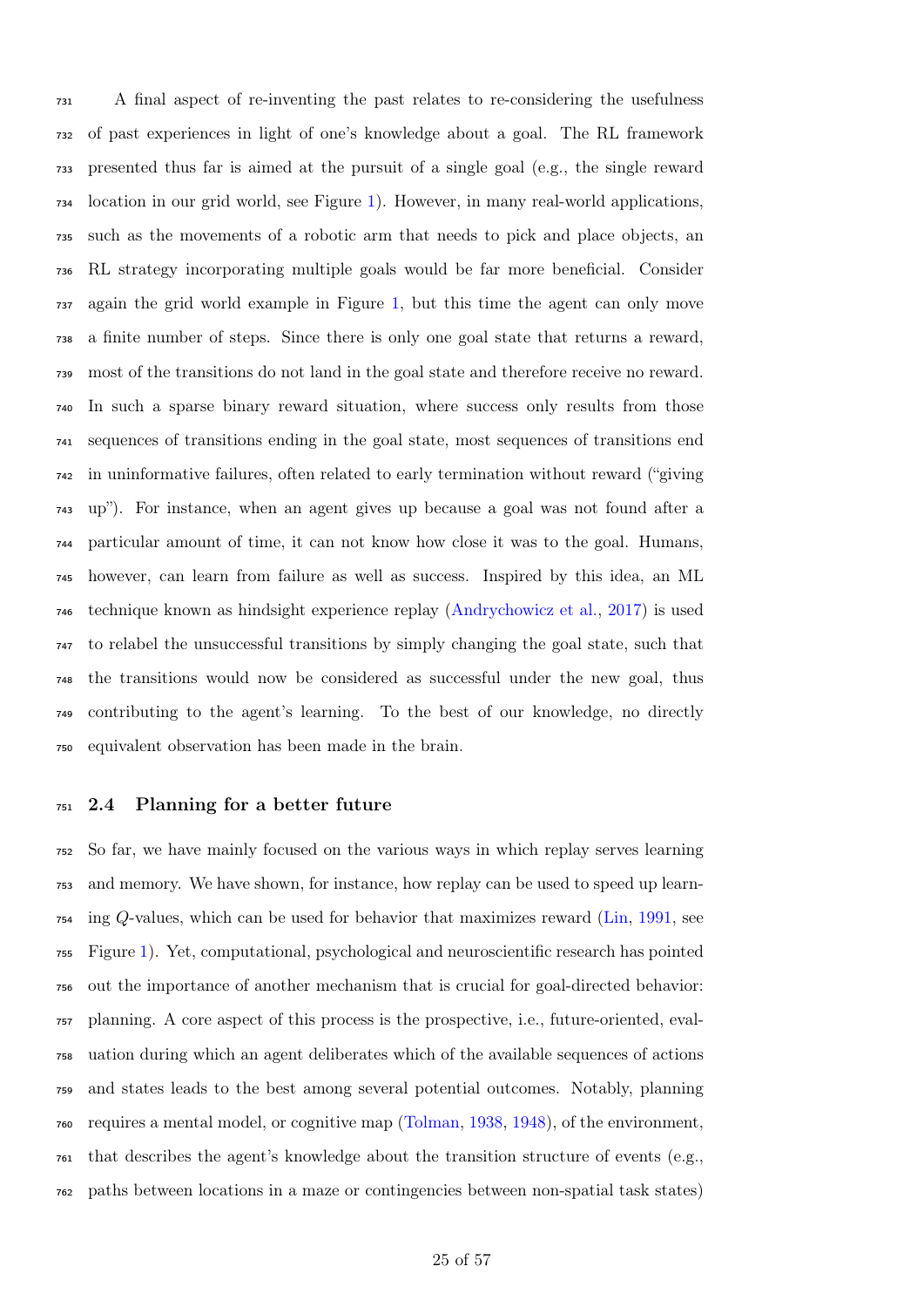including the outcomes at each potential location. Knowledge about the causal structure of the environment allows an agent to predict and compare the outcomes of sequences of states and actions and to choose the one that yields most reward. Figure [2](#page-25-0) provides an illustration of how planning differs from the other two aspects of cognition we considered so far, acting and learning. While the distinction between learning and planning is useful, we will see below how agents can learn from planning processes.

<span id="page-25-0"></span>

Figure 2: Illustration of replay content. The agent is represented by the blue square. The goal location is indicated by the yellow circle. Red arrows indicate behavioral trajectories of the agent in the T-maze environment or internally generated trajectories during replay. During planning (left panel) the agent engages in prospective evaluation of potential behavioral sequences in order to select the one that leads to the goal location, using forward replay. During goal-directed behavior (center panel) the agent instantiates the behavioral trajectory that is immediately relevant to prepare action using forward replay. During learning (right panel), the agent retrospectively evaluates its previous behavior, usually upon reaching a goal location, using backward replay. © Wittkuhn et al., doi: [10.6084/m9.figshare.14261636.v1,](https://doi.org/10.6084/m9.figshare.14261636.v1) CC-BY 4.0 license (<https://creativecommons.org/licenses/by/4.0/>).

 Within the [RL](#page-39-4) framework, the difference between acting based on learned (cached) values versus acting based on an internal planning process is embodied by the dis- [t](#page-42-12)inction between model-free and model-based systems [\(Sutton & Barto,](#page-54-6) [2018;](#page-54-6) [Daw](#page-42-12) [et al.,](#page-42-12) [2005\)](#page-42-12). In model-based [RL,](#page-39-4) the agent uses experience to learn a model of the environment that is described by a function that relates the current state  $s_t$  and 775 action  $a_t$  to the next state  $s_{t+1}$  and the reward  $r_t$  (see [Box 1\)](#page-7-0). The agent can use this model at decision time or during offline periods to simulate experience [\(Sutton,](#page-54-14) , i.e., individual  $(s_t, a_t, r_t, s_{t+1})$ -tuples, or longer episodes spanning several transitions. This allows the agent to update its learned values or to determine which action would be best to execute next, considering the rewards obtained and how the environment would change if a particular action was taken. This deliberation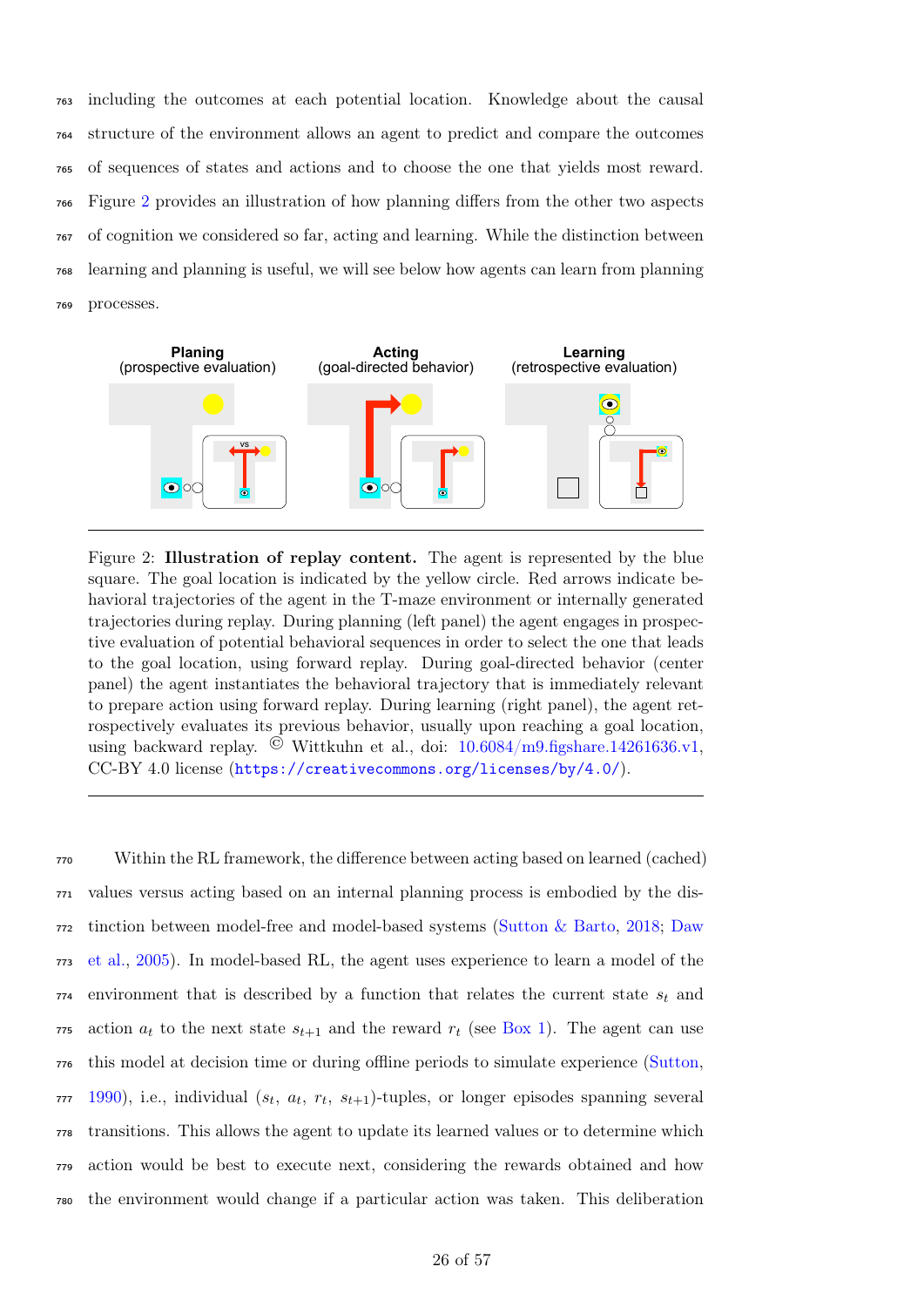process has two advantages. First, planning allows the agent to remain in the safety of mental imagination and avoid the risk of suffering from potentially harmful conse- quences. Second, planning can be used to decide between never-experienced, purely hypothetical courses of action [\(Liu et al.,](#page-48-16) [2019\)](#page-48-16), a feat which would not be possible with purely experience-based replay.

 Despite these differences between planning and learning, much work in [RL](#page-39-4) has [e](#page-55-4)mphasized their similarities [\(Sutton,](#page-54-14) [1990,](#page-54-14) [1991;](#page-54-12) [Sutton et al.,](#page-54-15) [2012;](#page-54-15) [van Seijen &](#page-55-4) [Sutton,](#page-55-4) [2015\)](#page-55-4), and points to a function of planning that goes beyond deliberation. As we have seen in our discussion of [Lin,](#page-47-7) [1992,](#page-47-7) the same learning mechanisms can be applied to real or simulated experience. Planning can thus not only be used to determine immediate behavior, but also to shape value functions, a process referred to as background planning (as opposed to the decision-time planning and deliberation considered above, see [Pezzulo et al.,](#page-51-14) [2019\)](#page-51-14). A case in point regarding the similarities between planning and learning is illustrated by the Dyna architecture [\(Sutton,](#page-54-14) [1990,](#page-54-14) [1991\)](#page-54-12). Just as any model-free [RL](#page-39-4) agent, a Dyna agent selects actions according to learned Q-values, and uses experiences to update these Q-values. But it also uses experiences to observe rewards and subsequent states that follow each state-action pair, to update an internal model of the environment. Importantly, in Dyna the model is then used to train the model-free agent by producing simulated episodes that will be used to update the agent's Q-values, just like real experiences. Two implications from this perspective should be noted. First, replay might be used not only to update value functions, but also to update a model of the environment (see also, [Penagos et al.,](#page-50-16) [2017;](#page-50-16) [Pezzulo et al.,](#page-51-14) [2019,](#page-51-14) [2017;](#page-51-15) [Momennejad,](#page-49-7) [2020\)](#page-49-7). Second, such a mechanism also suggests that replay elicits reward prediction error [s](#page-47-4)ignals, which could explain why striatal replay has been observed before [\(Lansink](#page-47-4) [et al.,](#page-47-4) [2008,](#page-47-4) [2009;](#page-47-3) [Pennartz,](#page-50-8) [2004\)](#page-50-8). Notably, reward prediction errors might be accompanied by state-prediction errors, which in the brain might both be conveyed by dopaminergic signals (see e.g., [Sharpe et al.,](#page-52-13) [2017;](#page-52-13) [Gardner et al.,](#page-44-12) [2018\)](#page-44-12).

 It should be noted that an interaction between deliberation and learning may arise. Entering a novel environment or changes in a familiar environment should increase deliberation because a new model has to be learned or an existing model has to be updated. But if the contingencies in the environment remain unchanged, the need for the agent to update its model and deliberate its choices diminishes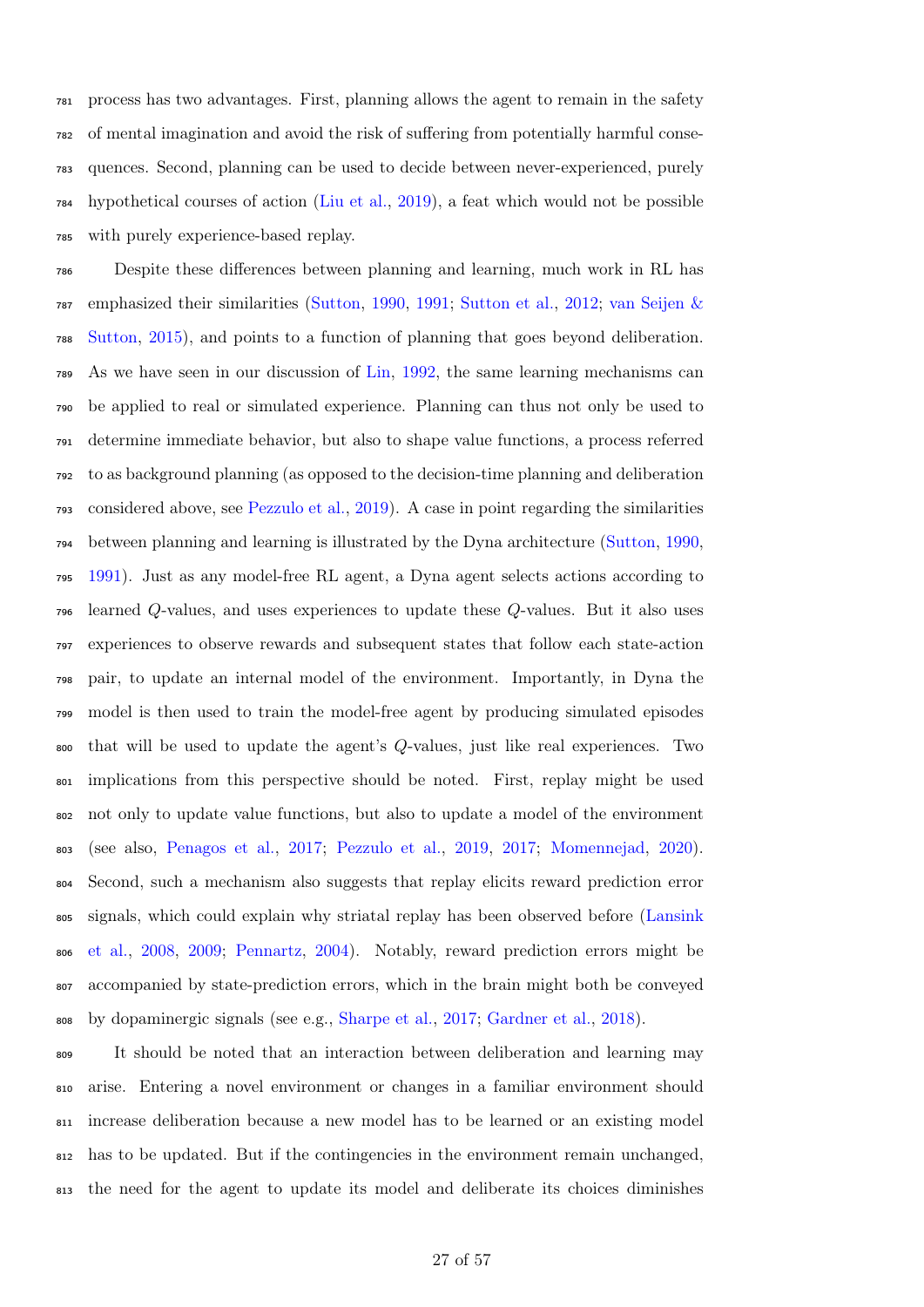with learning. At the same time, decisions become more habitual and less deliber- $\frac{1}{815}$  ate [\(Dolan & Dayan,](#page-42-16) [2013\)](#page-42-16). Thus, replayed trajectories in the hippocampus that evaluate all potential trajectories might be only predictive of behavior during ear- $\frac{1}{817}$  lier phases of learning [\(Singer et al.,](#page-53-13) [2013\)](#page-53-13) or vanish from the hippocampus (e.g., [Wimmer & Büchel,](#page-56-12) [2019\)](#page-56-12) when behavior becomes stereotyped. Findings by [Papale](#page-50-17) [et al.](#page-50-17) [\(2016\)](#page-50-17) demonstrate an inverse relationship between [SWRs](#page-39-0) at reward sites and deliberation at choice points.

 While the potential benefits of replay for planning have been recognized early on in [RL](#page-39-4) [\(Sutton,](#page-54-14) [1990\)](#page-54-14), serious consideration of this aspect only appeared in neu- roscience later, where studies demonstrated replay events in the awake state, often [d](#page-44-3)uring short pauses from active behavior (e.g., [Kudrimoti et al.,](#page-46-0) [1999;](#page-46-0) [Foster & Wil-](#page-44-3) [son,](#page-44-3) [2006;](#page-44-3) [Csicsvari et al.,](#page-42-3) [2007;](#page-42-3) [Diba & Buzsáki,](#page-42-4) [2007;](#page-42-4) [Kurth-Nelson et al.,](#page-47-2) [2016;](#page-47-2) [Eldar et al.,](#page-43-10) [2020\)](#page-43-10). This allowed researchers to draw closer correspondence between the replayed and the behavioral trajectories, and has resulted in a wealth of findings supporting the idea that replay supports model-based planning in animals as well [a](#page-55-11)s humans (for reviews, see e.g., [Yu & Frank,](#page-56-13) [2015;](#page-56-13) [Pezzulo et al.,](#page-51-14) [2019;](#page-51-14) [Wang et](#page-55-11) [al.,](#page-55-11) [2020;](#page-55-11) [Tambini & Davachi,](#page-54-3) [2019;](#page-54-3) [Carr et al.,](#page-41-5) [2011;](#page-41-5) [Ólafsdóttir et al.,](#page-50-18) [2018\)](#page-50-18). Dis- ruption of awake hippocampal [SWRs](#page-39-0) during a spatial alternation task specifically impaired the ability to decide between two trajectories to alternating goal locations, whereas place field representations, reactivation during rest, and other navigation behavior remained intact [\(Jadhav et al.,](#page-46-3) [2012\)](#page-46-3). Replay events in the awake state predominantly co-occur with [SWRs](#page-39-0) during short pauses from ongoing exploratory behavior. Replay trajectories during awake [SWRs](#page-39-0) often start at the current location of the animal [\(Diba & Buzsáki,](#page-42-4) [2007;](#page-42-4) [Davidson et al.,](#page-42-5) [2009;](#page-42-5) [Karlsson & Frank,](#page-46-4) [2009;](#page-46-4) [Pfeiffer & Foster,](#page-51-8) [2013;](#page-51-8) [Singer et al.,](#page-53-13) [2013;](#page-53-13) [Ambrose et al.,](#page-40-6) [2016\)](#page-40-6) and end at the goal location [\(Dupret et al.,](#page-43-11) [2010;](#page-43-11) [Pfeiffer & Foster,](#page-51-8) [2013\)](#page-51-8).

 A behavioral correlate of deliberation was already described in the 1930s in ro-841 dents [\(Tolman,](#page-54-16) [1926;](#page-54-16) [Muenzinger & Fletcher,](#page-49-10) [1936\)](#page-49-10), who tend to pause at a decision point to look back and forth between possible paths, a behavior called vicarious trial and error (VTE) (for review, see [Redish,](#page-51-16) [2016\)](#page-51-16). Later studies found that during [VTE](#page-39-14) events, hippocampal place cells associated with theta sequences sweep ahead 845 from the animal's current location [\(Johnson & Redish,](#page-46-11) [2007;](#page-46-11) [Wikenheiser & Redish,](#page-55-5) [2015b;](#page-55-5) [Amemiya & Redish,](#page-40-12) [2016;](#page-40-12) [Papale et al.,](#page-50-17) [2016\)](#page-50-17). It was also found that during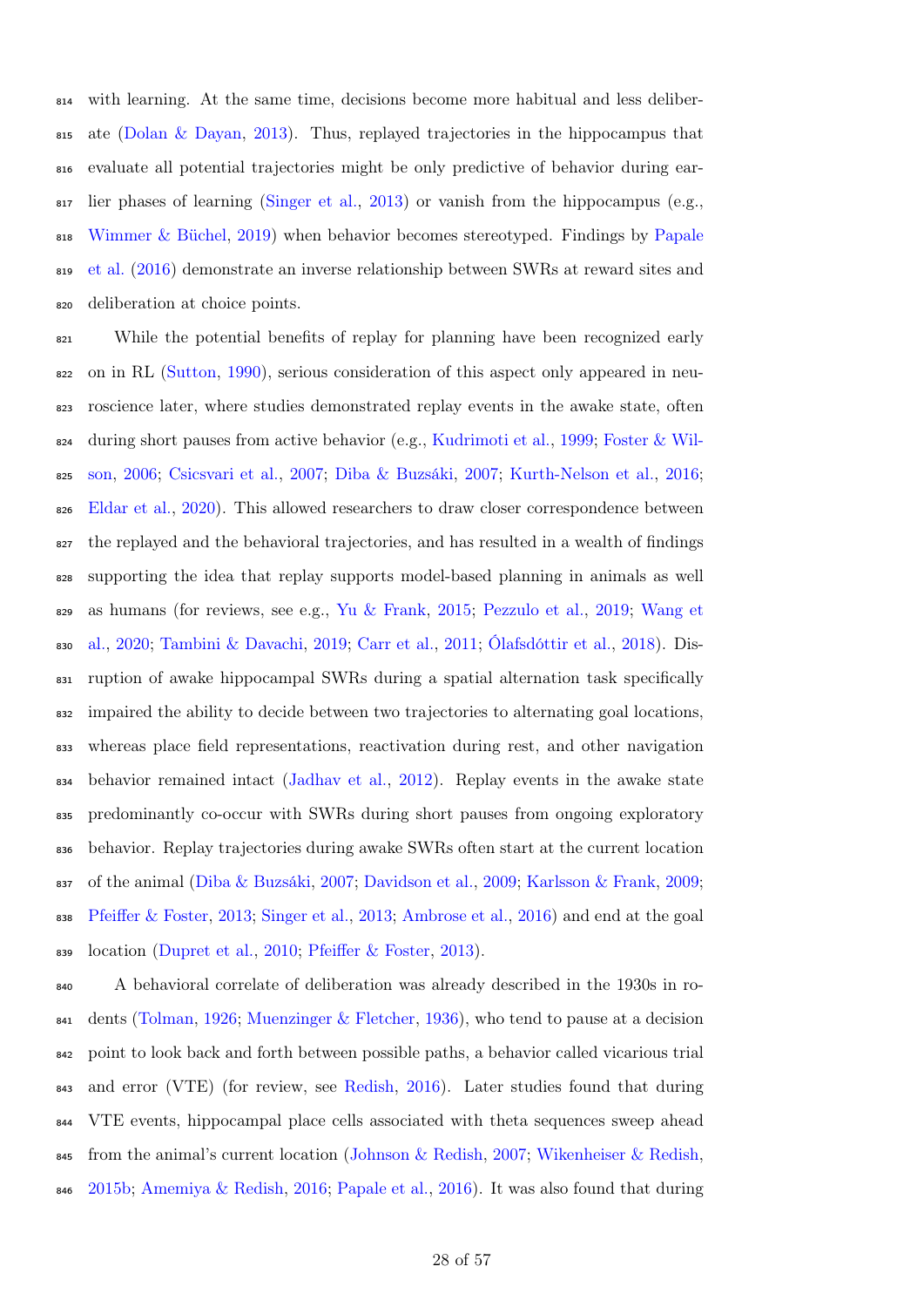[VTE-](#page-39-14)like behavior, place cell activity influenced the formation of place fields thought to stabilize the cognitive map [\(Monaco et al.,](#page-49-11) [2014\)](#page-49-11). Note that [VTE-](#page-39-14)like replay is often accompanied by theta sequences, which differ from [SWR](#page-39-0) in their neurophysiol- ogy. Nonetheless, both can be described as sequential activation of hippocampal cell populations, a simplifying assumption that is helpful from a computational perspec- tive [\(Foster,](#page-44-1) [2017;](#page-44-1) [Pezzulo et al.,](#page-51-14) [2019\)](#page-51-14). Recently, theta sequences have been shown to quickly cycle between possible future trajectories [\(Kay et al.,](#page-46-15) [2020\)](#page-46-15), and increases in theta power in the [MTL](#page-39-2) have been observed in humans in a spatial planning task [\(Kaplan et al.,](#page-46-16) [2020\)](#page-46-16). In human [fMRI,](#page-39-12) blood-oxygen-level dependent (BOLD) ac- tivity in the hippocampus has been shown to increase with deliberation time when deciding between two food items with similar value [\(Bakkour et al.,](#page-40-13) [2019\)](#page-40-13) and hip- [p](#page-41-15)ocampal activity patterns reflect routes to navigational goal locations [\(Brown et](#page-41-15) [al.,](#page-41-15) [2016\)](#page-41-15). Another study has found that when humans re-learn outcomes associated with choices at lower levels of a decision tree, the extent to which higher levels of the decision tree are reactivated during rest correlates with how much their decisions change, to reach the new downstream reward states [\(Momennejad et al.,](#page-49-12) [2018\)](#page-49-12).

 It should be noted that although awake replay during deliberation of future choices is often related to improved task performance, the replayed trajectories do not necessarily reveal the behavioral trajectory the animal would subsequently take  $\frac{1}{866}$  [\(Johnson & Redish,](#page-46-11) [2007;](#page-46-11) [Singer et al.,](#page-53-13) [2013\)](#page-53-13). In the study by [Singer et al.](#page-53-13) [\(2013\)](#page-53-13), hippocampal replay during [SWRs](#page-39-0) that preceded correct choices reflected trajectories for the correct and incorrect option in a two-alternative W-maze. Once correct per- formance became stable (at 85% correct), replayed trajectories shifted to represent the correct future choice more frequently than the incorrect one [\(Singer et al.,](#page-53-13) [2013\)](#page-53-13). One interpretation of these findings can be that the hippocampus uses replay to eval- uate all potential trajectories and the behaviorally relevant trajectory is instantiated in a different brain region.

 One additional complicating factor regarding the relation between replay and subsequent behavior concerns the task setting and motivational state of the animal (e.g. [Carey et al.,](#page-41-13) [2019;](#page-41-13) [Wu et al.,](#page-56-10) [2017\)](#page-56-10). As discussed above, replayed place cell sequences can represent the trajectory into a shock zone which is subsequently avoided [\(Wu et al.,](#page-56-10) [2017\)](#page-56-10). This might have the purpose to learn strongly from and not forget about significant outcomes, and thus in this circumstance replay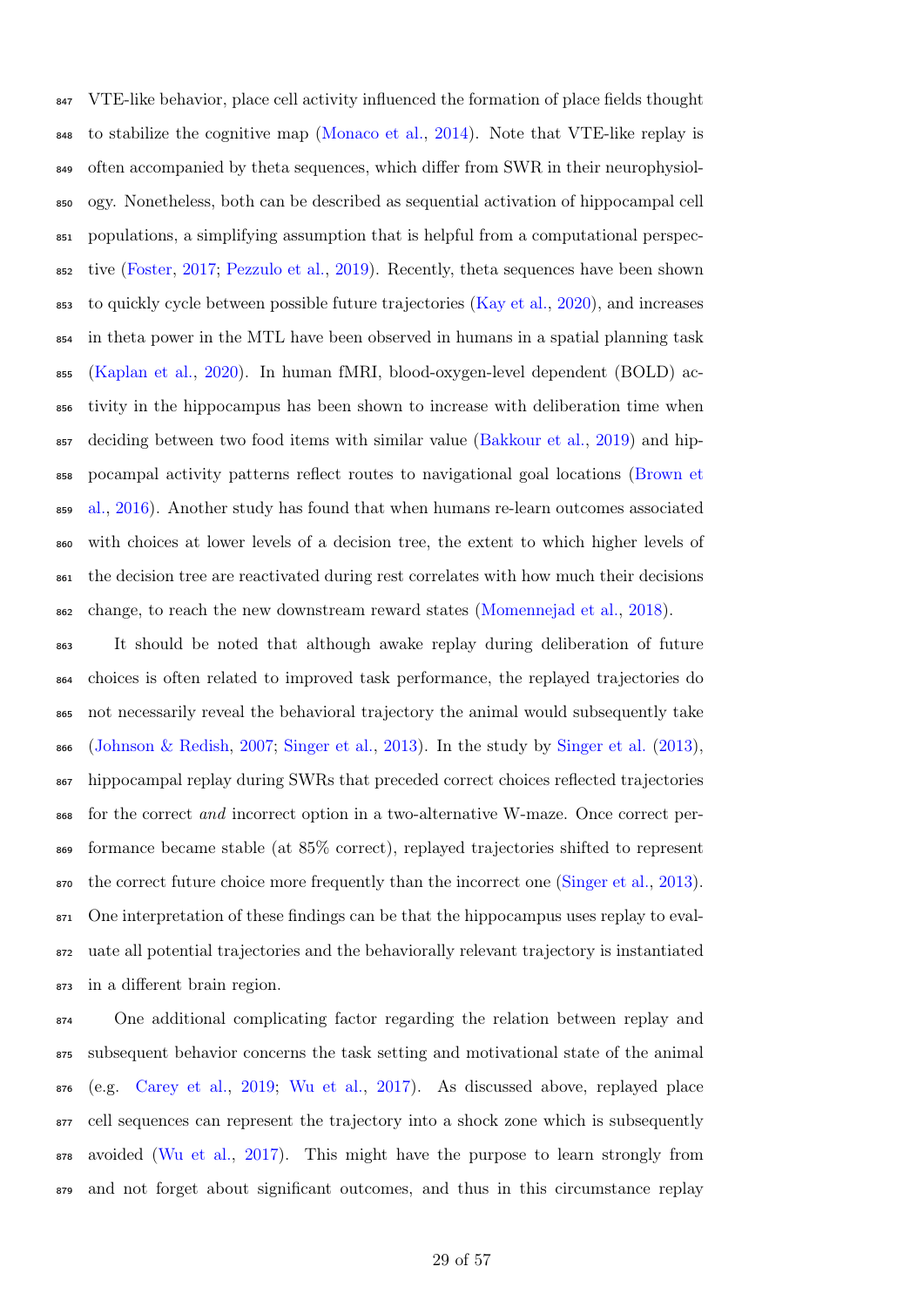is related to avoiding rather than initiating trajectories. In line with this idea, a growing literature on computational psychiatry considers that replay could underlie symptoms like avoidance and rumination that characterize psychiatric disorders like anxiety [\(Gagne et al.,](#page-44-13) [2018;](#page-44-13) [Heller & Bagot,](#page-45-15) [2020;](#page-45-15) [Mobbs et al.,](#page-49-13) [2020\)](#page-49-13).

 If replay is related to planning, but the ultimate determination of behavior also depends on other brain areas, then replayed trajectories might be influenced by concurrent reactivation outside the hippocampus, such as the amygdala in the case of aversive outcomes [\(Girardeau et al.,](#page-44-14) [2017\)](#page-44-14). A number of studies sheds light on how replay in the hippocampus is coordinated with other brain regions to instantiate [b](#page-51-17)ehavior. Replay is known to be coordinated with [PFC](#page-39-1) [\(Jadhav et al.,](#page-46-5) [2016;](#page-46-5) [Pezzulo](#page-51-17) [et al.,](#page-51-17) [2014;](#page-51-17) [Peyrache et al.,](#page-51-4) [2009;](#page-51-4) [Tang et al.,](#page-54-8) [2017\)](#page-54-8), and some work has placed [p](#page-53-14)articular focus on the interaction of hippocampal replay and the [OFC](#page-39-15) [\(Steiner](#page-53-14) [& Redish,](#page-53-14) [2012;](#page-53-14) [Schuck & Niv,](#page-52-1) [2019\)](#page-52-1). Indeed, disruption of nearby medial [PFC](#page-39-1) attenuated components of hippocampal theta sequences representing the current location of the animal [\(Schmidt et al.,](#page-52-14) [2019\)](#page-52-14) and suppression of hippocampal input impaired the integration of task state structure in the [OFC](#page-39-15) [\(Wikenheiser et al.,](#page-55-12) [2017\)](#page-55-12). Similarly, a recent study in humans has found that hippocampal replay at 897 rest was not directly linked to behavior during a task [\(Schuck & Niv,](#page-52-1) [2019\)](#page-52-1). Rather, replay at rest was linked to how well the different task-states were represented in the [OFC,](#page-39-15) which in turn were linked to behavior (Schuck  $\&$  Niv, [2019\)](#page-52-1). Outside of the [PFC,](#page-39-1) entorhinal grid cells that are thought to enable vector-based spatial navigation [l](#page-43-12)ikely contribute to planning, as implicated in computational work (see e.g., [Erdem](#page-43-12) [& Hasselmo,](#page-43-12) [2012;](#page-43-12) [Bush et al.,](#page-41-16) [2015\)](#page-41-16).

 Finally, we want to highlight that most of the above interpretations of replay in the neuroscience literature rest on the idea that replay is shaped by previously experi- enced behavioral trajectories. Yet, this account was challenged by a series of findings reporting apparent "preplay" of place cell sequences before the environment was ever experienced [\(Dragoi & Tonegawa,](#page-43-13) [2011,](#page-43-13) [2013\)](#page-43-14). These findings highlight that ap- parent sequentiality can also reflect hippocampal cell assemblies that are connected in a way that constrains sequential firing, even prior to experience of a new maze. Nevertheless, other findings indicate that previous experience is required for such spontaneous sequential activation to occur [\(Silva et al.,](#page-53-15) [2015\)](#page-53-15). Recent computa-tional work has suggested a link between preplay and efficient learning, arguing that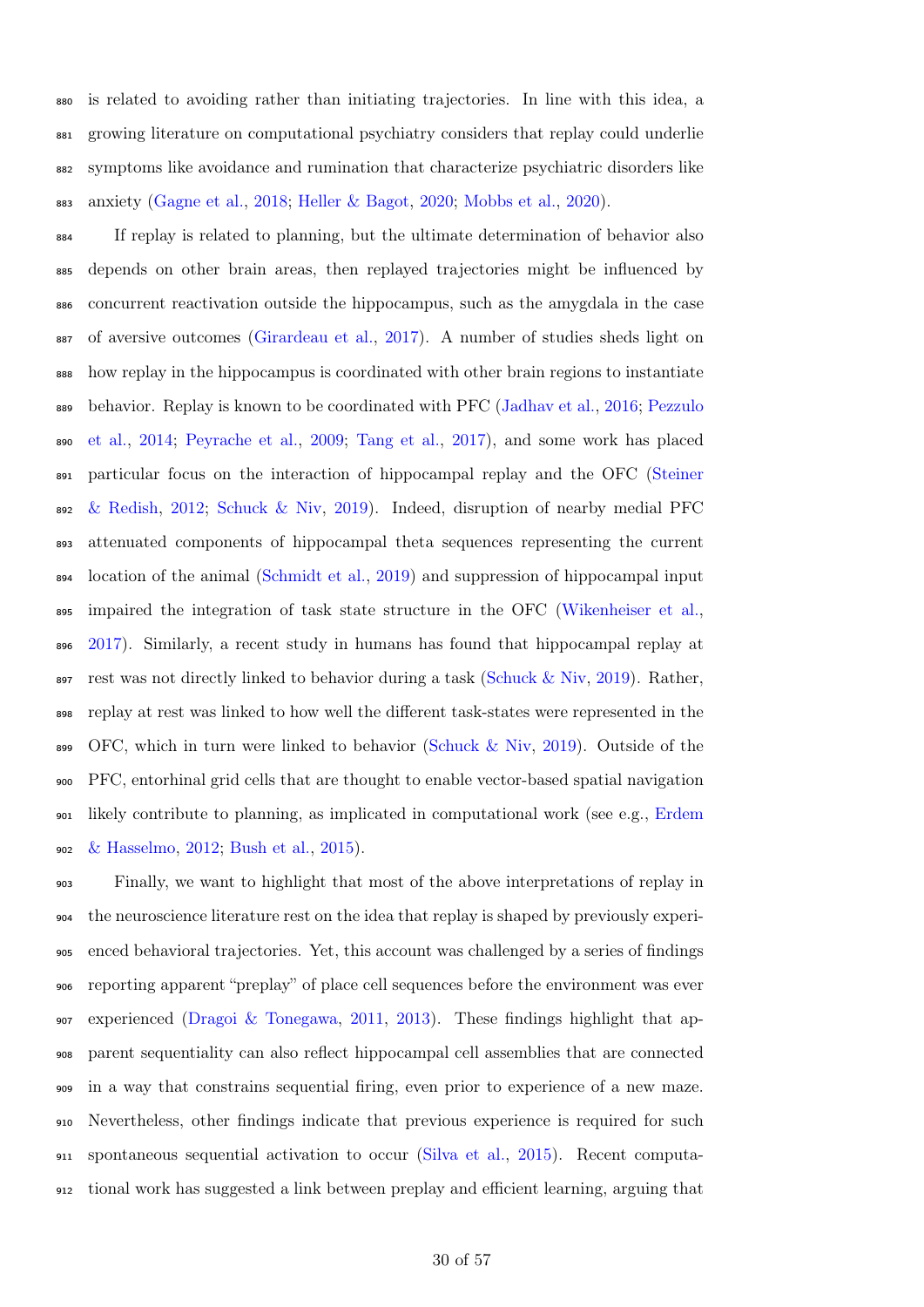preexisting internal sequences could be used as a dynamical reservoir [\(Leibold,](#page-47-12) [2020\)](#page-47-12). The extent to which the hippocampus is able to seemingly preplay novel experiences could depend on the similarity between pre-existing hippocampal representations and new memories about to be formed [\(Eichenbaum,](#page-43-15) [2015\)](#page-43-15). Methodologically, this nevertheless highlights the necessity to compare pre- versus post-task replay (e.g. [Buhry et al.,](#page-41-17) [2011\)](#page-41-17), as shown by recent research that observed pre-vs.-post changes in replay can indeed be explained by cell activation and firing rate correlations during experience [\(Farooq et al.,](#page-43-16) [2019\)](#page-43-16).

#### 921 2.5 Inference and generalization

 Apart from its role in learning and planning, recent developments in [ML](#page-39-3) and neuro- science research suggest that replay also contributes to inference and generalization (for previous reviews and perspectives, see [Kumaran,](#page-47-13) [2012;](#page-47-13) [Kumaran & McClelland,](#page-47-14) [2012;](#page-47-14) [Cazé et al.,](#page-42-9) [2018;](#page-42-9) [Herszage & Censor,](#page-45-16) [2018;](#page-45-16) [Lewis et al.,](#page-47-15) [2018;](#page-47-15) [Momenne-](#page-49-7) [jad,](#page-49-7) [2020\)](#page-49-7). A recent theme in this domain has been to build artificial agents that learn generative models from experience, which can then be used to infer new con- nections based on latent structural rules [\(Evans & Burgess,](#page-43-17) [2019\)](#page-43-17), infer the correct context when given new data [\(Stoianov et al.,](#page-53-16) [2020\)](#page-53-16) and generalize information to new tasks to mitigate performance losses [\(Shin et al.,](#page-52-8) [2017\)](#page-52-8). In the model proposed by [Stoianov et al.](#page-53-16) [\(2020\)](#page-53-16), for instance, trajectories through a maze are used to learn a generative model, which can produce new trajectories consistent with the current maze structure during offline periods. As new mazes are learned, novel trajectories continue to be generated offline, but from all the mazes that have been experienced, preventing information about any one maze from being lost (similar to our consid- erations about forgetting above). The hierarchical structure of the model results in trajectories being clustered into distinct maze contexts, which allows maze categories to be inferred when presented with new data. Unlike replay used in other contexts, the model by [Stoianov et al.](#page-53-16) [\(2020\)](#page-53-16) does not suggest that prioritized replay helps to improve behavioral outcomes. Generative replay that was prioritized based on how surprising observations were under the generative model increased the number of reactivation events that contained important goal locations but did not further improve inference performance [\(Stoianov et al.,](#page-53-16) [2020\)](#page-53-16).

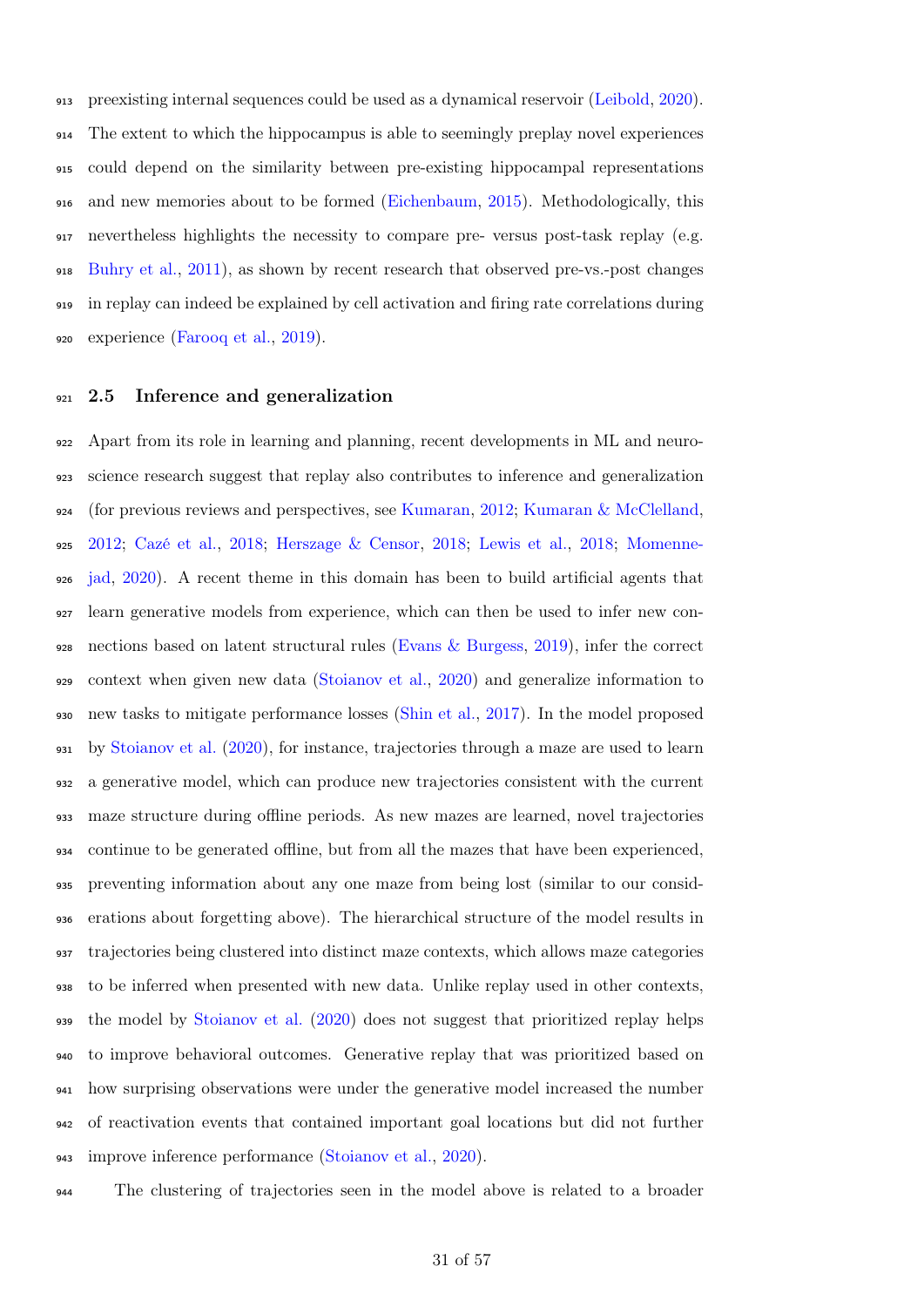theoretical view, which has emphasized that separate encoding of transition infor- mation and sensory information during learning will allow knowledge about tran- sitions to be reused across situations with structural similarities but new sensory [s](#page-55-13)pecifics [\(Behrens et al.,](#page-40-3) [2018;](#page-40-3) [Liu et al.,](#page-48-5) [2019;](#page-48-5) [Baram et al.,](#page-40-14) [2020;](#page-40-14) [Whittington et](#page-55-13) [al.,](#page-55-13) [2020\)](#page-55-13). Because replay provides a strong candidate mechanism for learning about transition structure [\(Stoianov et al.,](#page-53-16) [2020\)](#page-53-16), replay of abstract (sensory-independent) transition information could help to build representations of task structure that can <sub>952</sub> be generalized and used to guide behaviour in new sensory environments [\(Liu et al.,](#page-48-5) [2019\)](#page-48-5) or combined with sensory observations to make inferences about the current environment [\(Evans & Burgess,](#page-43-17) [2019;](#page-43-17) [Stoianov et al.,](#page-53-16) [2020\)](#page-53-16).

 Another major computational approach has focused on replay as a mechanism to learn successor representations, a predictive representation that reflects the ex- pected future visitation of states, given the current state [\(Dayan,](#page-42-17) [1993\)](#page-42-17). Unlike the one-step transition matrices that are known as models in model-based [RL,](#page-39-4) the successor matrix can reflect non-adjacent dependencies. This allows the agent to understand relationships between a state and multiple successor states, knowledge which can be used to solve inference problems, such as finding the shortest path to a new reward location [\(Russek et al.,](#page-52-6) [2017;](#page-52-6) [Momennejad et al.,](#page-49-9) [2017\)](#page-49-9). Succes- sor representations have similar properties to place fields, skewing in the opposite direction of travel and over-representing goal locations, while the eigenvectors of a successor matrix can partition the environment into clusters that help planning, resembling entorhinal grid cells in some spatial contexts [\(Stachenfeld et al.,](#page-53-6) [2017\)](#page-53-6). Hippocampal-entorhinal [fMRI](#page-39-12) signals have also been shown to reflect relationships between successive non-spatial objects organized in a graph [\(Schapiro et al.,](#page-52-15) [2013;](#page-52-15) [Garvert et al.,](#page-44-15) [2017\)](#page-44-15), consistent with the [SR](#page-39-16) [\(Stachenfeld et al.,](#page-53-6) [2017\)](#page-53-6). Critically, replay of past experiences could be used to update the successor matrix during offline periods [\(Russek et al.,](#page-52-6) [2017\)](#page-52-6). In recent work, [Russek et al.](#page-52-6) [\(2017\)](#page-52-6) proposed replay of 972 ( $s_t$ ,  $a_t$ ,  $s_{t+1}$ )-tuples that are prioritized by recency, in which rewards are not needed to update the successor matrix. Using this approach, it was shown that learning [SRs](#page-39-16) with offline replay gives an agent unique benefits compared to agents without replay. In particular, the fast updating of successor states through replay allowed the agent to quickly infer policy updates needed to adapt to changes in the task environment, like a new barrier, that affect the state transition structure.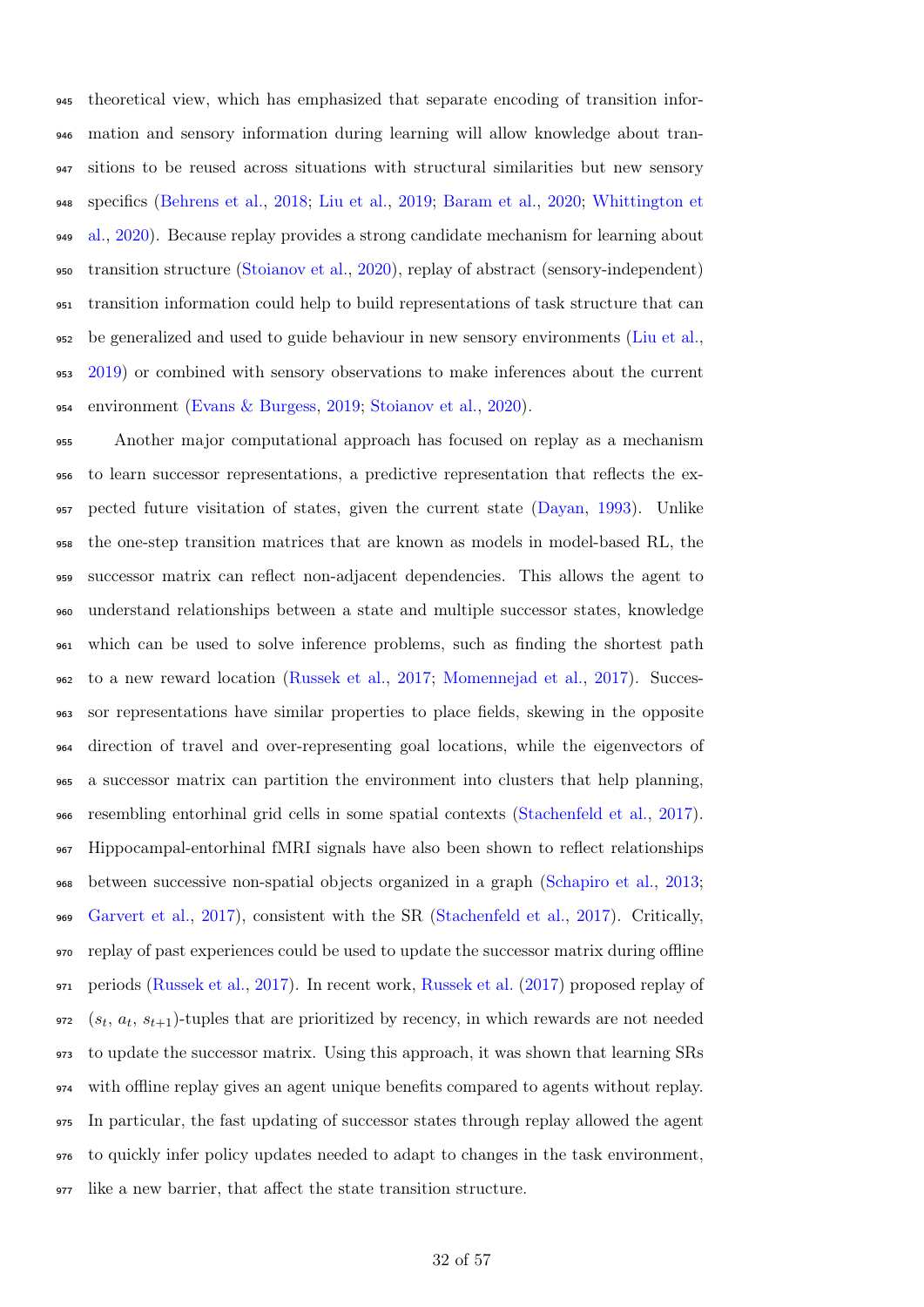A potential role of replay in generalization and inference has also been suggested by neuroscientific studies. In a recent study from [Barron et al.](#page-40-15) [\(2020\)](#page-40-15), hippocampal cells selective to cues and rewarding outcomes that have not been directly experienced together, but whose relationship can be inferred based on sensory pre-conditioning [\(Brogden,](#page-41-18) [1939\)](#page-41-18), were found to be co-active during [SWR](#page-39-0) events [\(Barron et al.,](#page-40-15) [2020\)](#page-40-15). These cells also tended to be reactivated during [SWR](#page-39-0) events in a specific order, with reward selective cells reactivated prior to cue selective cells akin to backward replay. Using [MEG,](#page-39-11) researchers have discovered that visual stimuli are reactivated in a non- experienced order that was based on prior learning of a rule about how items should be reported [\(Liu et al.,](#page-48-5) [2019\)](#page-48-5). This indicates that sequential reactivation is able to combine prior learning with new sensory inputs to produce behavior relevant to new environments. This aligns with the theoretical proposal that decomposing informa- tion into separate structural and sensory representations can be used to generalize structural relationships to situations with different sensory specifics but similar un- derlying structure [\(Behrens et al.,](#page-40-3) [2018;](#page-40-3) [Baram et al.,](#page-40-14) [2020;](#page-40-14) [Whittington et al.,](#page-55-13) [2020\)](#page-55-13). Nonetheless, this theoretical view is not restricted to replay events and, as a result, there is still limited work testing this idea in the context of replay. Finally, recordings in the hippocampus and [PFC](#page-39-1) have shown that hippocampal place cells are reactivated with subsets of prefrontal cells that encode generalizable task elements [\(Yu et al.,](#page-56-5) [2018\)](#page-56-5) and that at least some medial [PFC](#page-39-1) neurons involved in replay have generalized firing fields that cover multiple starting locations or multiple goal locations within a maze [\(Kaefer et al.,](#page-46-6) [2020\)](#page-46-6). Together, these results suggest that replay could also contribute to generalization through coordinating the appropriate reactivation of [PFC](#page-39-1) neurons.

### 2.6 Representation learning

 The analogy between hippocampal replay and replay in [RL](#page-39-4) models sheds light on another important aspect: states – the agent's internal representation of its environ- ment. State representations are crucial for [RL](#page-39-4) because they can be optimized for efficient learning and structure the task at hand as an [MDP](#page-39-5) (see [Box 1\)](#page-7-0). In this last section, we highlight findings indicating that replay is not specific to spatial loca- tions and could instead involve such task-dependent state representations. We argue that replaying states has unique benefits as opposed to replaying only observations.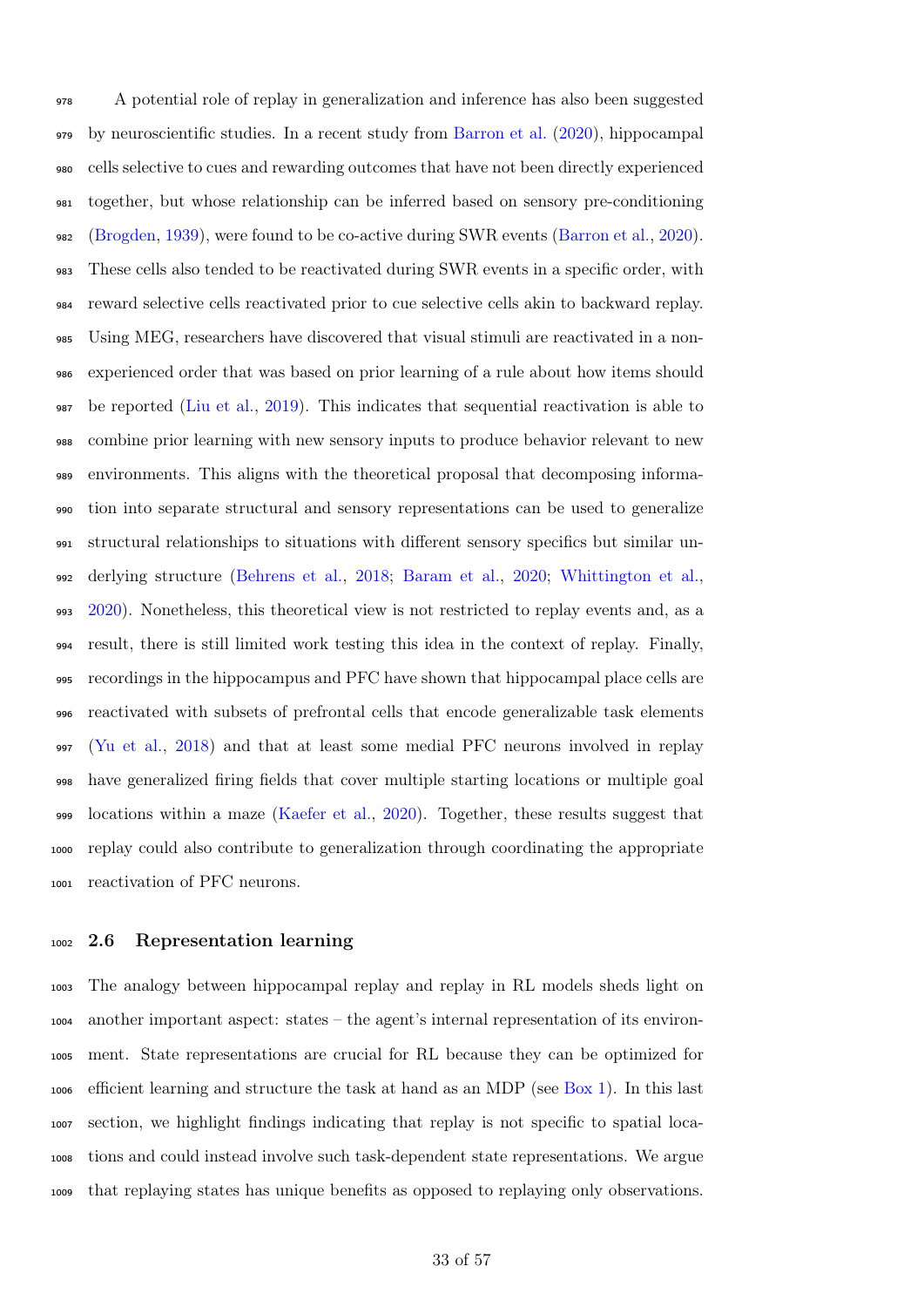Moreover, we speculate that replay might also have a role in learning the representa- tions that guide behavior. As such, replay could offer a window into the operations the brain performs to craft useful representations of the possible task states.

 The main idea of states is that they meaningfully delineate different situations in which a specific action has a particular value. In a game of chess, for instance, the states are the different configurations of the pieces on the board. Given a board configuration, one can learn how beneficial it is to move a particular piece. Mak- ing the same move in a different position would have very different consequences, and differentiating the value of possible moves by board configuration is therefore paramount. The color of the shirt of your opponent, in contrast, may be a salient visual observation, but it has no implications for the values of the moves, and it therefore need not be part of the state. This implies that task state representations can be shaped by attentional mechanisms that focus on task-relevant dimensions (e.g., [Niv et al.,](#page-49-14) [2015;](#page-49-14) [Leong et al.,](#page-47-16) [2017\)](#page-47-16). Besides filtering irrelevant information, good state representations have to overcome the incompleteness of sensory inputs, which by themselves sometime do not contain all information needed to determine which action will lead to which outcome. Outcomes, for instance, often depend on non-observable context, such as past events, but internal representations can be used to combine current experience with observations of the past to determine the current task state [\(Wilson et al.,](#page-56-6) [2014;](#page-56-6) [Schuck et al.,](#page-52-5) [2018\)](#page-52-5). For example, knowledge about how your opponent has played in the past can lead you to select a different move in the same situation as in a previous match. Finally, state representations should be robust to noise, leverage similarity among the states to determine what information can be generalized, and identify the hidden causes that may underlie sensory obser- vations (e.g., [Gershman & Niv,](#page-44-16) [2010\)](#page-44-16). Different chess positions might for instance share structural similarities that can be exploited with the same strategy. Defining the states of a task is therefore crucial for the success of an agent. As [Dayan](#page-42-17) [\(1993\)](#page-42-17) has put it: "difficult problems can be rendered trivial if looked at in the correct way" (p. 613). Importantly, since the agent does not know from the start "how to look at" the problem in the right way, learning useful state representations constitutes a major challenge for intelligent agents [\(Bengio et al.,](#page-40-16) [2013;](#page-40-16) [Niv,](#page-49-15) [2019\)](#page-49-15).

 In traditional [RL](#page-39-4) models, the input to the algorithm is often engineered by hand to reflect the true state of the environment. Replay in these models therefore always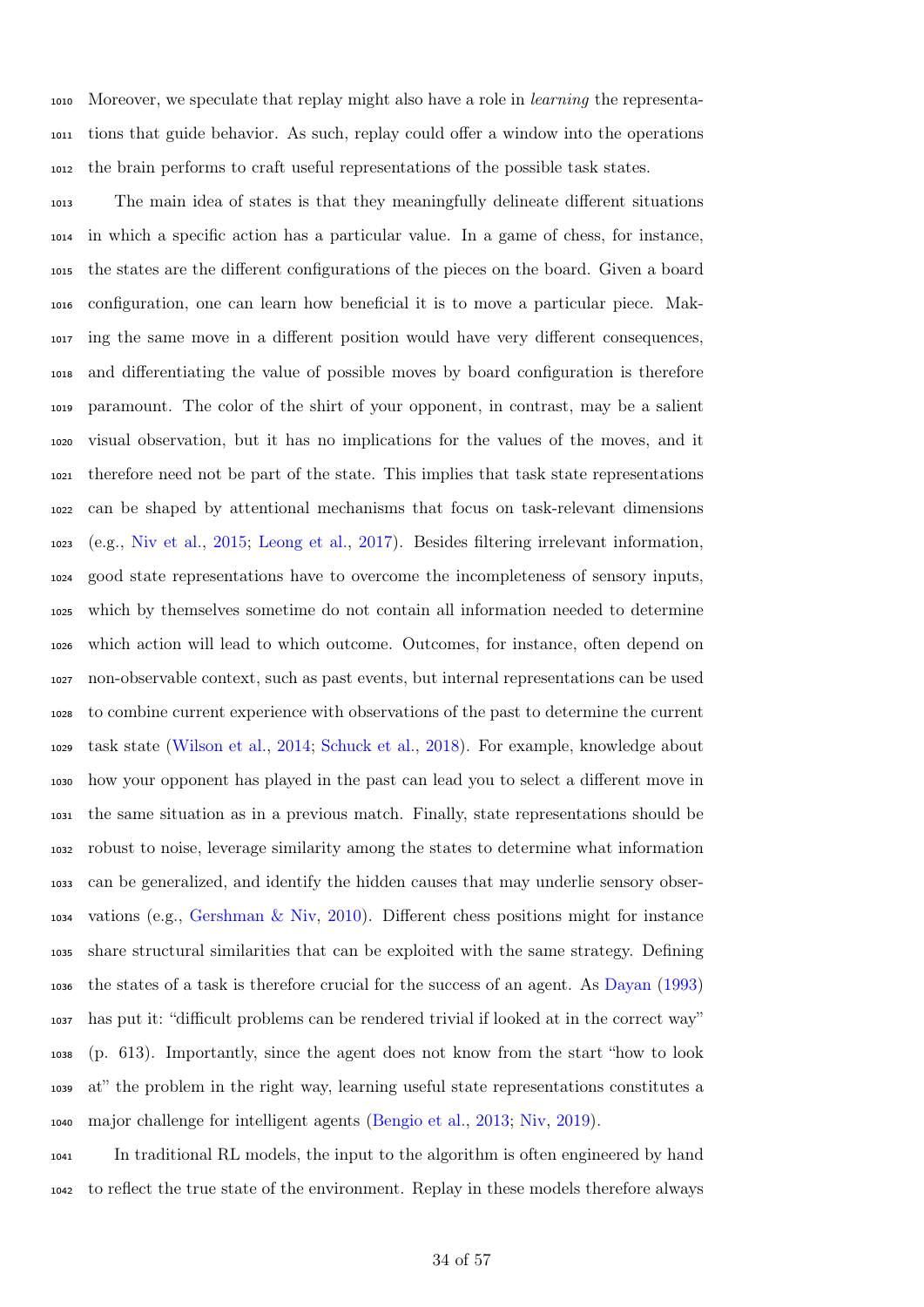reflects states, because no differentiation between sensory observations and states is made. In [DNNs,](#page-39-8) the model is equipped with a convolutional network that converts sensory observations into states, over which Q-learning operates (e.g., [Mnih et al.,](#page-49-6) [2015\)](#page-49-6). Replay in [DNNs](#page-39-8) involves a memory buffer of observations, which are con- verted into states inside the network during replay, allowing efficient learning. These approaches therefore suggest that replay either involves only states, or observations as well as states.

 In animals, several findings indicate that a large variety of representations, in- cluding non-spatial sensory as well as state-like representations, might be replayed. First, the firing of hippocampal "place" cells can reflect a number of non-spatial as- pects of the environment, if they are task-relevant, such as sounds [\(Aronov et al.,](#page-40-2) [2017\)](#page-40-2), time [\(MacDonald et al.,](#page-48-6) [2011\)](#page-48-6) or successor representations [\(Stachenfeld et al.,](#page-53-6) [2017;](#page-53-6) but see [O'Keefe & Krupic,](#page-49-5) [2021\)](#page-49-5). More directly, one [fMRI](#page-39-12) study by [Schuck](#page-52-1) [and Niv](#page-52-1) [\(2019\)](#page-52-1) has found that sequential hippocampal replay during post-task rest reflected the non-spatial states of a sequential decision-making task. Importantly, observed transitions between decoded replay events were best explained by replay of states that include non-observable task aspects, such as information from the previ- ous trial, rather than by replay of sensory features of the task stimuli alone. This study therefore provides direct evidence for the idea that replay involves state repre- sentations that are optimized for the operation of [RL](#page-39-4) algorithms. In an [MEG-](#page-39-11)study by [Liu et al.](#page-48-5) [\(2019\)](#page-48-5), human participants first learned an abstract rule how objects should be ordered in a sequence and later replayed a novel set of objects according to the learned rule rather than in order of experience. Replayed sequences consisted of factorized representations of sensory objects, the identity of the sequence they belonged to, as well as the position within that sequence, supporting the notion that replay is not limited to one kind of information. Moreover, [Jadhav et al.](#page-46-3) [\(2012\)](#page-46-3) showed that disruption of [SWRs](#page-39-0) in a spatial alternation task impaired navigation when it required unobservable knowledge of the previous trial, thus hinting at the activation of state representations rather than observations during replay.

 Other evidence suggests that replay involves multiple representations which are [r](#page-56-3)eactivated in parallel. These representations reflect visual [\(Ji & Wilson,](#page-46-7) [2006;](#page-46-7) [Wit-](#page-56-3) [tkuhn & Schuck,](#page-56-3) [2021\)](#page-56-3), auditory [\(Rothschild et al.,](#page-51-2) [2016\)](#page-51-2) or grid-like [\(Ólafsdóttir](#page-50-5) [et al.,](#page-50-5) [2016,](#page-50-5) [2017;](#page-50-6) [O'Neill et al.,](#page-50-7) [2017\)](#page-50-7) information and have been observed during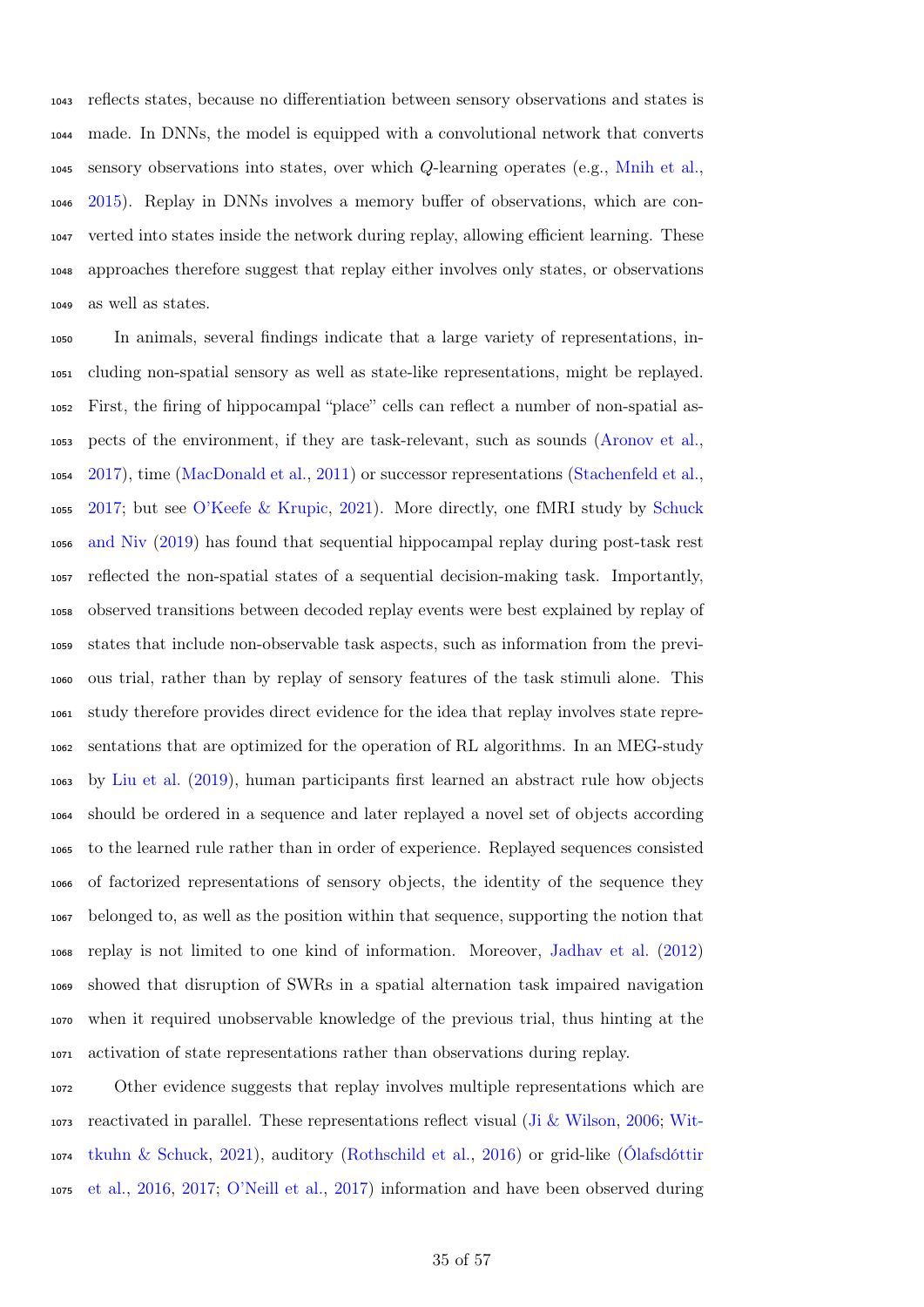[i](#page-55-14)nteractions between hippocampus and [OFC](#page-39-15) (for reviews, see [Wikenheiser & Re-](#page-55-14) [dish,](#page-55-14) [2015a;](#page-55-14) [Wikenheiser & Schoenbaum,](#page-55-15) [2016\)](#page-55-15), which might relate to the agent's task state representations [\(Kaplan et al.,](#page-46-8) [2017\)](#page-46-8). Disruption of the medial [PFC](#page-39-1) par- ticularly attenuated components of hippocampal theta sequences representing the current location of the animal [\(Schmidt et al.,](#page-52-14) [2019\)](#page-52-14) and suppression of hippocam- [p](#page-55-12)al input to the [OFC](#page-39-15) impaired the integration of task state structure [\(Wikenheiser](#page-55-12) [et al.,](#page-55-12) [2017\)](#page-55-12). Conversely, disruption of [SWRs](#page-39-0) during sleep impaired the integrity of hippocampal maps but they re-emerged following re-learning [\(Gridchyn et al.,](#page-45-17) [2020\)](#page-45-17) suggesting that relevant maps are stored in brain areas other than the hippocampus [\(Niethard & Born,](#page-49-16) [2020\)](#page-49-16). It should also be noted that a number of investigations have shown replay events outside the hippocampus need not be coordinated with hippocampal activity [\(O'Neill et al.,](#page-50-7) [2017;](#page-50-7) [Kaefer et al.,](#page-46-6) [2020;](#page-46-6) [Wittkuhn & Schuck,](#page-56-3) [2021\)](#page-56-3). In sum, evidence is mounting that hippocampal "place cell" firing can reflect a variety of non-spatial but task-relevant aspects (e.g., [Aronov et al.,](#page-40-2) [2017\)](#page-40-2), replay occurs in a wide variety of brain areas that encode different informational aspects, which at least partially reflect an animals' understanding of what is task relevant and even that replay directly reflects partially observable task states [\(Schuck & Niv,](#page-52-1)  $2019$ ).

 Replaying states and replaying different levels of representation might convey unique benefits. [RL](#page-39-4) models benefit from transition information between states, but they could be affected adversely if transitions of task-irrelevant aspects affect the agents internal model. For example, representing states as specific locations in phys- ical space will result in a transition matrix that is different from a transition matrix of more abstract task states, but if spatial position is irrelevant to the task at hand, then transitions between locations are not needed for learning and planning. In other words: the transition matrix, and therefore the foundation of an agent's ability to [p](#page-45-18)lan and simulate actions, fully depends on its internal state representations [\(Guo](#page-45-18) [et al.,](#page-45-18) [2020\)](#page-45-18). In addition, observations are, under most circumstances, much more high dimensional than states, and storing them might require a much larger memory buffer than an approach in which states are stored (e.g., [Shin et al.,](#page-52-8) [2017\)](#page-52-8). Thus, replay that has access to and operates on highly adaptive state representations seems computationally sensible.

If replay indeed operates on the level of states, and learning good state repre-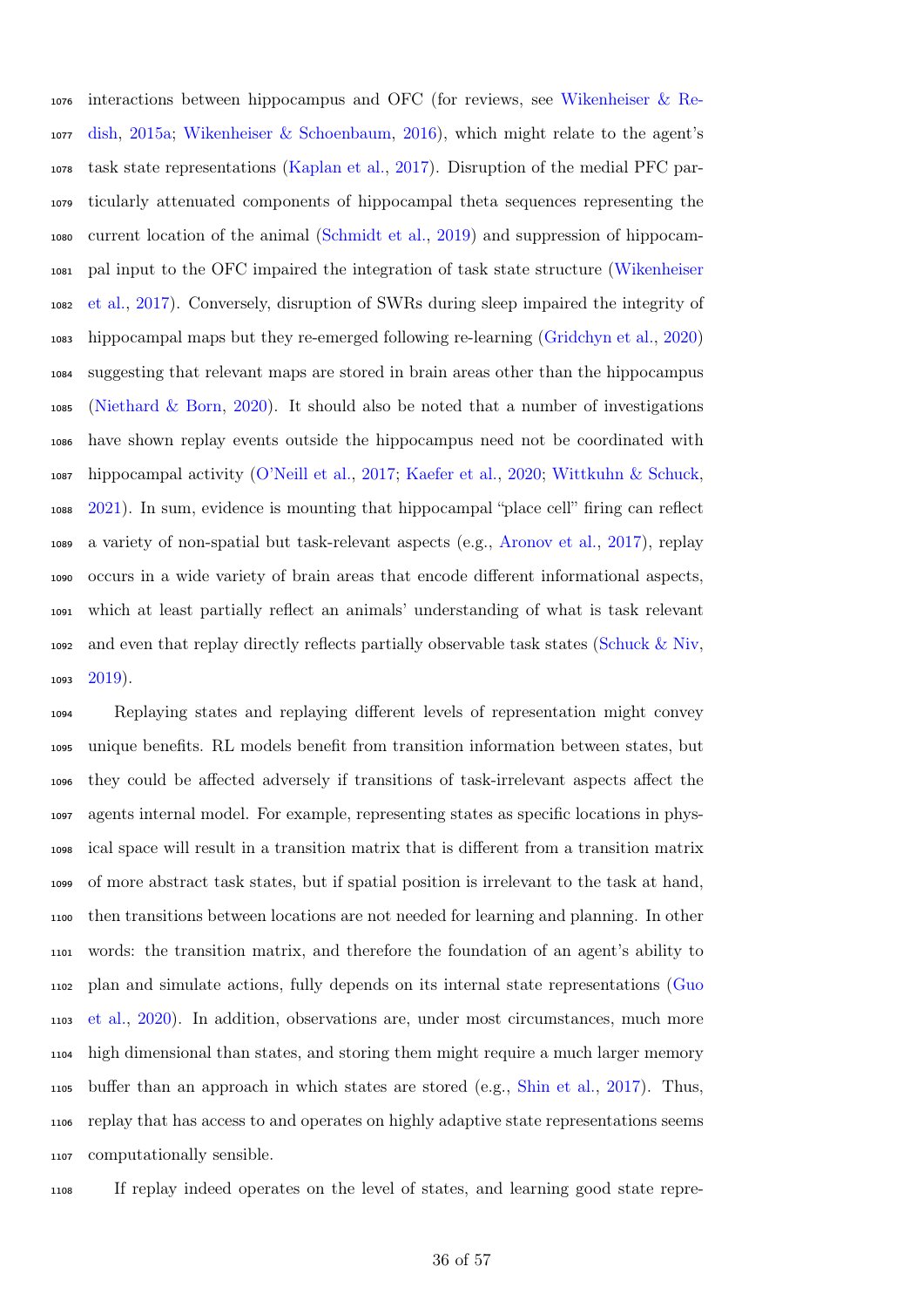sentations is a major challenge for any agent, this begs another question: can replay also help to change the content of the representation itself? Some evidence sug- gests this might indeed be the case. [Schuck and Niv](#page-52-1) [\(2019\)](#page-52-1) observed that replay in the hippocampus during rest was related to better decodability of partially ob- servable state representations from the [OFC](#page-39-15) during the task. Moreover, decoding of state representations in the [OFC](#page-39-15) increased over time. Although this evidence is correlational, it hints at some relation between replay and state representation learning. How could replay help to form better state representations? One impor- tant instance concerns [successor representations](#page-39-16) [\(SRs\)](#page-39-16), which provide an efficient way to incorporate knowledge about the transitions between states into the state definition. Computational work by [Russek et al.](#page-52-6) [\(2017\)](#page-52-6) has shown that [SRs](#page-39-16) are not only useful state representations, but they can also be learned and updated through replay. More generally, information about state transitions can give rise to further graph analytical insights which are known to provide a good basis for state represen- tations [\(Mahadevan & Maggioni,](#page-48-17) [2007\)](#page-48-17). Sequential replay is a natural match as a mechanism to learn states encoding transitional information, and possibly might be involved in extracting graph properties from experienced transition structures, such as bottleneck states. This knowledge could then be used to form better states. Other work has highlighted that representations which predict latent embeddings of future observations are particularly useful [\(Guo et al.,](#page-45-18) [2020\)](#page-45-18). An evaluation of predictive- ness could therefore be an important contribution of replay to state representation learning.

 Some evidence suggests that the role of replay for state learning could go beyond the focus on information about transitions. [SRs,](#page-39-16) for instance, can be extended to deal with partially observable task environments [\(Vértes & Sahani,](#page-55-16) [2019\)](#page-55-16). Caselles- Dupré and colleagues proposed another interesting account that involves variational autoencoders (VAEs) [\(Caselles-Dupré et al.,](#page-42-18) [2018,](#page-42-18) [2019\)](#page-42-10). Building on earlier work that used generative models to circumvent the memory requirements of observa- tional replay [\(Shin et al.,](#page-52-8) [2017\)](#page-52-8), [Caselles-Dupré et al.](#page-42-10) [\(2019\)](#page-42-10) proposed storing latent representations rather than observations, and using past experiences in this form of continually training a [VAE](#page-39-17) that acts as a state model. Importantly, only by replay- ing past episodes can the [VAE](#page-39-17) learn to form a state representation that allows the agent to act efficiently across more than one environment.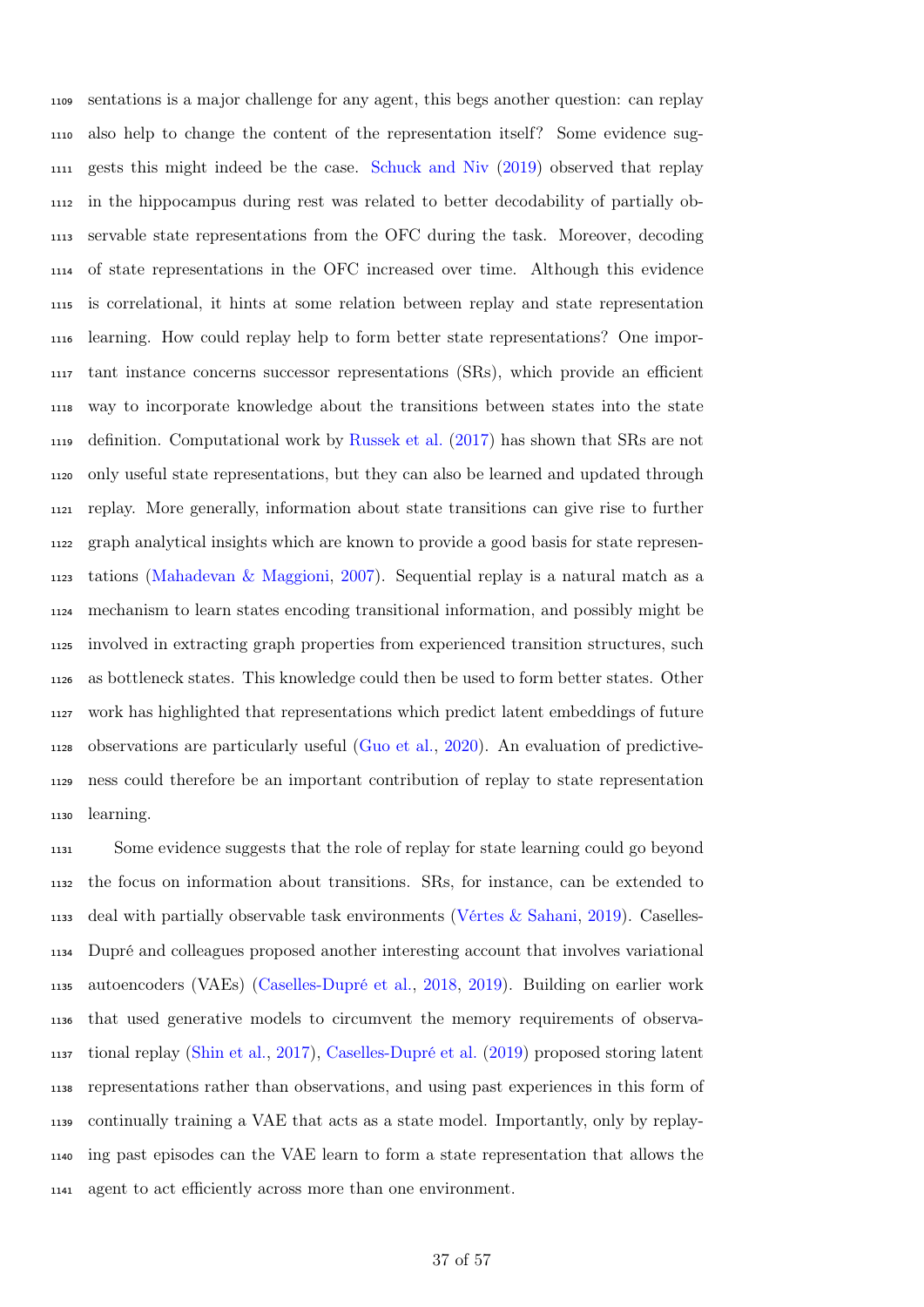While these computational models represent intriguing proposals, to the best of our knowledge, not many empirical studies have shed light on whether state learning mechanisms provide a realistic account for biological replay. As we have shown, however, some of the above discussed neuroscientific results do suggest that replay is involved in the construction and maintenance of hidden state representations.

# <sup>1147</sup> 3 Conclusion and outlook

 In this review, we have summarized the literature on replay in neuroscience and [ML](#page-39-3) to showcase which computational benefits biological and artificial agents can gain from replaying previous experience. We have discussed five main computational benefits that, although overlapping, provide useful categories for thinking about what might motivate an agent to employ replay: faster learning and increased data efficiency, less forgetting, the reorganization of experience, planning and generalization. In addition we have argued that replayed content is much richer than a sequence of locations, and could reflect the agent's current state representation. State representations are often task- and context-dependent and are influenced by a range of factors, including the goal-relevant aspects of the agents observations, the transition structure of states, the location, number and value of goal locations and the motivational and metabolic state of the animal. We have argued that [RL](#page-39-4) theory provides useful guidance to understand which form state representations might take in a given task, and which implications a particular state representation would have for an agent's behavior. Finally, we have discussed how replay might not only reflect but could help the agent to learn those states to begin with. While many questions in particular regarding the latter idea still remain, considering these factors will greatly help to determine what replayed representations represent and how replay updates decision-making policies that are used to control behavior.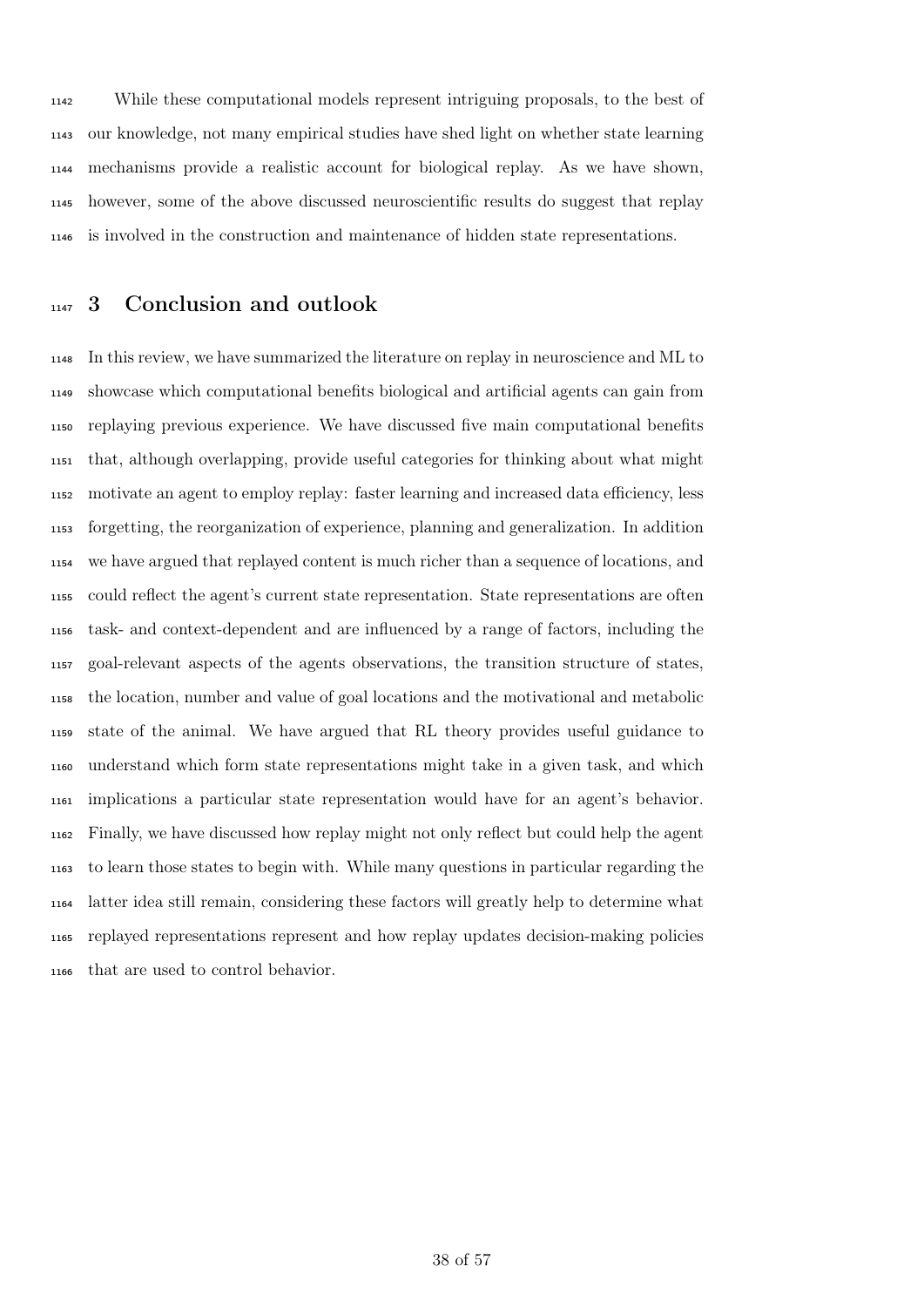# 4 Declaration of competing interest

The authors declare no competing interests.

# 5 Acknowledgements

 This work was supported by an Independent Max Planck Research Group grant awarded to N.W.S by the Max Planck Society (M.TN.A.BILD0004), a Starting Grant awarded to N.W.S by the European Union (ERC-2019-StG REPLAY-852669), and a Humboldt Research Fellowship awarded to S.H.M. by the Alexander von Hum- boldt Foundation. We thank members of the Max Planck Research Group Neu- roCode for helpful discussions about the contents of this manuscript. We thank Anika Löwe for feedback on a previous version of this manuscript. L.W. is a pre- doctoral fellow of the International Max Planck Research School on Computational Methods in Psychiatry and Ageing Research (IMPRS COMP2PSYCH). The partic- ipating institutions are the Max Planck Institute for Human Development, Berlin, Germany, and University College London, London, UK. For more information, see <https://www.mps-ucl-centre.mpg.de/en/comp2psych>.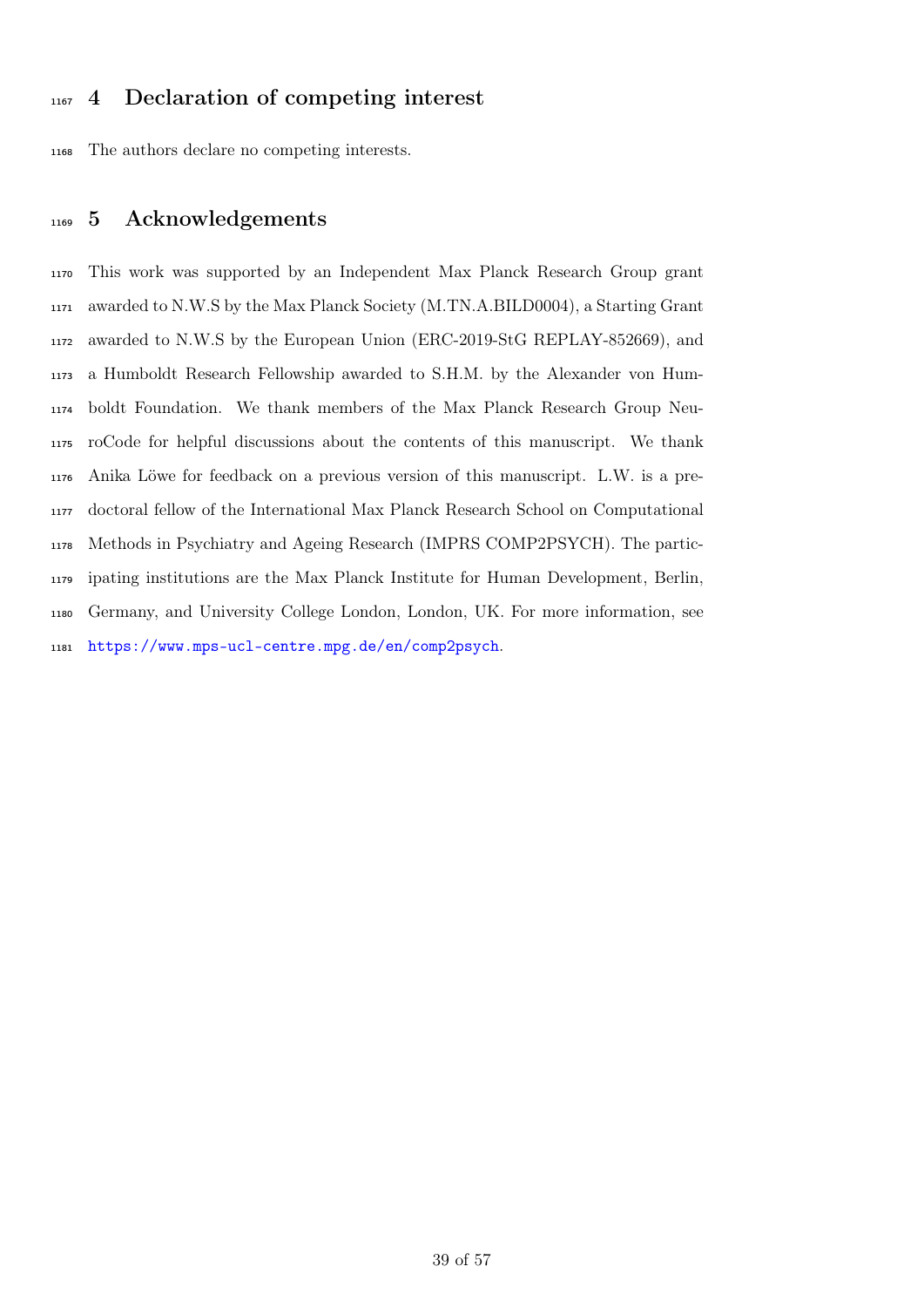## Glossary

- BOLD blood-oxygen-level dependent.
- CLS complementary learning systems.
- <span id="page-39-8"></span>DNN deep neural network.
- DQN Deep Q-Network.
- EEG electroencephalography.
- <span id="page-39-12"></span>fMRI functional magnetic resonance imaging.
- <span id="page-39-9"></span>i.i.d. independent and identically distributed.
- <span id="page-39-5"></span>MDP Markov decision process.
- <span id="page-39-11"></span>MEG magnetoencephalography.
- <span id="page-39-3"></span>ML machine learning.
- <span id="page-39-2"></span>MTL medial temporal lobe.
- <span id="page-39-15"></span>OFC orbitofrontal cortex.
- <span id="page-39-6"></span>PE prediction error.
- <span id="page-39-1"></span>PFC prefrontal cortex.
- <span id="page-39-4"></span>RL reinforcement learning.
- <span id="page-39-10"></span>SGD stochastic gradient descent.
- <span id="page-39-16"></span>SR successor representation.
- STDP spike timing dependent plasticity.
- <span id="page-39-0"></span>SWR sharp wave-ripple.
- <span id="page-39-7"></span>TD temporal difference.
- <span id="page-39-13"></span>TMR targeted memory reactivation.
- <span id="page-39-17"></span>VAE variational autoencoder.
- <span id="page-39-14"></span>VTE vicarious trial and error.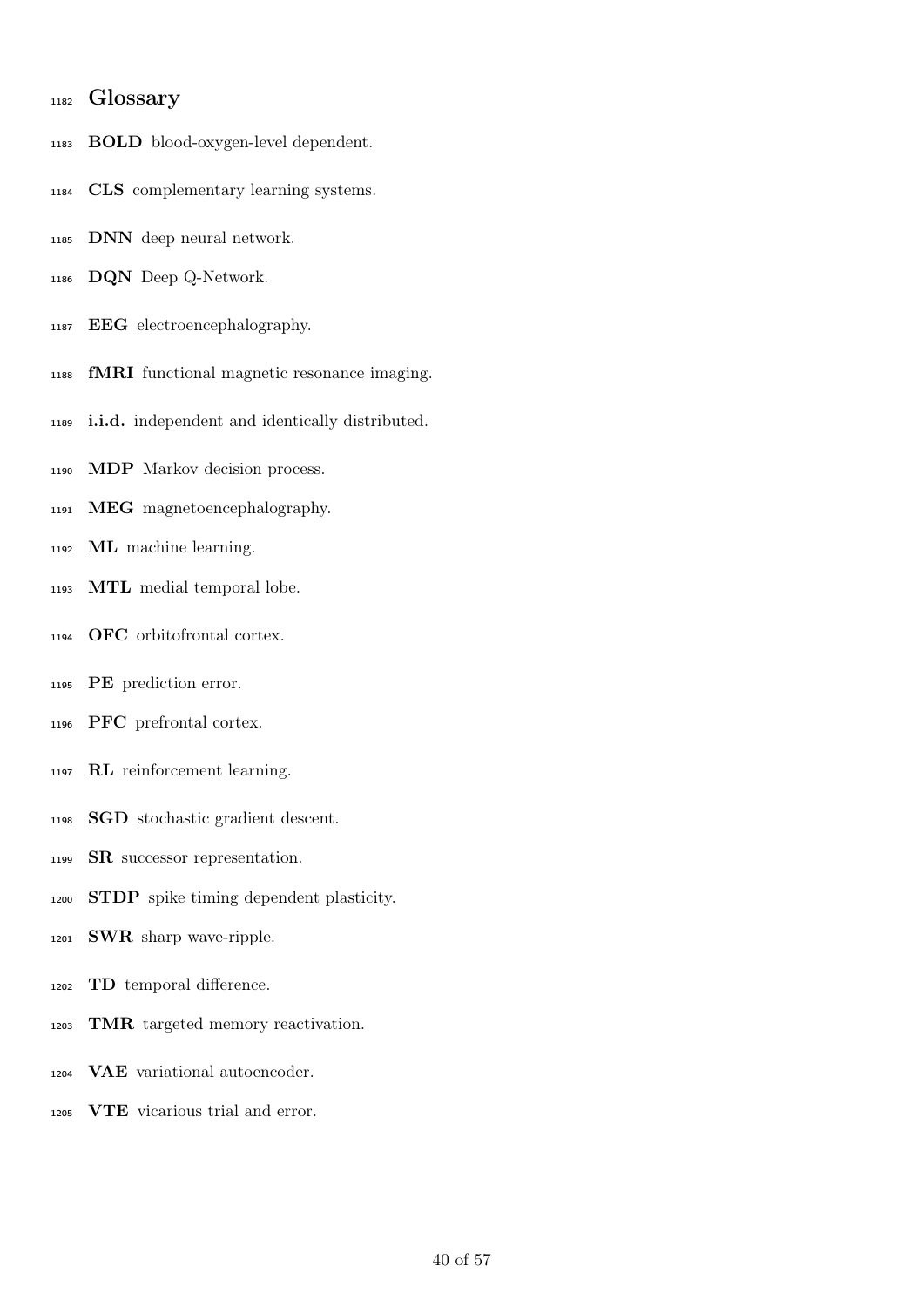# 6 References

- <span id="page-40-6"></span> Ambrose, R. E., Pfeiffer, B. E., & Foster, D. J. (2016). Reverse replay of hippocam- pal place cells is uniquely modulated by changing reward. Neuron,  $91(5)$ ,  $1124-1136$ . doi: [10.1016/j.neuron.2016.07.047](https://doi.org/10.1016/j.neuron.2016.07.047)
- <span id="page-40-12"></span> Amemiya, S., & Redish, A. D. (2016). Manipulating decisiveness in decision making: Effects of clonidine on hippocampal search strategies. Journal of Neuroscience, 36 (3), 814–827. doi: [10.1523/JNEUROSCI.2595-15.2016](https://doi.org/10.1523/JNEUROSCI.2595-15.2016)
- <span id="page-40-8"></span> Andre, D., Friedman, N., & Parr, R. (1998). Generalized prioritized sweeping. In Advances in neural information processing systems. MIT Press.
- <span id="page-40-11"></span> Andrychowicz, M., Wolski, F., Ray, A., Schneider, J., Fong, R., Welinder, P., . . . Zaremba, W. (2017). Hindsight experience replay. In I. Guyon et al. (Eds.), Advances in neural information processing systems 30 (pp. 5048–5058). Curran Associates, Inc.
- <span id="page-40-7"></span> Antony, J. W., & Schapiro, A. C. (2019). Active and effective replay: systems consolidation reconsid-ered again. Nature Reviews Neuroscience, 20 (8), 506–507. doi: [10.1038/s41583-019-0191-8](https://doi.org/10.1038/s41583-019-0191-8)
- <span id="page-40-2"></span> Aronov, D., Nevers, R., & Tank, D. W. (2017). Mapping of a non-spatial dimension by the hippocampal–entorhinal circuit. Nature, 543 (7647), 719–722. doi: [10.1038/nature21692](https://doi.org/10.1038/nature21692)
- <span id="page-40-0"></span> Axmacher, N., Elger, C. E., & Fell, J. (2008). Ripples in the medial temporal lobe are relevant for human memory consolidation. Brain, 131 (7), 1806–1817. doi: [10.1093/brain/awn103](https://doi.org/10.1093/brain/awn103)
- <span id="page-40-13"></span> Bakkour, A., Palombo, D. J., Zylberberg, A., Kang, Y. H., Reid, A., Verfaellie, M., . . . Shohamy, D. 1225 (2019). The hippocampus supports deliberation during value-based decisions. eLife, 8, e46080. doi: [10.7554/eLife.46080](https://doi.org/10.7554/eLife.46080)
- <span id="page-40-14"></span> Baram, A. B., Muller, T. H., Nili, H., Garvert, M. M., & Behrens, T. E. J. (2020). Entorhinal and ventromedial prefrontal cortices abstract and generalize the structure of reinforcement learning problems. Neuron. doi: [10.1016/j.neuron.2020.11.024](https://doi.org/10.1016/j.neuron.2020.11.024)
- <span id="page-40-10"></span> Baran, B., Wilson, J., & Spencer, R. M. C. (2010). REM-dependent repair of competitive memory suppression. Experimental Brain Research, 203 (2), 471–477. doi: [10.1007/s00221-010-2242-2](https://doi.org/10.1007/s00221-010-2242-2)
- <span id="page-40-15"></span>Barron, H. C., Reeve, H. M., Koolschijn, R. S., Perestenko, P. V., Shpektor, A., Nili, H., . . . Dupret,
- D. (2020). Neuronal computation underlying inferential reasoning in humans and mice. Cell, 183 (1), 228 - 243.e21. doi: [10.1016/j.cell.2020.08.035](https://doi.org/10.1016/j.cell.2020.08.035)
- <span id="page-40-3"></span> Behrens, T. E., Muller, T. H., Whittington, J. C., Mark, S., Baram, A. B., Stachenfeld, K. L., & Kurth-Nelson, Z. (2018). What is a cognitive map? organizing knowledge for flexible behavior. Neuron, 100 (2), 490–509. doi: [10.1016/j.neuron.2018.10.002](https://doi.org/10.1016/j.neuron.2018.10.002)
- <span id="page-40-5"></span><span id="page-40-4"></span>Bellman, R. (1957). Dynamic programming. Princeton University Press.
- Bellmund, J. L. S., Gärdenfors, P., Moser, E. I., & Doeller, C. F. (2018). Navigating cognition: Spatial codes for human thinking. Science, 362 (6415). doi: [10.1126/science.aat6766](https://doi.org/10.1126/science.aat6766)
- <span id="page-40-1"></span> Bendor, D., & Wilson, M. A. (2012). Biasing the content of hippocampal replay during sleep. Nature Neuroscience, 15 (10), 1439–1444. doi: [10.1038/nn.3203](https://doi.org/10.1038/nn.3203)
- <span id="page-40-16"></span> Bengio, Y., Courville, A., & Vincent, P. (2013). Representation learning: A review and new per- spectives. IEEE Transactions on Pattern Analysis and Machine Intelligence, 35 (8), 1798–1828. doi: [10.1109/tpami.2013.50](https://doi.org/10.1109/tpami.2013.50)
- <span id="page-40-9"></span> Bhattarai, B., Lee, J. W., & Jung, M. W. (2019). Distinct effects of reward and navigation history on hippocampal forward and reverse replays. Proceedings of the National Academy of Sciences, 201912533. doi: [10.1073/pnas.1912533117](https://doi.org/10.1073/pnas.1912533117)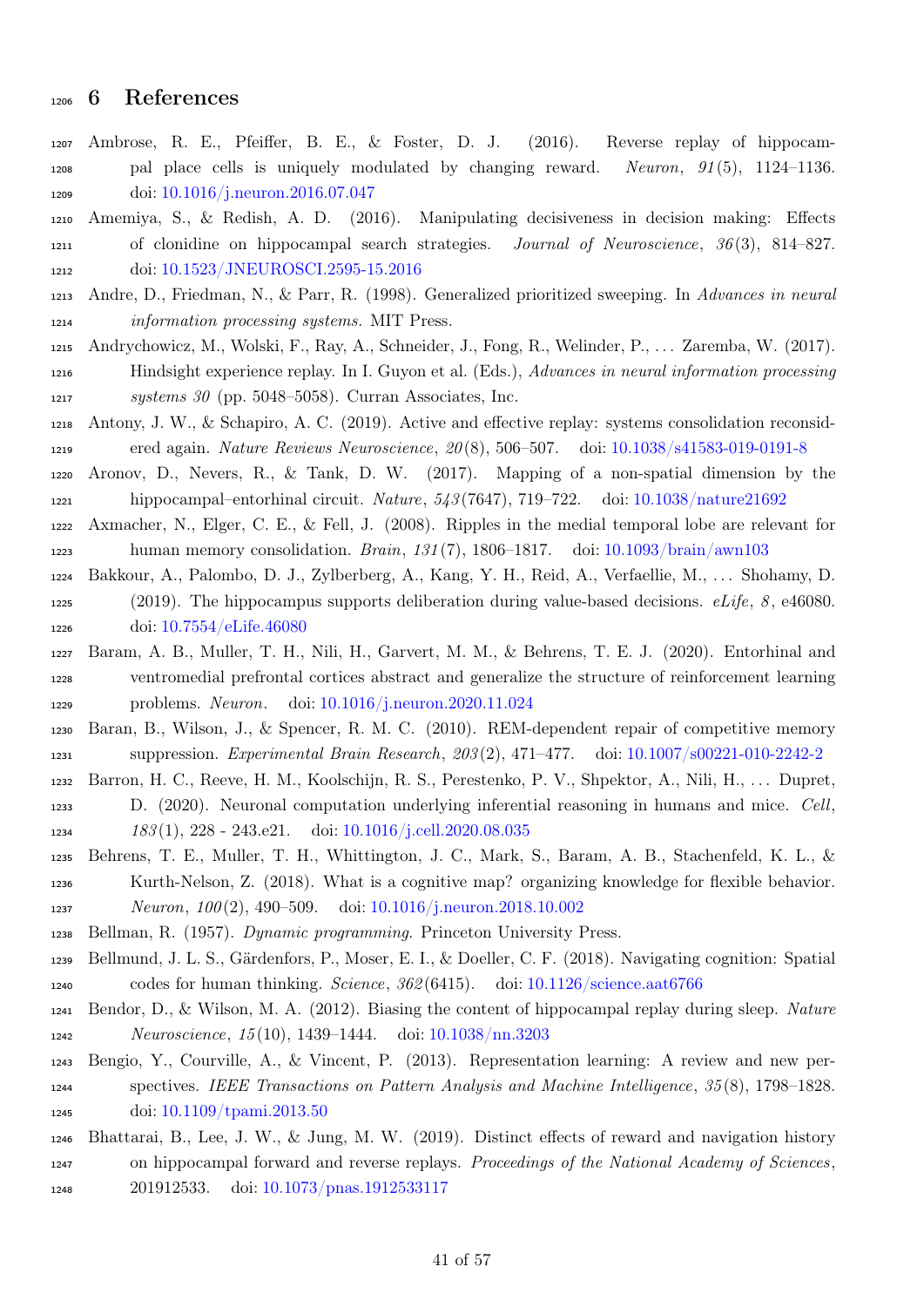- <span id="page-41-12"></span> Bird, C. M. (2020). How do we remember events? Current Opinion in Behavioral Sciences, 32 , 120–125. doi: [10.1016/j.cobeha.2020.01.020](https://doi.org/10.1016/j.cobeha.2020.01.020)
- <span id="page-41-4"></span> Bliss, T. V. P., & Collingridge, G. L. (1993). A synaptic model of memory: long-term potentiation in the hippocampus. Nature, 361 (6407), 31–39. doi: [10.1038/361031a0](https://doi.org/10.1038/361031a0)
- <span id="page-41-10"></span> Bornstein, A. M., Khaw, M. W., Shohamy, D., & Daw, N. D. (2017). Reminders of past choices bias de-cisions for reward in humans. Nature Communications, 8 (1), 15958. doi: [10.1038/ncomms15958](https://doi.org/10.1038/ncomms15958)
- <span id="page-41-9"></span> Bornstein, A. M., & Norman, K. A. (2017). Reinstated episodic context guides sampling-based decisions for reward. Nature Neuroscience, 20 (7), 997–1003. doi: [10.1038/nn.4573](https://doi.org/10.1038/nn.4573)
- <span id="page-41-6"></span> Bottini, R., & Doeller, C. F. (2020). Knowledge across reference frames: Cogni- tive maps and image spaces. Trends in Cognitive Sciences, 24 (8), 606 - 619. doi: [https://doi.org/10.1016/j.tics.2020.05.008](https://doi.org/https://doi.org/10.1016/j.tics.2020.05.008)
- <span id="page-41-8"></span> Botvinick, M., Ritter, S., Wang, J. X., Kurth-Nelson, Z., Blundell, C., & Hassabis, D. (2019). Reinforcement learning, fast and slow. Trends in Cognitive Sciences, 23 (5), 408 - 422. doi: [https://doi.org/10.1016/j.tics.2019.02.006](https://doi.org/https://doi.org/10.1016/j.tics.2019.02.006)
- <span id="page-41-7"></span> Botvinick, M., Wang, J. X., Dabney, W., Miller, K. J., & Kurth-Nelson, Z. (2020). Deep reinforcement learning and its neuroscientific implications. Neuron. doi: [10.1016/j.neuron.2020.06.014](https://doi.org/10.1016/j.neuron.2020.06.014)
- <span id="page-41-3"></span> Bragin, A., Engel, J., Wilson, C. L., Fried, I., & Buzsáki, G. (1999). High-frequency oscillations in human brain. Hippocampus, 9 (2), 137–142. doi: [10.1002/\(sici\)1098-1063\(1999\)9:2<137::aid](https://doi.org/10.1002/(sici)1098-1063(1999)9:2<137::aid-hipo5>3.0.co;2-0)[hipo5>3.0.co;2-0](https://doi.org/10.1002/(sici)1098-1063(1999)9:2<137::aid-hipo5>3.0.co;2-0)
- <span id="page-41-18"></span> Brogden, W. J. (1939). Sensory pre-conditioning. Journal of Experimental Psychology, 25 (4), 323. doi: [10.1037/h0058944](https://doi.org/10.1037/h0058944)
- <span id="page-41-15"></span> Brown, T. I., Carr, V. A., LaRocque, K. F., Favila, S. E., Gordon, A. M., Bowles, B., . . . Wagner, A. D. (2016). Prospective representation of navigational goals in the human hippocampus. Science, 352 (6291), 1323–1326. doi: [10.1126/science.aaf0784](https://doi.org/10.1126/science.aaf0784)
- <span id="page-41-11"></span> Brunec, I. K., Moscovitch, M., & Barense, M. D. (2018). Boundaries shape cognitive representations of spaces and events. Trends in Cognitive Sciences, 22 (7), 637–650. doi: [10.1016/j.tics.2018.03.013](https://doi.org/10.1016/j.tics.2018.03.013)
- <span id="page-41-0"></span> Buckner, R. L. (2010). The role of the hippocampus in prediction and imagination. Annual Review of Psychology, 61 (1), 27-48. doi: [10.1146/annurev.psych.60.110707.163508](https://doi.org/10.1146/annurev.psych.60.110707.163508)
- <span id="page-41-17"></span> Buhry, L., Azizi, A. H., & Cheng, S. (2011). Reactivation, replay, and preplay: How it might all fit together. Neural Plasticity, 1–11. doi: [10.1155/2011/203462](https://doi.org/10.1155/2011/203462)
- <span id="page-41-16"></span> Bush, D., Barry, C., Manson, D., & Burgess, N. (2015). Using grid cells for navigation. Neuron, 87 (3), 507 - 520. doi: [https://doi.org/10.1016/j.neuron.2015.07.006](https://doi.org/https://doi.org/10.1016/j.neuron.2015.07.006)
- <span id="page-41-1"></span> Buzsáki, G. (1989). Two-stage model of memory trace formation: A role for "noisy" brain states. Neuroscience, 31 (3), 551–570. doi: [10.1016/0306-4522\(89\)90423-5](https://doi.org/10.1016/0306-4522(89)90423-5)
- <span id="page-41-2"></span> Buzsáki, G. (2015). Hippocampal sharp wave-ripple: A cognitive biomarker for episodic memory and planning. Hippocampus, 25 (10), 1073–1188. doi: [10.1002/hipo.22488](https://doi.org/10.1002/hipo.22488)
- <span id="page-41-14"></span> Cairney, S. A., Lindsay, S., Sobczak, J. M., Paller, K. A., & Gaskell, M. G. (2016). The benefits of targeted memory reactivation for consolidation in sleep are contingent on memory accuracy and direct cue-memory associations. Sleep, 39 (5), 1139-1150. doi: [10.5665/sleep.5772](https://doi.org/10.5665/sleep.5772)
- <span id="page-41-13"></span>Carey, A. A., Tanaka, Y., & van der Meer, M. A. A. (2019). Reward revaluation biases hippocam-
- pal replay content away from the preferred outcome. Nature Neuroscience, 22 (9), 1450–1459. doi: [10.1038/s41593-019-0464-6](https://doi.org/10.1038/s41593-019-0464-6)
- <span id="page-41-5"></span> Carr, M. F., Jadhav, S. P., & Frank, L. M. (2011). Hippocampal replay in the awake state: a potential substrate for memory consolidation and retrieval. Nature Neuroscience, 14 (2), 147–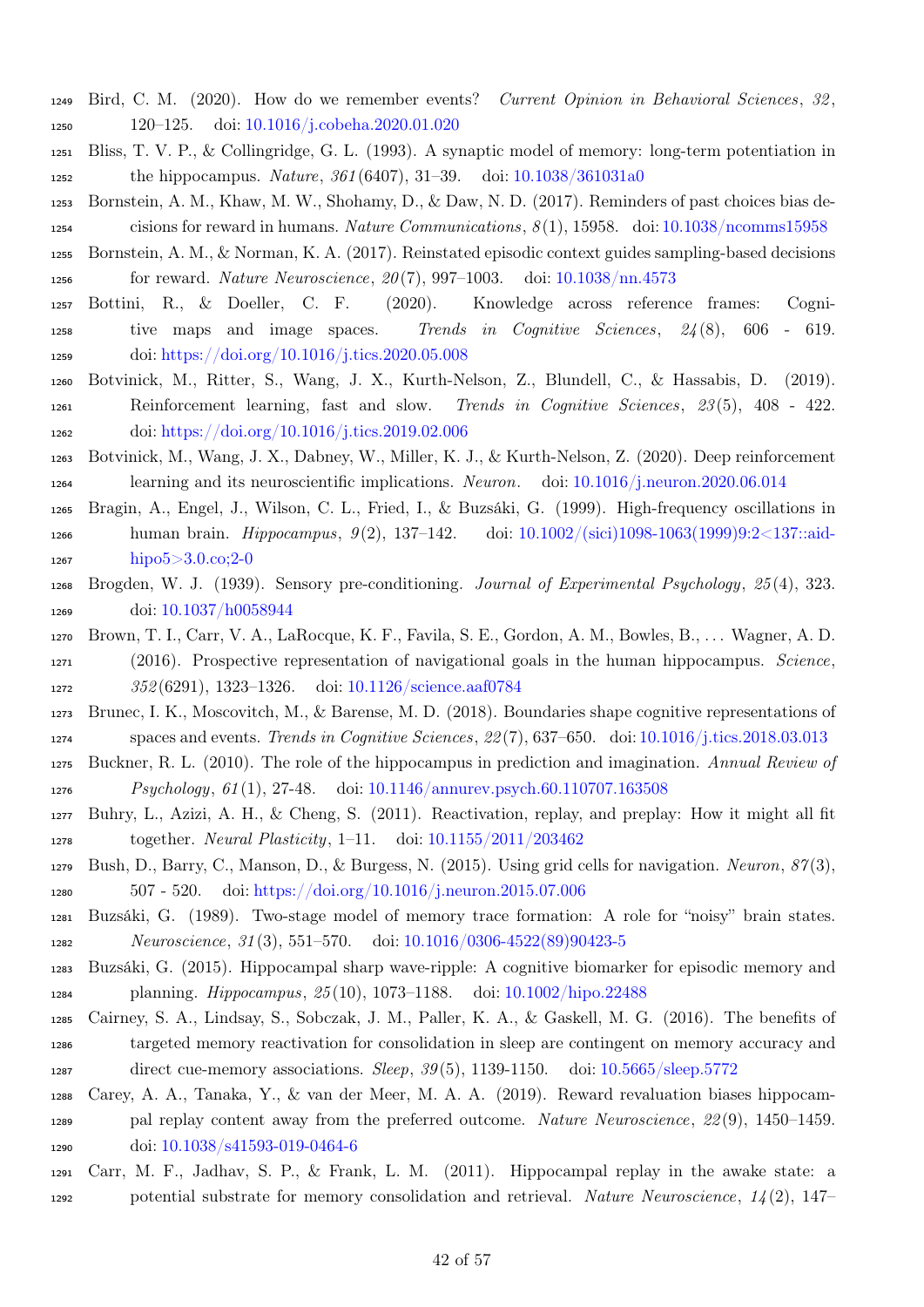- <span id="page-42-18"></span>153. doi: [10.1038/nn.2732](https://doi.org/10.1038/nn.2732)
- Caselles-Dupré, H., Garcia-Ortiz, M., & Filliat, D. (2018). Continual state representation learning for reinforcement learning using generative replay. arXiv e-prints, arXiv:1810.03880.
- <span id="page-42-10"></span> Caselles-Dupré, H., Garcia-Ortiz, M., & Filliat, D. (2019). S-TRIGGER: Continual State Representa-tion Learning via Self-Triggered Generative Replay. arXiv e-prints, arXiv:1902.09434.
- <span id="page-42-9"></span> Cazé, R., Khamassi, M., Aubin, L., & Girard, B. (2018). Hippocampal replays under the scrutiny of reinforcement learning models. Journal of Neurophysiology, 120 (6), 2877–2896. doi: [10.1152/jn.00145.2018](https://doi.org/10.1152/jn.00145.2018)
- <span id="page-42-13"></span> Cheng, S., & Frank, L. M. (2008). New experiences enhance coordinated neural activity in the hippocampus. Neuron, 57 (2), 303 - 313. doi: [10.1016/j.neuron.2007.11.035](https://doi.org/10.1016/j.neuron.2007.11.035)
- <span id="page-42-14"></span> Clewett, D., DuBrow, S., & Davachi, L. (2019). Transcending time in the brain: How event memories are constructed from experience. Hippocampus, 29 (3), 162–183. doi: [10.1002/hipo.23074](https://doi.org/10.1002/hipo.23074)
- <span id="page-42-8"></span><span id="page-42-0"></span>Cohen, N. J., & Eichenbaum, H. (1993). Memory, amnesia, and the hippocampal system. MIT Press.
- Constantinescu, A. O., OReilly, J. X., & Behrens, T. E. J. (2016). Organizing conceptual knowledge in humans with a gridlike code. Science, 352 (6292), 1464–1468. doi: [10.1126/science.aaf0941](https://doi.org/10.1126/science.aaf0941)
- <span id="page-42-3"></span> Csicsvari, J., O'Neill, J., Allen, K., & Senior, T. (2007). Place-selective firing contributes to the reverse-order reactivation of CA1 pyramidal cells during sharp waves in open-field exploration. European Journal of Neuroscience, 26 (3), 704–716. doi: [10.1111/j.1460-9568.2007.05684.x](https://doi.org/10.1111/j.1460-9568.2007.05684.x)
- <span id="page-42-5"></span> Davidson, T. J., Kloosterman, F., & Wilson, M. A. (2009). Hippocampal replay of extended experience. Neuron, 63 (4), 497–507. doi: [10.1016/j.neuron.2009.07.027](https://doi.org/10.1016/j.neuron.2009.07.027)
- <span id="page-42-12"></span> Daw, N. D., Niv, Y., & Dayan, P. (2005). Uncertainty-based competition between prefrontal and 1314 dorsolateral striatal systems for behavioral control. Nature Neuroscience, 8(12), 1704–1711. doi: [10.1038/nn1560](https://doi.org/10.1038/nn1560)
- <span id="page-42-17"></span> Dayan, P. (1993). Improving generalization for temporal difference learning: The successor represen-tation. Neural Computation, 5 (4), 613–624. doi: [10.1162/neco.1993.5.4.613](https://doi.org/10.1162/neco.1993.5.4.613)
- <span id="page-42-6"></span> Deng, X., Chen, S., Sosa, M., Karlsson, M. P., Wei, X.-X., & Frank, L. M. (2020). A variable clock underlies internally generated hippocampal sequences. bioRxiv. doi: [10.1101/2020.04.10.035980](https://doi.org/10.1101/2020.04.10.035980)
- <span id="page-42-7"></span> Denovellis, E. L., Gillespie, A. K., Coulter, M. E., Sosa, M., Chung, J. E., Eden, U. T., & Frank, L. M. (2020). Hippocampal replay of experience at real-world speeds. bioRxiv. doi: [10.1101/2020.10.20.347708](https://doi.org/10.1101/2020.10.20.347708)
- <span id="page-42-1"></span> Deuker, L., Olligs, J., Fell, J., Kranz, T. A., Mormann, F., Montag, C., . . . Axmacher, N. (2013). Memory consolidation by replay of stimulus-specific neural activity. Journal of Neuroscience, 33 (49), 19373–19383. doi: [10.1523/jneurosci.0414-13.2013](https://doi.org/10.1523/jneurosci.0414-13.2013)
- <span id="page-42-4"></span> Diba, K., & Buzsáki, G. (2007). Forward and reverse hippocampal place-cell sequences during ripples. Nature Neuroscience, 10 (10), 1241–1242. doi: [10.1038/nn1961](https://doi.org/10.1038/nn1961)
- <span id="page-42-2"></span> Diekelmann, S., & Born, J. (2010). The memory function of sleep. Nature Reviews Neuroscience, 1329  $11(2)$ , 114–126. doi:  $10.1038/n \text{rn} 2762$
- <span id="page-42-15"></span> Diekelmann, S., Born, J., & Wagner, U. (2010). Sleep enhances false memories depend- ing on general memory performance. Behavioural Brain Research, 208 (2), 425 - 429. doi: [https://doi.org/10.1016/j.bbr.2009.12.021](https://doi.org/https://doi.org/10.1016/j.bbr.2009.12.021)
- <span id="page-42-16"></span> Dolan, R. J., & Dayan, P. (2013). Goals and habits in the brain. Neuron, 80 (2), 312 - 325. doi: [10.1016/j.neuron.2013.09.007](https://doi.org/10.1016/j.neuron.2013.09.007)
- <span id="page-42-11"></span> Doya, K. (1999). What are the computations of the cerebellum, the basal ganglia and the cerebral cortex? Neural Networks, 12 (7), 961-974. doi: [10.1016/S0893-6080\(99\)00046-5](https://doi.org/10.1016/S0893-6080(99)00046-5)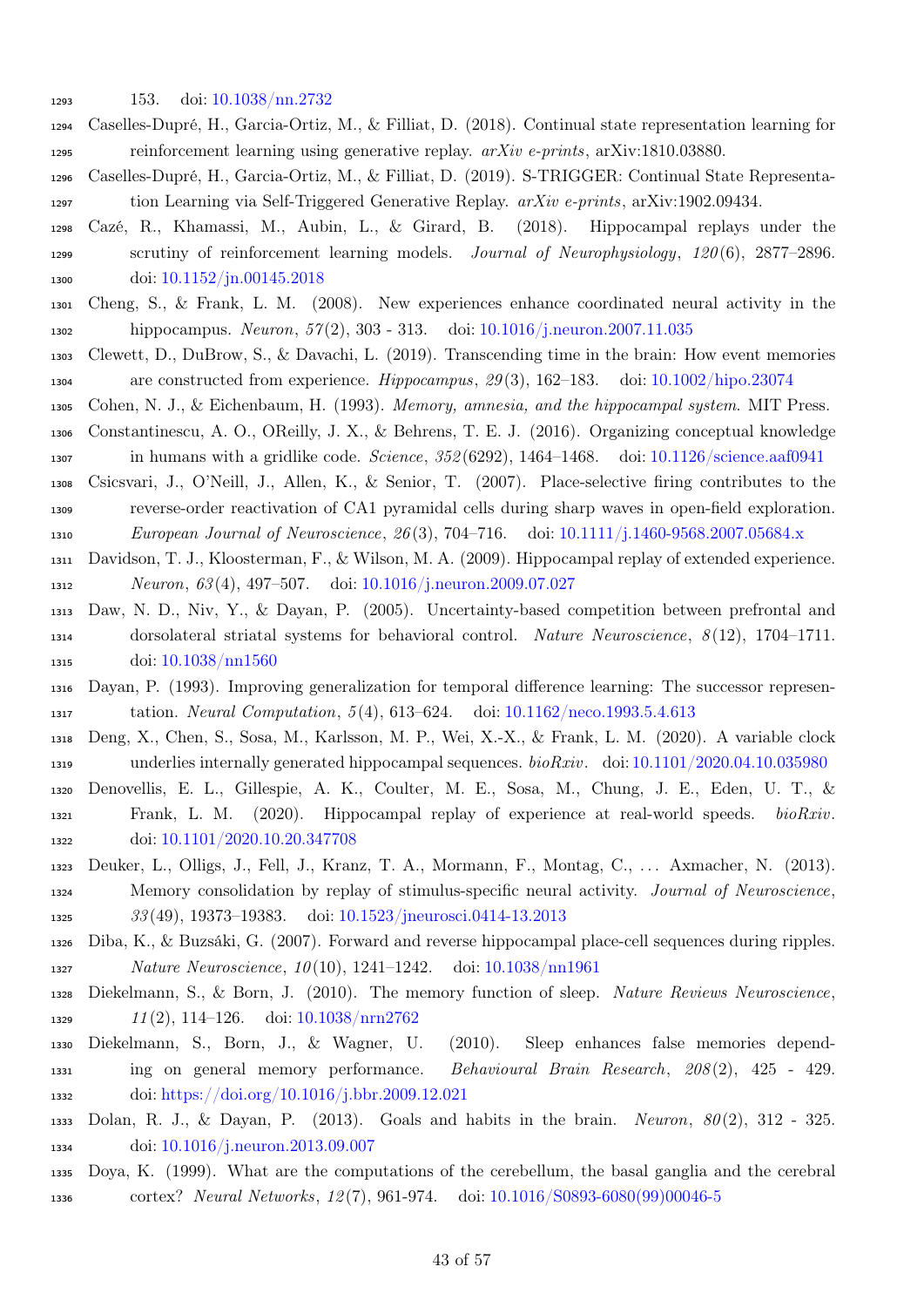- <span id="page-43-13"></span> Dragoi, G., & Tonegawa, S. (2011). Preplay of future place cell sequences by hippocampal cellular assemblies. Nature, 469 (7330), 397–401. doi: [10.1038/nature09633](https://doi.org/10.1038/nature09633)
- <span id="page-43-14"></span> Dragoi, G., & Tonegawa, S. (2013). Distinct preplay of multiple novel spatial experi- ences in the rat. Proceedings of the National Academy of Sciences, 110 (22), 9100–9105. 1341 doi: [10.1073/pnas.1306031110](https://doi.org/10.1073/pnas.1306031110)
- <span id="page-43-8"></span> Drosopoulos, S., Schulze, C., Fischer, S., & Born, J. (2007). Sleep's function in the spontaneous recovery and consolidation of memories. Journal of Experimental Psychology: General, 136 (2), 1344 169. doi: [10.1037/0096-3445.136.2.169](https://doi.org/10.1037/0096-3445.136.2.169)
- <span id="page-43-6"></span> DuBrow, S., Rouhani, N., Niv, Y., & Norman, K. A. (2017). Does mental context drift or shift? Current Opinion in Behavioral Sciences, 17 , 141-146. doi: [10.1016/j.cobeha.2017.08.003](https://doi.org/10.1016/j.cobeha.2017.08.003)
- <span id="page-43-5"></span> Duncan, K. D., & Shohamy, D. (2016). Memory states influence value-based decisions. Journal of Experimental Psychology: General, 145 (11), 1420.
- <span id="page-43-11"></span> Dupret, D., O'Neill, J., Pleydell-Bouverie, B., & Csicsvari, J. (2010). The reorganization and reacti- vation of hippocampal maps predict spatial memory performance. Nature Neuroscience, 13 (8), 995–1002. doi: [10.1038/nn.2599](https://doi.org/10.1038/nn.2599)
- <span id="page-43-1"></span> Ego-Stengel, V., & Wilson, M. A. (2010). Disruption of ripple-associated hippocampal activity during 1353 rest impairs spatial learning in the rat. Hippocampus,  $20(1)$ , 1–10. doi: [10.1002/hipo.20707](https://doi.org/10.1002/hipo.20707)
- <span id="page-43-15"></span> Eichenbaum, H. (2015). Does the hippocampus preplay memories? Nature Neuroscience, 18 (12), 1701–1702. doi: [10.1038/nn.4180](https://doi.org/10.1038/nn.4180)
- <span id="page-43-0"></span> Ekstrom, A. D., Kahana, M. J., Caplan, J. B., Fields, T. A., Isham, E. A., Newman, E. L., & Fried, I. (2003). Cellular networks underlying human spatial navigation. Nature, 425 (6954), 184–188. doi: [10.1038/nature01964](https://doi.org/10.1038/nature01964)
- <span id="page-43-10"></span> Eldar, E., Lièvre, G., Dayan, P., & Dolan, R. J. (2020). The roles of online and offline replay in planning. eLife, 9 . doi: [10.7554/elife.56911](https://doi.org/10.7554/elife.56911)
- <span id="page-43-3"></span> Epstein, R. A., Patai, E. Z., Julian, J. B., & Spiers, H. J. (2017). The cognitive map in humans: spatial navigation and beyond. Nature Neuroscience, 20 (11), 1504–1513. doi: [10.1038/nn.4656](https://doi.org/10.1038/nn.4656)
- <span id="page-43-12"></span> Erdem, U. M., & Hasselmo, M. (2012). A goal-directed spatial navigation model using forward trajectory planning based on grid cells. European Journal of Neuroscience, 35 (6), 916-931. 1365 doi: [10.1111/j.1460-9568.2012.08015.x](https://doi.org/10.1111/j.1460-9568.2012.08015.x)
- <span id="page-43-4"></span> Eschenko, O., Ramadan, W., Mölle, M., Born, J., & Sara, S. J. (2008). Sustained increase in hip-1367 pocampal sharp-wave ripple activity during slow-wave sleep after learning. Learning  $\mathcal B$  Memory, 1368 15(4), 222-228. doi: [10.1101/lm.726008](https://doi.org/10.1101/lm.726008)
- <span id="page-43-2"></span> Euston, D. R., Tatsuno, M., & McNaughton, B. L. (2007). Fast-forward playback of re-1370 cent memory sequences in prefrontal cortex during sleep. Science, 318(5853), 1147–1150. doi: [10.1126/science.1148979](https://doi.org/10.1126/science.1148979)
- <span id="page-43-17"></span> Evans, T., & Burgess, N. (2019). Coordinated hippocampal-entorhinal replay as structural inference. Advances in Neural Information Processing Systems , 1729–1741.
- <span id="page-43-16"></span> Farooq, U., Sibille, J., Liu, K., & Dragoi, G. (2019). Strengthened temporal coordination within pre-existing sequential cell assemblies supports trajectory replay. Neuron, 103 (4), 719–733.e7. doi: [10.1016/j.neuron.2019.05.040](https://doi.org/10.1016/j.neuron.2019.05.040)
- <span id="page-43-9"></span> Favila, S. E., Chanales, A. J. H., & Kuhl, B. A. (2016). Experience-dependent hippocampal pattern 1378 differentiation prevents interference during subsequent learning. Nature Communications,  $\gamma(1)$ , 1379 11066. doi: [10.1038/ncomms11066](https://doi.org/10.1038/ncomms11066)
- <span id="page-43-7"></span>Favila, S. E., Lee, H., & Kuhl, B. A. (2020). Transforming the concept of memory reactivation. Trends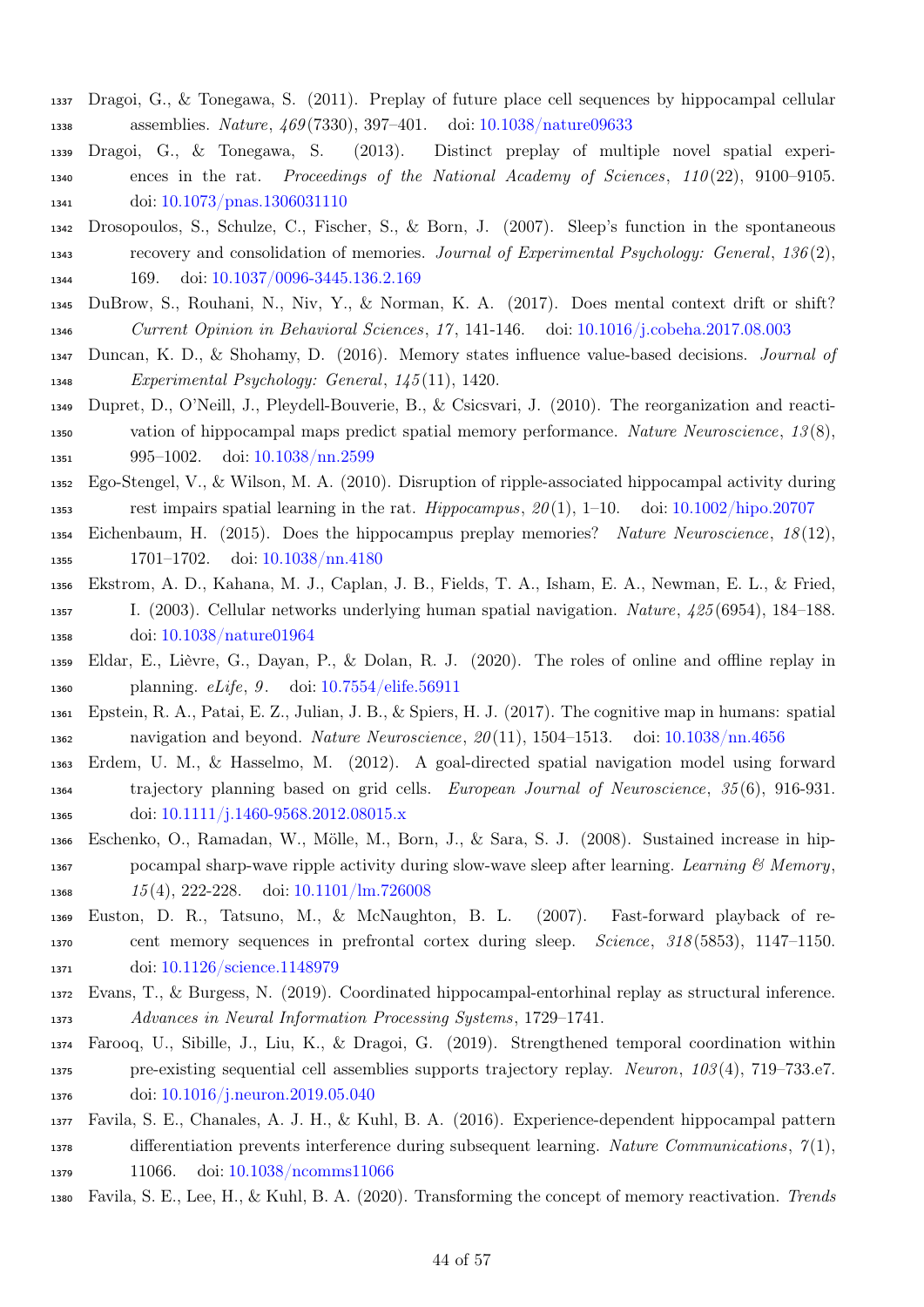- in Neurosciences, 43 (12), 939–950. doi: [10.1016/j.tins.2020.09.006](https://doi.org/10.1016/j.tins.2020.09.006)
- <span id="page-44-8"></span> Fedus, W., Ramachandran, P., Agarwal, R., Bengio, Y., Larochelle, H., Rowland, M., & Dabney, W. (2020). Revisiting Fundamentals of Experience Replay. arXiv e-prints, arXiv:2007.06700.
- <span id="page-44-11"></span> Flesch, T., Balaguer, J., Dekker, R., Nili, H., & Summerfield, C. (2018). Comparing continual task learning in minds and machines. Proceedings of the National Academy of Sciences, 115 (44), E10313–E10322. doi: [10.1073/pnas.1800755115](https://doi.org/10.1073/pnas.1800755115)
- <span id="page-44-1"></span>1387 Foster, D. J. (2017). Replay comes of age. Annual Review of Neuroscience,  $40(1)$ , 581-602. doi: [10.1146/annurev-neuro-072116-031538](https://doi.org/10.1146/annurev-neuro-072116-031538)
- <span id="page-44-6"></span> Foster, D. J., & Knierim, J. J. (2012). Sequence learning and the role of the hippocampus in rodent navigation. Current Opinion in Neurobiology, 22 (2), 294–300. doi: [10.1016/j.conb.2011.12.005](https://doi.org/10.1016/j.conb.2011.12.005)
- <span id="page-44-3"></span>Foster, D. J., & Wilson, M. A. (2006). Reverse replay of behavioural sequences in hippocampal place
- 1392 cells during the awake state. Nature,  $440(7084)$ , 680–683. doi: [10.1038/nature04587](https://doi.org/10.1038/nature04587)
- <span id="page-44-10"></span> French, R. (1999). Catastrophic forgetting in connectionist networks. Trends in Cognitive Sciences, 3 (4), 128–135. doi: [10.1016/s1364-6613\(99\)01294-2](https://doi.org/10.1016/s1364-6613(99)01294-2)
- <span id="page-44-4"></span> Fyhn, M., Hafting, T., Treves, A., Moser, M.-B., & Moser, E. I. (2007). Hippocampal remapping and grid realignment in entorhinal cortex. Nature, 446 (7132), 190–194. doi: [10.1038/nature05601](https://doi.org/10.1038/nature05601)
- <span id="page-44-13"></span> Gagne, C., Dayan, P., & Bishop, S. J. (2018). When planning to survive goes wrong: predicting the future and replaying the past in anxiety and PTSD. Current Opinion in Behavioral Sciences, 24 , 89–95. doi: [10.1016/j.cobeha.2018.03.013](https://doi.org/10.1016/j.cobeha.2018.03.013)
- <span id="page-44-12"></span> Gardner, M. P. H., Schoenbaum, G., & Gershman, S. J. (2018). Rethinking dopamine as generalized prediction error. Proceedings of the Royal Society B: Biological Sciences , 285 (1891), 20181645. doi: [10.1098/rspb.2018.1645](https://doi.org/10.1098/rspb.2018.1645)
- <span id="page-44-15"></span> Garvert, M. M., Dolan, R. J., & Behrens, T. E. (2017). A map of abstract relational knowledge in the human hippocampal–entorhinal cortex. eLife, 6 . doi: [10.7554/elife.17086](https://doi.org/10.7554/elife.17086)
- <span id="page-44-5"></span> Genzel, L., Dragoi, G., Frank, L., Ganguly, K., de la Prida, L., Pfeiffer, B., & Robertson, E. (2020). A consensus statement: defining terms for reactivation analysis. Philosophical Transactions of the Royal Society B: Biological Sciences, 375 (1799), 20200001. doi: [10.1098/rstb.2020.0001](https://doi.org/10.1098/rstb.2020.0001)
- <span id="page-44-0"></span> Gerrard, J. L., Kudrimoti, H., McNaughton, B. L., & Barnes, C. A. (2001). Reactivation of hippocam- pal ensemble activity patterns in the aging rat. Behavioral Neuroscience, 115 (6), 1180–1192. doi: [10.1037/0735-7044.115.6.1180](https://doi.org/10.1037/0735-7044.115.6.1180)
- <span id="page-44-7"></span> Gershman, S. J., & Daw, N. D. (2017). Reinforcement learning and episodic memory in hu- mans and animals: An integrative framework. Annual Review of Psychology, 68 (1), 101–128. doi: [10.1146/annurev-psych-122414-033625](https://doi.org/10.1146/annurev-psych-122414-033625)
- <span id="page-44-16"></span> Gershman, S. J., & Niv, Y. (2010). Learning latent structure: Carving nature at its joints. Current Opinion in Neurobiology, 20 (2), 251-256. doi: [10.1016/j.conb.2010.02.008](https://doi.org/10.1016/j.conb.2010.02.008)
- <span id="page-44-9"></span> Gershman, S. J., Radulescu, A., Norman, K. A., & Niv, Y. (2014). Statistical computations underlying the dynamics of memory updating. PLOS Computational Biology, 10 (11), 1-13. doi: [10.1371/journal.pcbi.1003939](https://doi.org/10.1371/journal.pcbi.1003939)
- <span id="page-44-2"></span> Girardeau, G., Benchenane, K., Wiener, S. I., Buzsáki, G., & Zugaro, M. B. (2009). Selective suppres- sion of hippocampal ripples impairs spatial memory. Nature Neuroscience, 12 (10), 1222–1223. doi: [10.1038/nn.2384](https://doi.org/10.1038/nn.2384)
- <span id="page-44-14"></span> Girardeau, G., Inema, I., & Buzsáki, G. (2017). Reactivations of emotional memory in the hippocampus–amygdala system during sleep. Nature Neuroscience, 20 (11), 1634–1642. doi: [10.1038/nn.4637](https://doi.org/10.1038/nn.4637)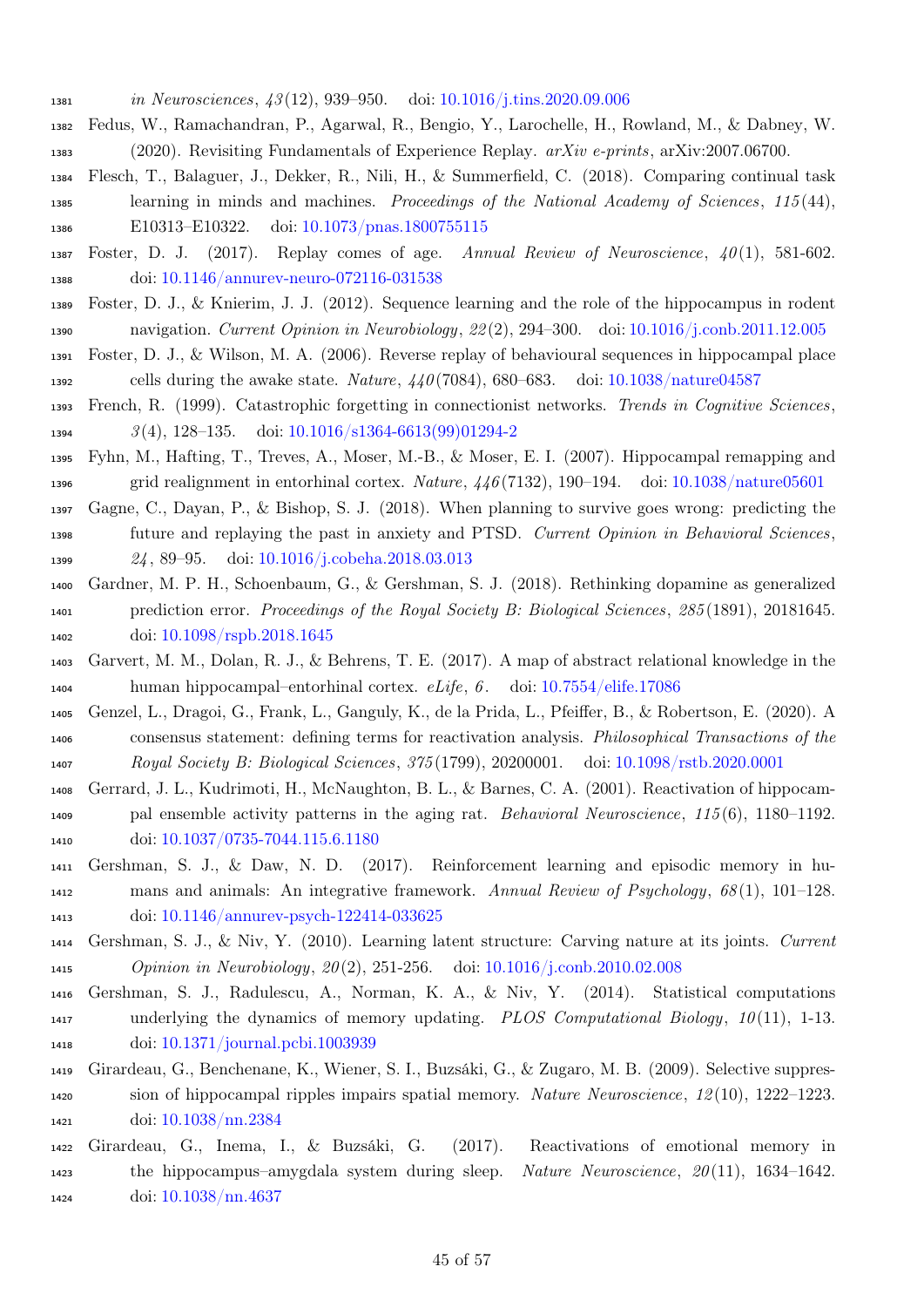- <span id="page-45-5"></span> Gomperts, S. N., Kloosterman, F., & Wilson, M. A. (2015). VTA neurons coordinate with the hippocampal reactivation of spatial experience. eLife, 4 . doi: [10.7554/elife.05360](https://doi.org/10.7554/elife.05360)
- <span id="page-45-17"></span> Gridchyn, I., Schoenenberger, P., O'Neill, J., & Csicsvari, J. (2020). Assembly-specific disruption of hip-pocampal replay leads to selective memory deficit. Neuron. doi: [10.1016/j.neuron.2020.01.021](https://doi.org/10.1016/j.neuron.2020.01.021)
- <span id="page-45-7"></span> Grieves, R. M., & Jeffery, K. J. (2017). The representation of space in the brain. Behavioural Processes, 135 , 113 - 131. doi: [10.1016/j.beproc.2016.12.012](https://doi.org/10.1016/j.beproc.2016.12.012)
- <span id="page-45-1"></span> Gruber, M. J., Ritchey, M., Wang, S.-F., Doss, M. K., & Ranganath, C. (2016). Post-learning hippocampal dynamics promote preferential retention of rewarding events. Neuron, 89 (5), 1110– 1120. doi: [10.1016/j.neuron.2016.01.017](https://doi.org/10.1016/j.neuron.2016.01.017)
- <span id="page-45-4"></span> Gulati, T., Guo, L., Ramanathan, D. S., Bodepudi, A., & Ganguly, K. (2017). Neural reactiva- tions during sleep determine network credit assignment. Nature Neuroscience, 20 (9), 1277–1284. doi: [10.1038/nn.4601](https://doi.org/10.1038/nn.4601)
- <span id="page-45-18"></span> Guo, Z. D., Pires, B. A., Piot, B., Grill, J.-B., Altché, F., Munos, R., & Azar, M. G. (2020). Bootstrap latent-predictive representations for multitask reinforcement learning. In H. D. III & A. Singh (Eds.), Proceedings of the 37th international conference on machine learning (Vol. 119, pp. 3875– 3886). PMLR.
- <span id="page-45-6"></span> Gupta, A. S., van der Meer, M. A., Touretzky, D. S., & Redish, A. D. (2010). Hippocampal replay is not a simple function of experience. Neuron, 65 (5), 695 - 705. doi: [10.1016/j.neuron.2010.01.034](https://doi.org/10.1016/j.neuron.2010.01.034)
- <span id="page-45-8"></span> Hafting, T., Fyhn, M., Molden, S., Moser, M.-B., & Moser, E. I. (2005). Microstructure of a spatial map in the entorhinal cortex. Nature, 436 (7052), 801–806. doi: [10.1038/nature03721](https://doi.org/10.1038/nature03721)
- <span id="page-45-11"></span> Haga, T., & Fukai, T. (2018). Recurrent network model for learning goal-directed sequences through reverse replay. eLife, 7 . doi: [10.7554/elife.34171](https://doi.org/10.7554/elife.34171)
- <span id="page-45-12"></span> Hardt, O., Nader, K., & Nadel, L. (2013). Decay happens: the role of active forgetting in memory. Trends in Cognitive Sciences, 17 (3), 111-120. doi: [10.1016/j.tics.2013.01.001](https://doi.org/10.1016/j.tics.2013.01.001)
- <span id="page-45-3"></span> Harvey, C. D., Coen, P., & Tank, D. W. (2012). Choice-specific sequences in parietal cortex during a virtual-navigation decision task. Nature, 484 (7392), 62–68. doi: [10.1038/nature10918](https://doi.org/10.1038/nature10918)
- <span id="page-45-10"></span> Hassabis, D., Kumaran, D., Summerfield, C., & Botvinick, M. (2017). Neuroscience-inspired artificial intelligence. Neuron, 95 (2), 245–258. doi: [10.1016/j.neuron.2017.06.011](https://doi.org/10.1016/j.neuron.2017.06.011)
- <span id="page-45-13"></span> Hassabis, D., & Maguire, E. A. (2007). Deconstructing episodic memory with construction. Trends in Cognitive Sciences, 11 (7), 299 - 306. doi: [10.1016/j.tics.2007.05.001](https://doi.org/10.1016/j.tics.2007.05.001)
- <span id="page-45-0"></span> Helfrich, R. F., Lendner, J. D., Mander, B. A., Guillen, H., Paff, M., Mnatsakanyan, L., . . . Knight, R. T. (2019). Bidirectional prefrontal-hippocampal dynamics organize information transfer 1457 during sleep in humans. Nature Communications,  $10(1)$ . doi: [10.1038/s41467-019-11444-x](https://doi.org/10.1038/s41467-019-11444-x)
- <span id="page-45-15"></span> Heller, A. S., & Bagot, R. C. (2020). Is hippocampal replay a mechanism for anxiety and depression? JAMA Psychiatry. doi: [10.1001/jamapsychiatry.2019.4788](https://doi.org/10.1001/jamapsychiatry.2019.4788)
- <span id="page-45-16"></span> Herszage, J., & Censor, N. (2018). Modulation of learning and memory: A shared framework for interference and generalization. Neuroscience, 392 , 270 - 280. doi: [10.1016/j.neuroscience.2018.08.006](https://doi.org/10.1016/j.neuroscience.2018.08.006)
- <span id="page-45-2"></span> Hoffman, K. L., & McNaughton, B. L. (2002). Coordinated reactivation of distributed memory traces in primate neocortex. Science, 297 (5589), 2070–2073. doi: [10.1126/science.1073538](https://doi.org/10.1126/science.1073538)
- <span id="page-45-14"></span> Horgan, D., Quan, J., Budden, D., Barth-Maron, G., Hessel, M., van Hasselt, H., & Silver, D. (2018). Distributed prioritized experience replay. arXiv e-prints, arXiv:1803.00933.
- <span id="page-45-9"></span> Høydal, Ø. A., Skytøen, E. R., Andersson, S. O., Moser, M.-B., & Moser, E. I. (2019). Object-vector coding in the medial entorhinal cortex. Nature, 568 (7752), 400–404. doi: [10.1038/s41586-019-](https://doi.org/10.1038/s41586-019-1077-7)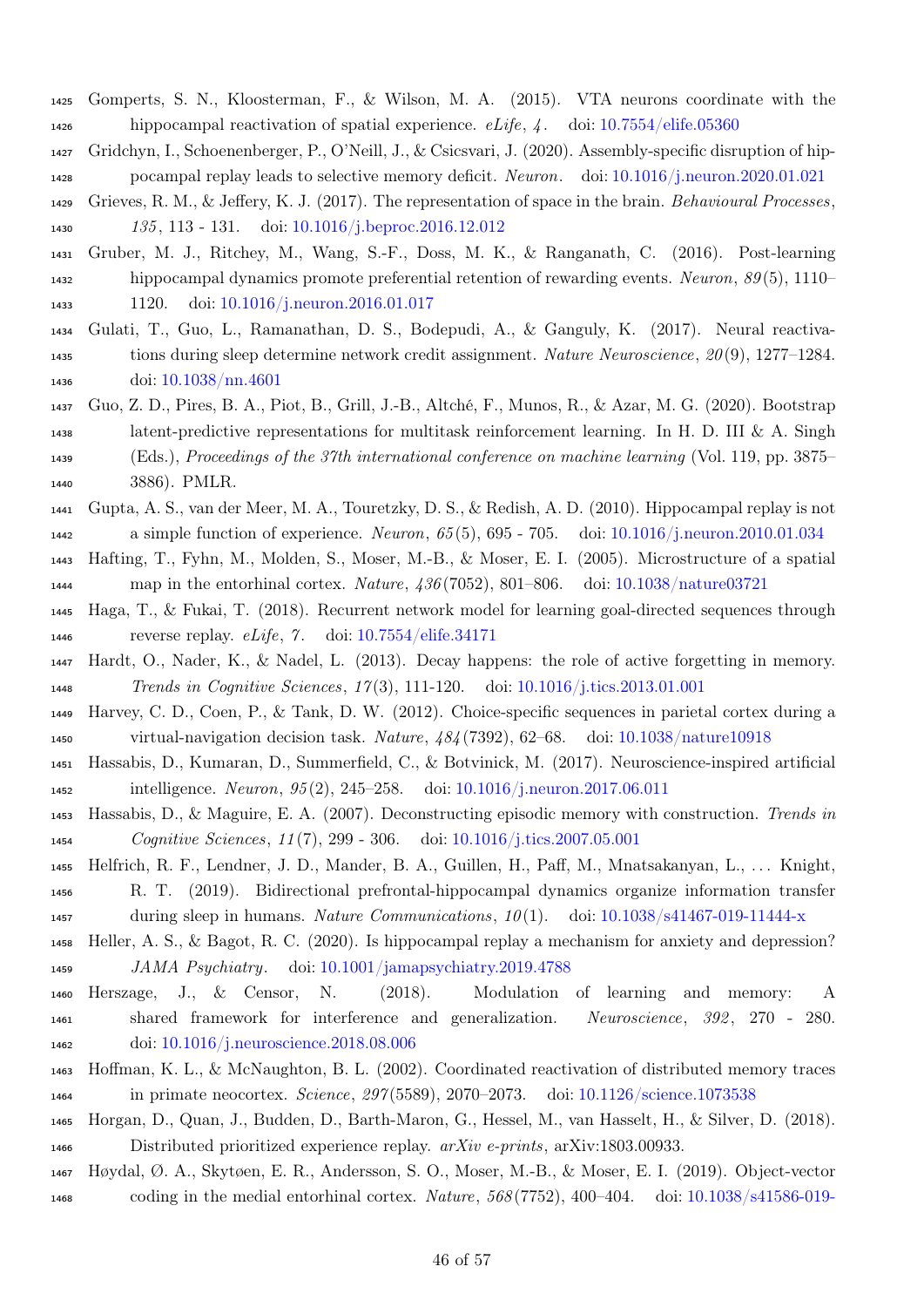<span id="page-46-14"></span>[1077-7](https://doi.org/10.1038/s41586-019-1077-7)

- Igloi, K., Gaggioni, G., Sterpenich, V., & Schwartz, S. (2015). A nap to recap or how reward regulates hippocampal-prefrontal memory networks during daytime sleep in humans.  $eLife, \, 4, \, 07903$ . doi: [10.7554/eLife.07903](https://doi.org/10.7554/eLife.07903)
- <span id="page-46-10"></span> Jackson, J. C., Johnson, A., & Redish, A. D. (2006). Hippocampal sharp waves and reactivation during awake states depend on repeated sequential experience. Journal of Neuroscience, 26 (48), 12415–12426. doi: [10.1523/jneurosci.4118-06.2006](https://doi.org/10.1523/jneurosci.4118-06.2006)
- <span id="page-46-3"></span> Jadhav, S. P., Kemere, C., German, P. W., & Frank, L. M. (2012). Awake hippocampal sharp-wave ripples support spatial memory. Science, 336 (6087), 1454–1458. doi: [10.1126/science.1217230](https://doi.org/10.1126/science.1217230)
- <span id="page-46-5"></span> Jadhav, S. P., Rothschild, G., Roumis, D. K., & Frank, L. M. (2016). Coordinated excitation and inhibition of prefrontal ensembles during awake hippocampal sharp-wave ripple events. Neuron, 1480 90(1), 113-127. doi: [10.1016/j.neuron.2016.02.010](https://doi.org/10.1016/j.neuron.2016.02.010)
- <span id="page-46-13"></span> Jafarpour, A., Penny, W., Barnes, G., Knight, R. T., & Duzel, E. (2017). Working memory replay 1482 prioritizes weakly attended events.  $eNeuro$ ,  $\lambda(4)$ , 1–11. doi: [10.1523/eneuro.0171-17.2017](https://doi.org/10.1523/eneuro.0171-17.2017)
- <span id="page-46-7"></span> Ji, D., & Wilson, M. A. (2006). Coordinated memory replay in the visual cortex and hippocampus 1484 during sleep. Nature Neuroscience,  $10(1)$ , 100–107. doi: [10.1038/nn1825](https://doi.org/10.1038/nn1825)
- <span id="page-46-11"></span> Johnson, A., & Redish, A. D. (2007). Neural ensembles in CA3 transiently encode paths for- ward of the animal at a decision point. Journal of Neuroscience, 27 (45), 12176–12189. doi: [10.1523/jneurosci.3761-07.2007](https://doi.org/10.1523/jneurosci.3761-07.2007)
- <span id="page-46-1"></span> Joo, H. R., & Frank, L. M. (2018). The hippocampal sharp wave–ripple in memory retrieval for immedi- ate use and consolidation. Nature Reviews Neuroscience, 19 (12), 744–757. doi: [10.1038/s41583-](https://doi.org/10.1038/s41583-018-0077-1) [018-0077-1](https://doi.org/10.1038/s41583-018-0077-1)
- <span id="page-46-9"></span> Juechems, K., & Summerfield, C. (2019). Where does value come from? Trends in Cognitive Sciences. doi: [10.1016/j.tics.2019.07.012](https://doi.org/10.1016/j.tics.2019.07.012)
- <span id="page-46-6"></span> Kaefer, K., Nardin, M., Blahna, K., & Csicsvari, J. (2020). Replay of behavioral sequences in the medial prefrontal cortex during rule switching. Neuron. doi: [10.1016/j.neuron.2020.01.015](https://doi.org/10.1016/j.neuron.2020.01.015)
- <span id="page-46-16"></span> Kaplan, R., Campo, A. T., Bush, D., King, J., Principe, A., Koster, R., . . . Friston, K. J. (2020). Hu- man hippocampal theta oscillations reflect sequential dependencies during spatial planning. Cog-nitive Neuroscience, 11 (3), 122-131. (PMID: 31617790) doi: [10.1080/17588928.2019.1676711](https://doi.org/10.1080/17588928.2019.1676711)
- <span id="page-46-8"></span> Kaplan, R., Schuck, N. W., & Doeller, C. F. (2017). The role of mental maps in decision-making. Trends in Neurosciences, 40 (5), 256 - 259. doi: [10.1016/j.tins.2017.03.002](https://doi.org/10.1016/j.tins.2017.03.002)
- <span id="page-46-4"></span> Karlsson, M. P., & Frank, L. M. (2009). Awake replay of remote experiences in the hippocampus. Nature Neuroscience, 12 (7), 913–918. doi: [10.1038/nn.2344](https://doi.org/10.1038/nn.2344)
- <span id="page-46-15"></span> Kay, K., Chung, J. E., Sosa, M., Schor, J. S., Karlsson, M. P., Larkin, M. C., . . . Frank, L. M. (2020). Constant sub-second cycling between representations of possible futures in the hippocampus. Cell. doi: [10.1016/j.cell.2020.01.014](https://doi.org/10.1016/j.cell.2020.01.014)
- <span id="page-46-2"></span> King, C., Henze, D. A., Leinekugel, X., & Buzsáki, G. (1999). Hebbian modification of a hippocampal 1506 population pattern in the rat. The Journal of Physiology,  $521(1)$ , 159–167. doi: [10.1111/j.1469-](https://doi.org/10.1111/j.1469-7793.1999.00159.x) [7793.1999.00159.x](https://doi.org/10.1111/j.1469-7793.1999.00159.x)
- <span id="page-46-0"></span> Kudrimoti, H. S., Barnes, C. A., & McNaughton, B. L. (1999). Reactivation of hippocampal cell assem- blies: Effects of behavioral state, experience, and eeg dynamics. The Journal of Neuroscience, 19 (10), 4090–4101. doi: [10.1523/jneurosci.19-10-04090.1999](https://doi.org/10.1523/jneurosci.19-10-04090.1999)
- <span id="page-46-12"></span> Kuhl, B. A., Shah, A. T., DuBrow, S., & Wagner, A. D. (2010). Resistance to forgetting associated with hippocampus-mediated reactivation during new learning. Nature Neuroscience, 13 (4), 501–506.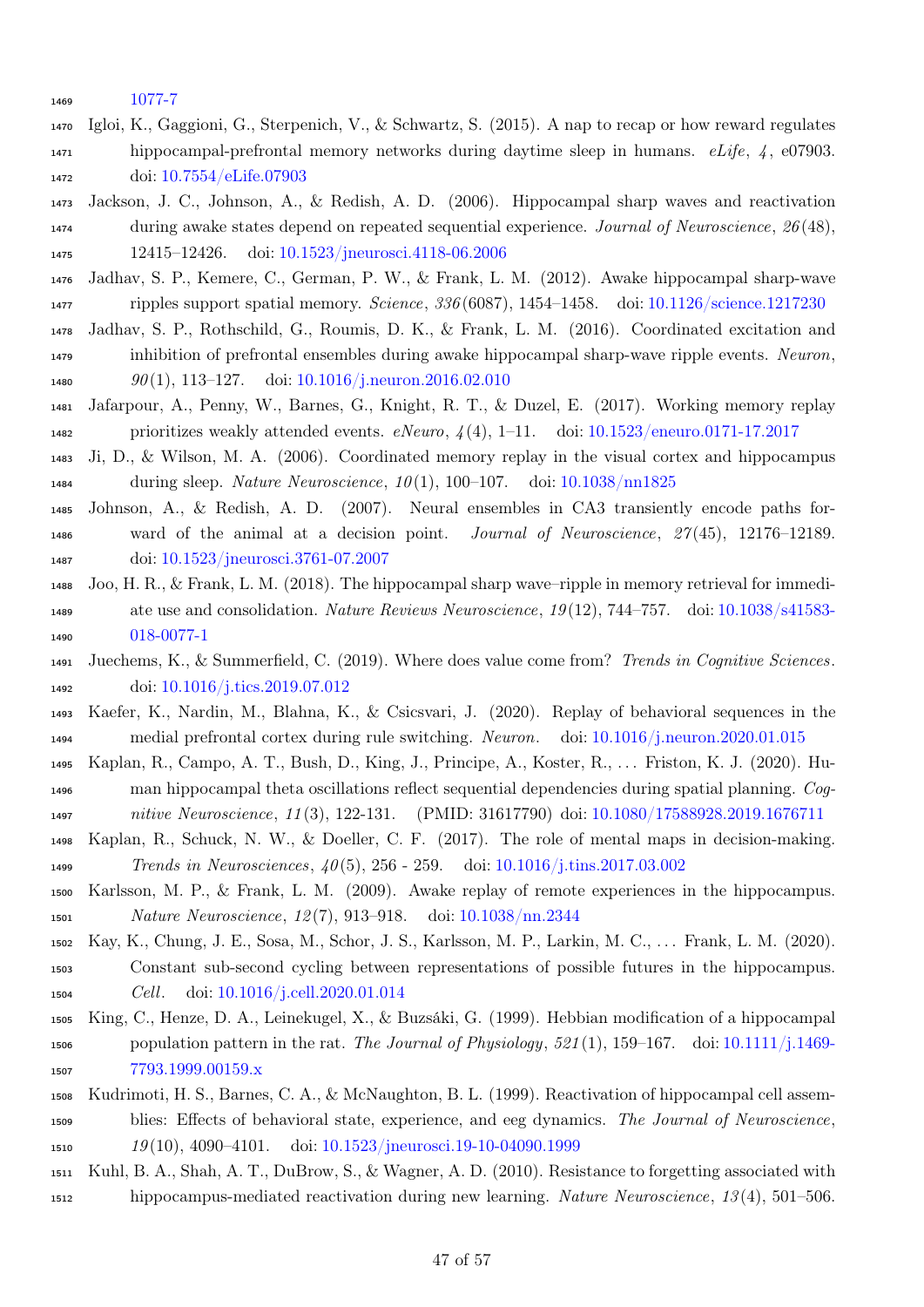- <span id="page-47-13"></span>doi: [10.1038/nn.2498](https://doi.org/10.1038/nn.2498)
- Kumaran, D. (2012). What representations and computations underpin the contribution of the hippocampus to generalization and inference? Frontiers in Human Neuroscience, 6 , 157. doi: [10.3389/fnhum.2012.00157](https://doi.org/10.3389/fnhum.2012.00157)
- <span id="page-47-6"></span> Kumaran, D., Hassabis, D., & McClelland, J. L. (2016). What learning systems do intelligent agents need? Complementary learning systems theory updated. Trends in Cognitive Sciences,  $20(7)$ , 512–534. doi: [10.1016/j.tics.2016.05.004](https://doi.org/10.1016/j.tics.2016.05.004)
- <span id="page-47-14"></span> Kumaran, D., & McClelland, J. L. (2012). Generalization through the recurrent interaction of episodic memories: A model of the hippocampal system. Psychological Review, 119 (3), 573– 616. doi: [10.1037/a0028681](https://doi.org/10.1037/a0028681)
- <span id="page-47-11"></span> Kuriyama, K., Stickgold, R., & Walker, M. P. (2004). Sleep-dependent learning and motor-skill complexity. Learning & Memory, 11 (6), 705-713. doi: [10.1101/lm.76304](https://doi.org/10.1101/lm.76304)
- <span id="page-47-2"></span> Kurth-Nelson, Z., Economides, M., Dolan, R. J., & Dayan, P. (2016). Fast sequences of non-spatial 1526 state representations in humans. Neuron,  $91(1)$ , 194–204. doi: [10.1016/j.neuron.2016.05.028](https://doi.org/10.1016/j.neuron.2016.05.028)
- <span id="page-47-4"></span> Lansink, C. S., Goltstein, P. M., Lankelma, J. V., Joosten, R. N. J. M. A., McNaughton, B. L., & Pennartz, C. M. A. (2008). Preferential reactivation of motivationally relevant information in the ventral striatum. Journal of Neuroscience, 28 (25), 6372–6382. doi: [10.1523/jneurosci.1054-](https://doi.org/10.1523/jneurosci.1054-08.2008) [08.2008](https://doi.org/10.1523/jneurosci.1054-08.2008)
- <span id="page-47-3"></span> Lansink, C. S., Goltstein, P. M., Lankelma, J. V., McNaughton, B. L., & Pennartz, C. M. A. (2009). 1532 Hippocampus leads ventral striatum in replay of place-reward information. PLoS Biology,  $\gamma(8)$ , e1000173. doi: [10.1371/journal.pbio.1000173](https://doi.org/10.1371/journal.pbio.1000173)
- <span id="page-47-0"></span> Lee, A. K., & Wilson, M. A. (2002). Memory of sequential experience in the hippocampus during slow wave sleep. Neuron, 36 (6), 1183–1194. doi: [10.1016/s0896-6273\(02\)01096-6](https://doi.org/10.1016/s0896-6273(02)01096-6)
- <span id="page-47-10"></span> Lee, S. W., O'Doherty, J. P., & Shimojo, S. (2015). Neural computations mediating one-shot learning in the human brain. PLOS Biology, 13 (4), 1-36. doi: [10.1371/journal.pbio.1002137](https://doi.org/10.1371/journal.pbio.1002137)
- <span id="page-47-12"></span> Leibold, C. (2020). A model for navigation in unknown environments based on a reservoir of hip-pocampal sequences. Neural Networks, 124 , 328–342. doi: [10.1016/j.neunet.2020.01.014](https://doi.org/10.1016/j.neunet.2020.01.014)
- <span id="page-47-9"></span>Lengyel, M., & Dayan, P. (2007). Hippocampal contributions to control: The third way. In Proceedings
- of the 20th international conference on neural information processing systems (pp. 889–896). Red Hook, NY, USA: Curran Associates Inc.
- <span id="page-47-16"></span> Leong, Y. C., Radulescu, A., Daniel, R., DeWoskin, V., & Niv, Y. (2017). Dynamic interaction between reinforcement learning and attention in multidimensional environments. Neuron, 93 (2), 451 - 463. doi: [10.1016/j.neuron.2016.12.040](https://doi.org/10.1016/j.neuron.2016.12.040)
- <span id="page-47-1"></span> Lewis, P. A., & Bendor, D. (2019). How targeted memory reactivation promotes the selective strengthening of memories in sleep. Current Biology, 29 (18), R906–R912. doi: [10.1016/j.cub.2019.08.019](https://doi.org/10.1016/j.cub.2019.08.019)
- <span id="page-47-15"></span> Lewis, P. A., Knoblich, G., & Poe, G. (2018). How memory replay in sleep boosts creative problem-solving. Trends in Cognitive Sciences, 22 (6), 491–503. doi: [10.1016/j.tics.2018.03.009](https://doi.org/10.1016/j.tics.2018.03.009)
- <span id="page-47-5"></span> Lin, L. J. (1991). Programming robots using reinforcement learning and teaching. In Association for the advancement of artificial intelligence (pp. 781–786).
- <span id="page-47-7"></span> Lin, L.-J. (1992). Self-improving reactive agents based on reinforcement learning, planning and teach-ing. Machine Learning, 8 (3-4), 293–321. doi: [10.1007/bf00992699](https://doi.org/10.1007/bf00992699)
- <span id="page-47-8"></span> Lin, L.-J. (1993). Reinforcement learning for robots using neural networks. Carnegie Mellon Univer-sity.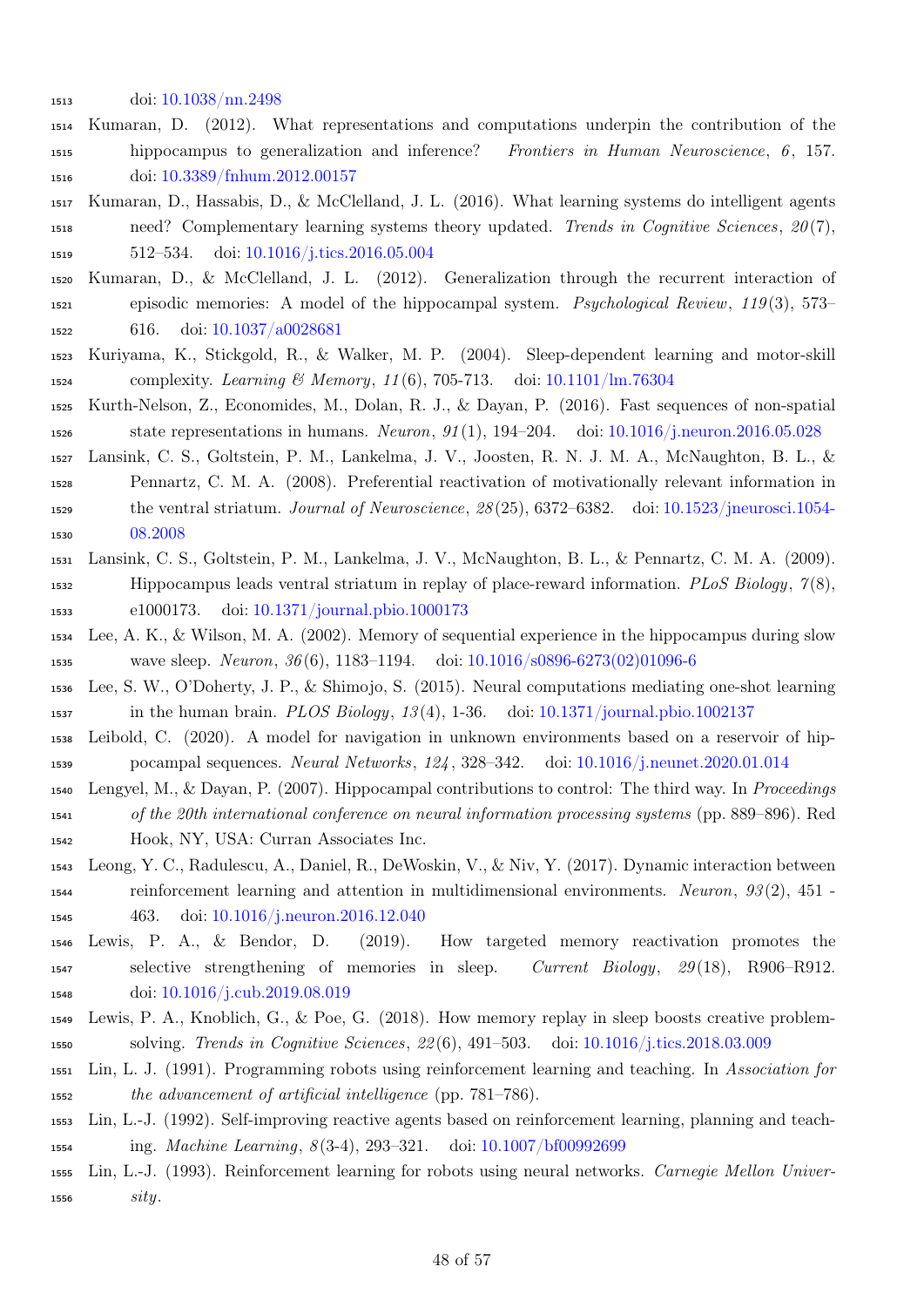- <span id="page-48-16"></span> Liu, B., Ye, X., Gao, Y., Dong, X., Wang, X., & Liu, B. (2019). Forward-looking imaginative planning framework combined with prioritized-replay double DQN. In 2019 5th international conference on control, automation and robotics (iccar) (p. 336-341). doi: [10.1109/ICCAR.2019.8813352](https://doi.org/10.1109/ICCAR.2019.8813352)
- <span id="page-48-4"></span> Liu, Y., Dolan, R., Kurth-Nelson, Z., & Behrens, T. E. (2020). Measuring sequences of representations with temporally delayed linear modelling. bioRxiv. doi: [10.1101/2020.04.30.066407](https://doi.org/10.1101/2020.04.30.066407)
- <span id="page-48-5"></span> Liu, Y., Dolan, R. J., Kurth-Nelson, Z., & Behrens, T. E. (2019). Human replay spontaneously reorganizes experience. Cell, 178 (3), 640–652. doi: [10.1016/j.cell.2019.06.012](https://doi.org/10.1016/j.cell.2019.06.012)
- <span id="page-48-2"></span> Louie, K., & Wilson, M. A. (2001). Temporally structured replay of awake hippocampal ensemble activity during rapid eye movement sleep. Neuron, 29 (1), 145–156. doi: [10.1016/s0896-](https://doi.org/10.1016/s0896-6273(01)00186-6) [6273\(01\)00186-6](https://doi.org/10.1016/s0896-6273(01)00186-6)
- <span id="page-48-6"></span> MacDonald, C. J., Lepage, K. Q., Eden, U. T., & Eichenbaum, H. (2011). Hippocampal "time cells" bridge the gap in memory for discontiguous events. Neuron, 71 (4), 737 - 749. doi: [10.1016/j.neuron.2011.07.012](https://doi.org/10.1016/j.neuron.2011.07.012)
- <span id="page-48-3"></span> Magee, J. C. (1997). A synaptically controlled, associative signal for hebbian plasticity in hippocampal neurons. Science, 275 (5297), 209–213. doi: [10.1126/science.275.5297.209](https://doi.org/10.1126/science.275.5297.209)
- <span id="page-48-17"></span> Mahadevan, S., & Maggioni, M. (2007). Proto-value functions: A laplacian framework for learning representation and control in markov decision processes. Journal of Machine Learning Research,  $8(74), 2169-2231.$
- <span id="page-48-0"></span> Marr, D. (1971). Simple memory: A theory for archicortex. Philosophical Transactions of the Royal Society B: Biological Sciences, 262 (841), 23–81. doi: [10.1098/rstb.1971.0078](https://doi.org/10.1098/rstb.1971.0078)
- <span id="page-48-12"></span> Mattar, M. G., & Daw, N. D. (2018). Prioritized memory access explains planning and hippocampal replay. Nature Neuroscience, 21 (11), 1609–1617. doi: [10.1038/s41593-018-0232-z](https://doi.org/10.1038/s41593-018-0232-z)
- <span id="page-48-9"></span> Maurer, A. P., & Nadel, L. (2021). The continuity of context: A role for the hippocampus. Trends in Cognitive Sciences. doi: [10.1016/j.tics.2020.12.007](https://doi.org/10.1016/j.tics.2020.12.007)
- <span id="page-48-1"></span> McClelland, J. L., McNaughton, B. L., & O'Reilly, R. C. (1995). Why there are complementary learning systems in the hippocampus and neocortex: Insights from the successes and failures of connection- ist models of learning and memory. Psychological Review, 102 (3), 419–457. doi: [10.1037/0033-](https://doi.org/10.1037/0033-295x.102.3.419) [295x.102.3.419](https://doi.org/10.1037/0033-295x.102.3.419)
- <span id="page-48-10"></span> McCloskey, M., & Cohen, N. J. (1989). Catastrophic interference in connectionist networks: The sequential learning problem. Psychology of Learning and Motivation, 24 , 109–165. doi: [10.1016/s0079-7421\(08\)60536-8](https://doi.org/10.1016/s0079-7421(08)60536-8)
- <span id="page-48-11"></span> McDevitt, E. A., Duggan, K. A., & Mednick, S. C. (2015). REM sleep rescues learning from interfer-ence. Neurobiology of Learning and Memory, 122 , 51–62. doi: [10.1016/j.nlm.2014.11.015](https://doi.org/10.1016/j.nlm.2014.11.015)
- <span id="page-48-14"></span> McNamara, C. G., Tejero-Cantero, Á., Trouche, S., Campo-Urriza, N., & Dupret, D. (2014). Dopamin- ergic neurons promote hippocampal reactivation and spatial memory persistence. Nature Neu-roscience, 17 (12), 1658–1660. doi: [10.1038/nn.3843](https://doi.org/10.1038/nn.3843)
- <span id="page-48-13"></span> Michon, F., Sun, J.-J., Kim, C. Y., Ciliberti, D., & Kloosterman, F. (2019). Post-learning hippocampal replay selectively reinforces spatial memory for highly rewarded locations. Current Biology, 29 (9), 1436–1444.e5. doi: [10.1016/j.cub.2019.03.048](https://doi.org/10.1016/j.cub.2019.03.048)
- <span id="page-48-15"></span> Miller, K. J., & Venditto, S. J. C. (2021). Multi-step planning in the brain. Current Opinion in Behavioral Sciences, 38 , 29 - 39. doi: [10.1016/j.cobeha.2020.07.003](https://doi.org/10.1016/j.cobeha.2020.07.003)
- <span id="page-48-7"></span>1598 Minsky, M. (1961). Steps toward artificial intelligence. Proceedings of the IRE,  $49(1)$ , 8-30. doi: [10.1109/JRPROC.1961.287775](https://doi.org/10.1109/JRPROC.1961.287775)
- <span id="page-48-8"></span>Mnih, V., Kavukcuoglu, K., Silver, D., Graves, A., Antonoglou, I., Wierstra, D., & Riedmiller, M.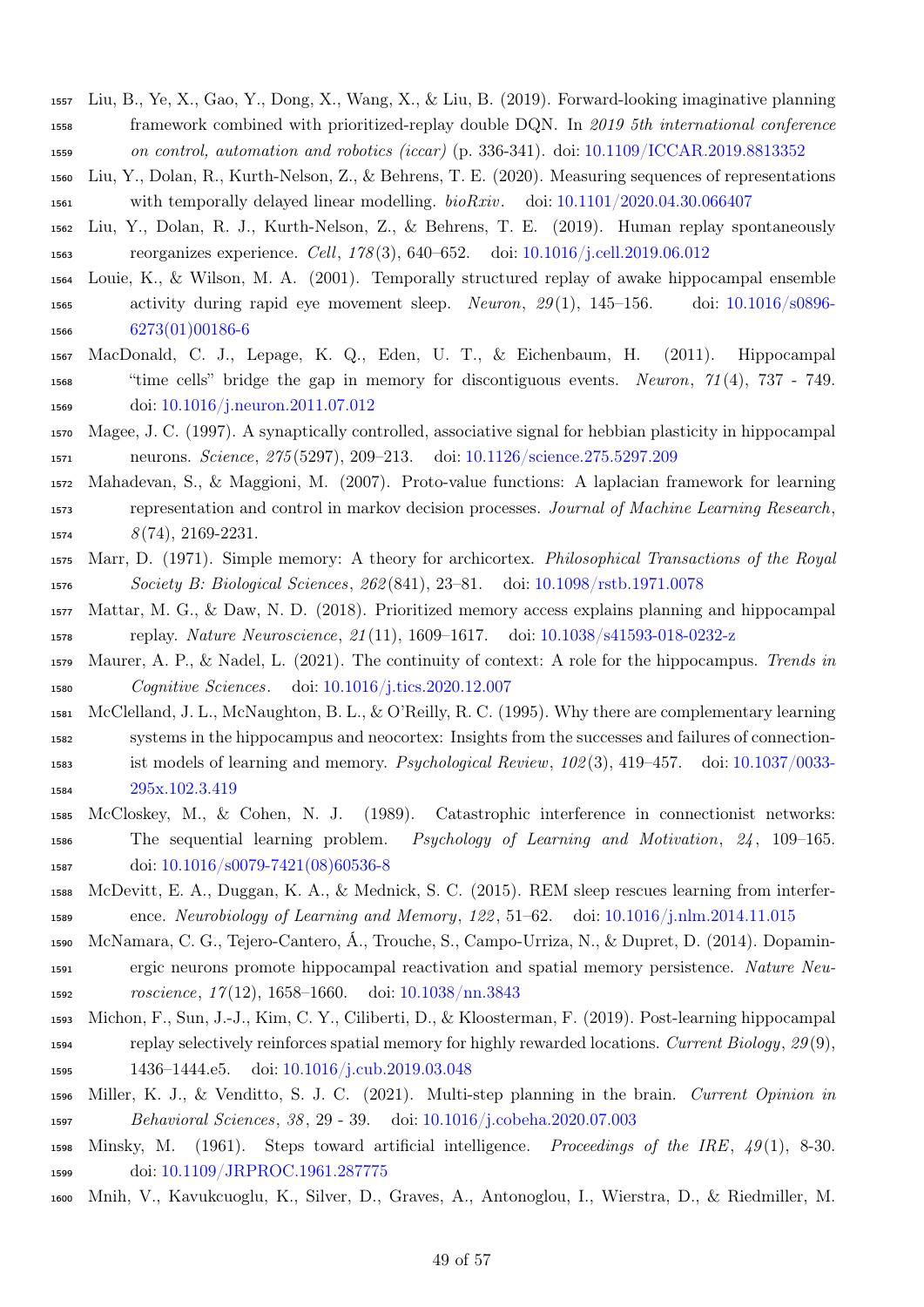- (2013). Playing Atari with Deep Reinforcement Learning. arXiv e-prints, arXiv:1312.5602.
- <span id="page-49-6"></span> Mnih, V., Kavukcuoglu, K., Silver, D., Rusu, A. A., Veness, J., Bellemare, M. G., . . . et al. (2015). Human-level control through deep reinforcement learning. Nature, 518 (7540), 529–533. doi: [10.1038/nature14236](https://doi.org/10.1038/nature14236)
- <span id="page-49-13"></span> Mobbs, D., Headley, D. B., Ding, W., & Dayan, P. (2020). Space, time, and fear: Survival computations along defensive circuits. Trends in Cognitive Sciences. doi: [10.1016/j.tics.2019.12.016](https://doi.org/10.1016/j.tics.2019.12.016)
- <span id="page-49-7"></span> Momennejad, I. (2020). Learning structures: Predictive representations, replay, and generalization. Current Opinion in Behavioral Sciences, 32 , 155–166. doi: [10.1016/j.cobeha.2020.02.017](https://doi.org/10.1016/j.cobeha.2020.02.017)
- <span id="page-49-12"></span> Momennejad, I., Otto, A. R., Daw, N. D., & Norman, K. A. (2018). Offline replay supports planning in human reinforcement learning. eLife, 7 , e32548. doi: [10.7554/eLife.32548](https://doi.org/10.7554/eLife.32548)
- <span id="page-49-9"></span>Momennejad, I., Russek, E. M., Cheong, J. H., Botvinick, M. M., Daw, N. D., & Gershman, S. J. (2017).
- 1612 The successor representation in human reinforcement learning. Nature Human Behaviour,  $1(9)$ , 680–692. doi: [10.1038/s41562-017-0180-8](https://doi.org/10.1038/s41562-017-0180-8)
- <span id="page-49-11"></span> Monaco, J. D., Rao, G., Roth, E. D., & Knierim, J. J. (2014). Attentive scanning behavior drives one-trial potentiation of hippocampal place fields. Nature Neuroscience, 17 (5), 725–731. doi: [10.1038/nn.3687](https://doi.org/10.1038/nn.3687)
- <span id="page-49-8"></span> Moore, A. W., & Atkeson, C. G. (1993). Prioritized sweeping: Reinforcement learning with less data and less time. Machine Learning, 13 (1), 103–130. doi: [10.1007/bf00993104](https://doi.org/10.1007/bf00993104)
- <span id="page-49-2"></span> Moser, E. I., Kropff, E., & Moser, M.-B. (2008). Place cells, grid cells, and the brain's spatial representation system. Annual Review of Neuroscience, 31 (1), 69–89. doi: [10.1146/annurev.neuro.31.061307.090723](https://doi.org/10.1146/annurev.neuro.31.061307.090723)
- <span id="page-49-10"></span> Muenzinger, K. F., & Fletcher, F. M. (1936). Motivation in learning. vi. escape from electric shock compared with hunger-food tension in the visual discrimination habit. Journal of Comparative Psychology, 22 (1), 79–91.
- <span id="page-49-3"></span> Nádasdy, Z., Hirase, H., Czurkó, A., Csicsvari, J., & Buzsáki, G. (1999). Replay and time compression of recurring spike sequences in the hippocampus. The Journal of Neuroscience, 19 (21), 9497– 9507. doi: [10.1523/jneurosci.19-21-09497.1999](https://doi.org/10.1523/jneurosci.19-21-09497.1999)
- <span id="page-49-16"></span> Niethard, N., & Born, J. (2020). A backup of hippocampal spatial code outside the hip- pocampus? new light on systems memory consolidation. Neuron, 106 (2), 204 - 206. doi: [doi.org/10.1016/j.neuron.2020.03.034](https://doi.org/doi.org/10.1016/j.neuron.2020.03.034)
- <span id="page-49-15"></span> Niv, Y. (2019). Learning task-state representations. Nature Neuroscience, 22 (10), 1544–1553. doi: [10.1038/s41593-019-0470-8](https://doi.org/10.1038/s41593-019-0470-8)
- <span id="page-49-14"></span> Niv, Y., Daniel, R., Geana, A., Gershman, S. J., Leong, Y. C., Radulescu, A., & Wilson, R. C. (2015). Reinforcement learning in multidimensional environments relies on attention mechanisms. Journal of Neuroscience, 35 (21), 8145–8157. doi: [10.1523/JNEUROSCI.2978-14.2015](https://doi.org/10.1523/JNEUROSCI.2978-14.2015)
- <span id="page-49-4"></span> Norman, Y., Yeagle, E. M., Khuvis, S., Harel, M., Mehta, A. D., & Malach, R. (2019). Hippocampal sharp-wave ripples linked to visual episodic recollection in humans. Science, 365 (6454), eaax1030. doi: [10.1126/science.aax1030](https://doi.org/10.1126/science.aax1030)
- <span id="page-49-1"></span> O'Keefe, J., & Conway, D. H. (1978). Hippocampal place units in the freely moving rat: Why they fire where they fire. Experimental Brain Research, 31 (4), 573–590. doi: [10.1007/BF00239813](https://doi.org/10.1007/BF00239813)
- <span id="page-49-0"></span> O'Keefe, J., & Dostrovsky, J. (1971). The hippocampus as a spatial map. preliminary evidence from 1642 unit activity in the freely-moving rat. Brain Research,  $34(1)$ , 171–175. doi: [10.1016/0006-](https://doi.org/10.1016/0006-8993(71)90358-1) [8993\(71\)90358-1](https://doi.org/10.1016/0006-8993(71)90358-1)
- <span id="page-49-5"></span>O'Keefe, J., & Krupic, J. (2021). Do hippocampal pyramidal cells respond to non-spatial stimuli?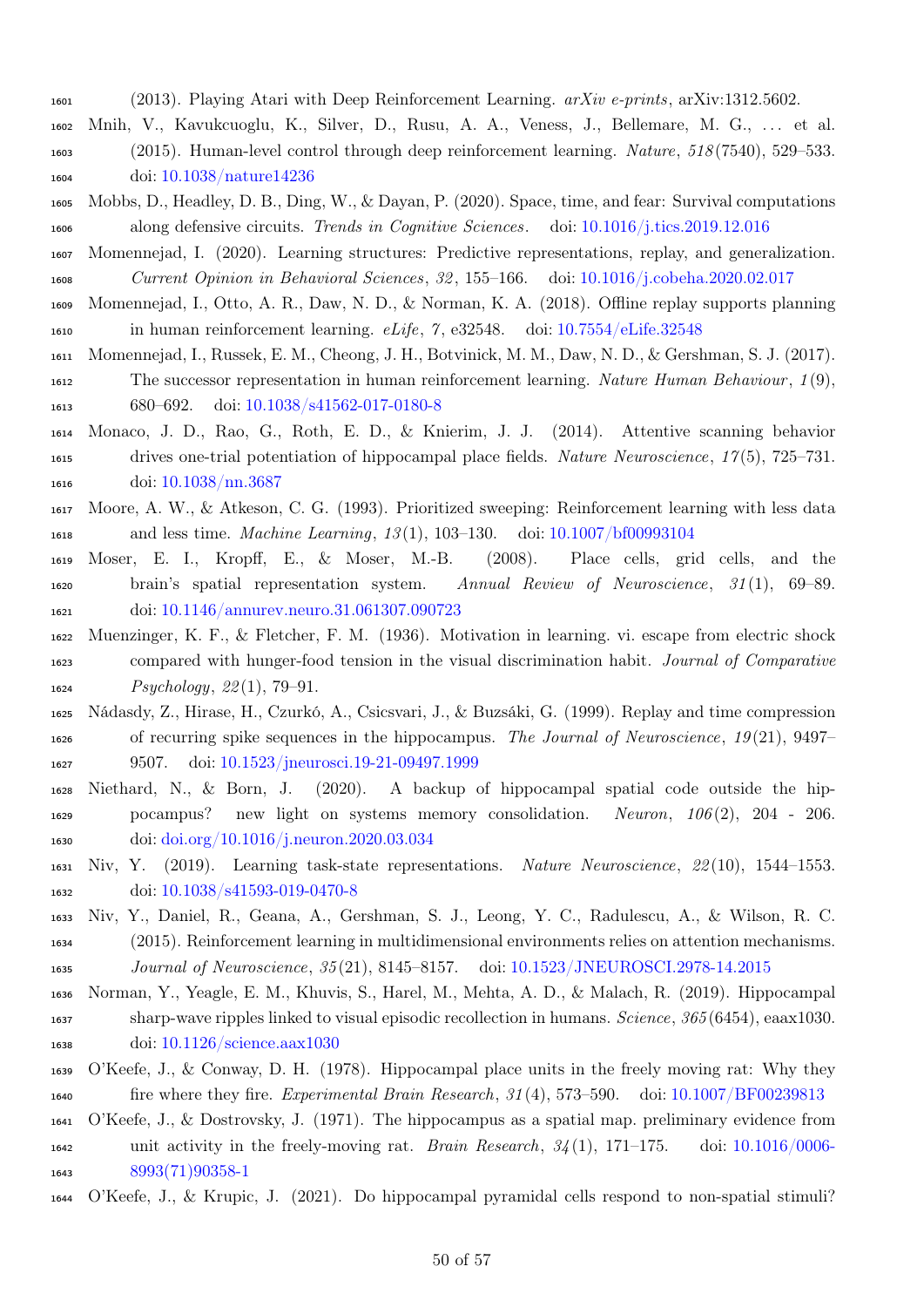- Physiological Reviews. doi: [10.1152/physrev.00014.2020](https://doi.org/10.1152/physrev.00014.2020)
- <span id="page-50-1"></span>O'Keefe, J., & Nadel, L. (1974). Maps in the brain. New Scientist, 62 (903), 749–751.
- <span id="page-50-9"></span><span id="page-50-0"></span>O'Keefe, J., & Nadel, L. (1978). The hippocampus as a cognitive map. Oxford: Clarendon Press.
- Ólafsdóttir, H. F., Barry, C., Saleem, A. B., Hassabis, D., & Spiers, H. J. (2015). Hip- pocampal place cells construct reward related sequences through unexplored space. eLife, 4 . doi: [10.7554/elife.06063](https://doi.org/10.7554/elife.06063)
- <span id="page-50-18"></span> Ólafsdóttir, H. F., Bush, D., & Barry, C. (2018). The role of hippocampal replay in memory and planning. Current Biology, 28 (1), R37–R50. doi: [10.1016/j.cub.2017.10.073](https://doi.org/10.1016/j.cub.2017.10.073)
- <span id="page-50-5"></span> Ólafsdóttir, H. F., Carpenter, F., & Barry, C. (2016). Coordinated grid and place cell replay during rest. Nature Neuroscience, 19 (6), 792–794. doi: [10.1038/nn.4291](https://doi.org/10.1038/nn.4291)
- <span id="page-50-6"></span> Ólafsdóttir, H. F., Carpenter, F., & Barry, C. (2017). Task demands predict a dy-1656 namic switch in the content of awake hippocampal replay. Neuron,  $96(4)$ ,  $925-935.$ e6. doi: [10.1016/j.neuron.2017.09.035](https://doi.org/10.1016/j.neuron.2017.09.035)
- <span id="page-50-7"></span> O'Neill, J., Boccara, C., Stella, F., Schoenenberger, P., & Csicsvari, J. (2017). Superficial layers of the medial entorhinal cortex replay independently of the hippocampus. Science, 355 (6321), 184–188. doi: [10.1126/science.aag2787](https://doi.org/10.1126/science.aag2787)
- <span id="page-50-4"></span> O'Neill, J., Pleydell-Bouverie, B., Dupret, D., & Csicsvari, J. (2010). Play it again: Re- activation of waking experience and memory. Trends in Neurosciences, 33 (5), 220–229. doi: [10.1016/j.tins.2010.01.006](https://doi.org/10.1016/j.tins.2010.01.006)
- <span id="page-50-11"></span> O'Neill, J., Senior, T. J., Allen, K., Huxter, J. R., & Csicsvari, J. (2008). Reactivation of experience- dependent cell assembly patterns in the hippocampus. Nature Neuroscience, 11 (2), 209–215. doi: [10.1038/nn2037](https://doi.org/10.1038/nn2037)
- <span id="page-50-14"></span> O'Reilly, R. C., Bhattacharyya, R., Howard, M. D., & Ketz, N. (2014). Complementary learning systems. Cognitive Science, 38 (6), 1229-1248. doi: [10.1111/j.1551-6709.2011.01214.x](https://doi.org/10.1111/j.1551-6709.2011.01214.x)
- <span id="page-50-13"></span> O'Reilly, R. C., & McClelland, J. L. (1994). Hippocampal conjunctive encoding, storage, and recall: Avoiding a trade-off. Hippocampus, 4 (6), 661-682. doi: [10.1002/hipo.450040605](https://doi.org/10.1002/hipo.450040605)
- <span id="page-50-3"></span> Oudiette, D., & Paller, K. A. (2013). Upgrading the sleeping brain with targeted memory reactivation. Trends in Cognitive Sciences, 17 (3), 142 - 149. doi: [10.1016/j.tics.2013.01.006](https://doi.org/10.1016/j.tics.2013.01.006)
- <span id="page-50-17"></span> Papale, A. E., Zielinski, M. C., Frank, L. M., Jadhav, S. P., & Redish, A. D. (2016). Interplay between hippocampal sharp-wave-ripple events and vicarious trial and error behaviors in decision making. Neuron, 92 (5), 975–982. doi: [10.1016/j.neuron.2016.10.028](https://doi.org/10.1016/j.neuron.2016.10.028)
- <span id="page-50-12"></span> Parisi, G. I., Kemker, R., Part, J. L., Kanan, C., & Wermter, S. (2019). Continual lifelong learning with neural networks: A review. Neural Networks, 113 , 54 - 71. doi: [10.1016/j.neunet.2019.01.012](https://doi.org/10.1016/j.neunet.2019.01.012)
- <span id="page-50-2"></span> Pavlides, C., & Winson, J. (1989). Influences of hippocampal place cell firing in the awake state on 1679 the activity of these cells during subsequent sleep episodes. The Journal of Neuroscience,  $9(8)$ , 2907–2918. doi: [10.1523/jneurosci.09-08-02907.1989](https://doi.org/10.1523/jneurosci.09-08-02907.1989)
- <span id="page-50-10"></span> Peer, M., Brunec, I. K., Newcombe, N. S., & Epstein, R. A. (2020). Structuring knowledge with cogni-tive maps and cognitive graphs. Trends in Cognitive Sciences. doi: [10.1016/j.tics.2020.10.004](https://doi.org/10.1016/j.tics.2020.10.004)
- <span id="page-50-16"></span> Penagos, H., Varela, C., & Wilson, M. A. (2017). Oscillations, neural computations and learning during wake and sleep. Current Opinion in Neurobiology, 44 , 193–201. doi: [10.1016/j.conb.2017.05.009](https://doi.org/10.1016/j.conb.2017.05.009)
- <span id="page-50-15"></span> Peng, J., & Williams, R. J. (1993). Efficient learning and planning within the dyna framework. Adaptive Behavior , 1 (4), 437–454. doi: [10.1177/105971239300100403](https://doi.org/10.1177/105971239300100403)
- <span id="page-50-8"></span> Pennartz, C. M. A. (2004). The ventral striatum in off-line processing: Ensemble reactivation during sleep and modulation by hippocampal ripples. Journal of Neuroscience, 24 (29), 6446–6456.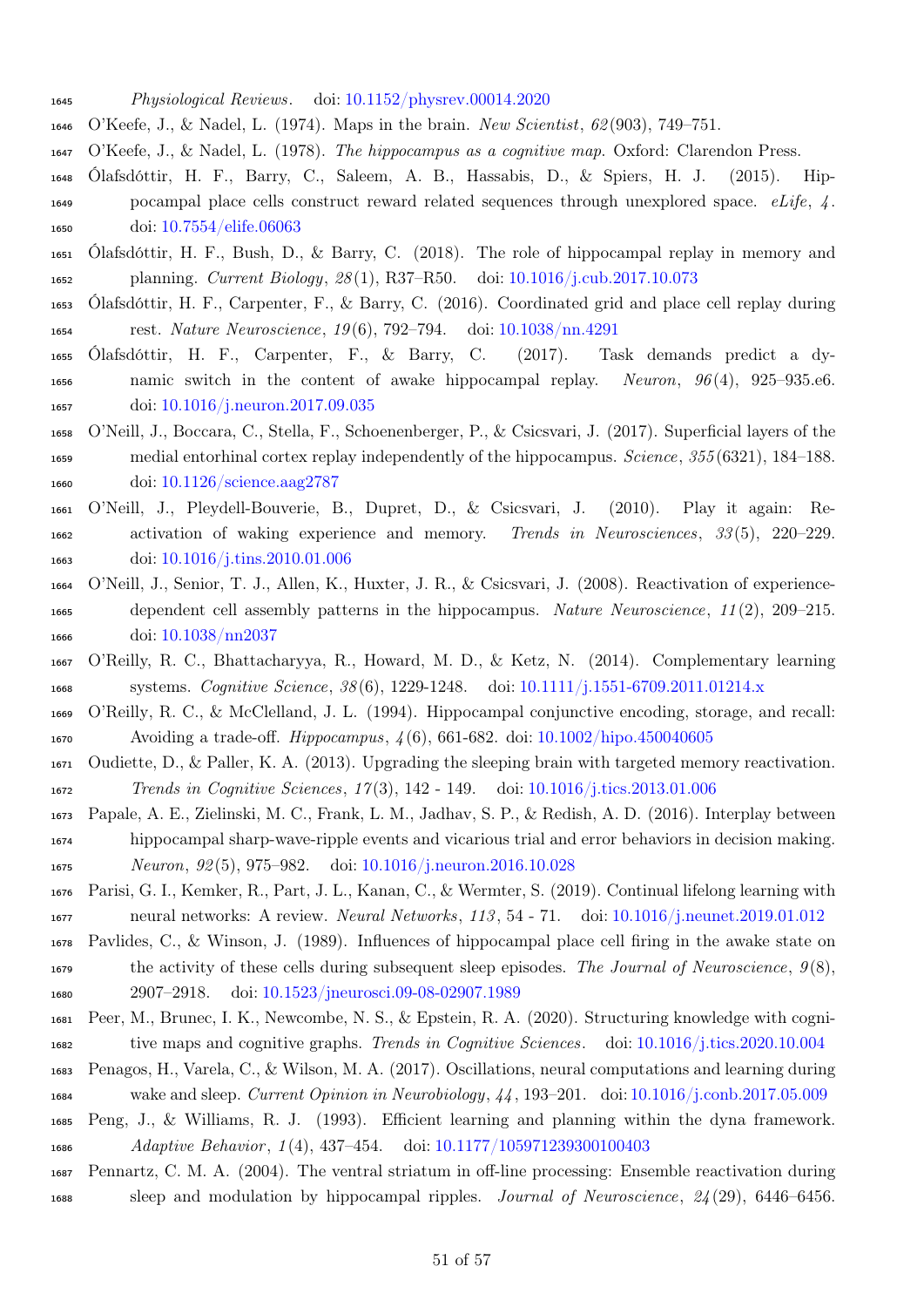- <span id="page-51-12"></span>doi: [10.1523/jneurosci.0575-04.2004](https://doi.org/10.1523/jneurosci.0575-04.2004)
- Peters, K. R., Smith, V., & Smith, C. T. (2007). Changes in sleep architecture following mo- tor learning depend on initial skill level. Journal of Cognitive Neuroscience, 19 (5), 817–829. 1692 doi: [10.1162/jocn.2007.19.5.817](https://doi.org/10.1162/jocn.2007.19.5.817)
- <span id="page-51-4"></span> Peyrache, A., Khamassi, M., Benchenane, K., Wiener, S. I., & Battaglia, F. P. (2009). Replay of rule-learning related neural patterns in the prefrontal cortex during sleep. Nature Neuroscience, 12 (7), 919–926. doi: [10.1038/nn.2337](https://doi.org/10.1038/nn.2337)
- <span id="page-51-14"></span> Pezzulo, G., Donnarumma, F., Maisto, D., & Stoianov, I. (2019). Planning at decision time and in the background during spatial navigation. Current Opinion in Behavioral Sciences, 29 , 69–76. doi: [10.1016/j.cobeha.2019.04.009](https://doi.org/10.1016/j.cobeha.2019.04.009)
- <span id="page-51-15"></span> Pezzulo, G., Kemere, C., & van der Meer, M. A. (2017). Internally generated hippocampal sequences as a vantage point to probe future-oriented cognition. Annals of the New York Academy of Sciences,  $1396(1), 144-165$ . doi:  $10.1111/nvas.13329$
- <span id="page-51-17"></span> Pezzulo, G., van der Meer, M. A., Lansink, C. S., & Pennartz, C. M. (2014). Internally generated sequences in learning and executing goal-directed behavior. Trends in Cognitive Sciences, 18 (12), 647–657. doi: [10.1016/j.tics.2014.06.011](https://doi.org/10.1016/j.tics.2014.06.011)
- <span id="page-51-8"></span> Pfeiffer, B. E., & Foster, D. J. (2013). Hippocampal place-cell sequences depict future paths to remembered goals. Nature, 497 (7447), 74–79. doi: [10.1038/nature12112](https://doi.org/10.1038/nature12112)
- <span id="page-51-5"></span> Qin, Y.-L., Mcnaughton, B. L., Skaggs, W. E., & Barnes, C. A. (1997). Memory reprocess- ing in corticocortical and hippocampocortical neuronal ensembles. Philosophical Transac- tions of the Royal Society of London. Series B: Biological Sciences , 352 (1360), 1525–1533. 1710 doi: [10.1098/rstb.1997.0139](https://doi.org/10.1098/rstb.1997.0139)
- <span id="page-51-6"></span> Ramanathan, D. S., Gulati, T., & Ganguly, K. (2015). Sleep-dependent reactivation of ensembles in motor cortex promotes skill consolidation. PLOS Biology, 13 (9), 1–25. doi: [10.1371/journal.pbio.1002263](https://doi.org/10.1371/journal.pbio.1002263)
- <span id="page-51-7"></span> Ranck, J. B. J. (1984). Head direction cells in the deep layer of dorsal presubiculum in freely moving 1715 rats. Society of Neuroscience, 10, 599.
- <span id="page-51-3"></span> Rasch, B., & Born, J. (2007). Maintaining memories by reactivation. Current Opinion in Neurobiology, 17(6), 698–703. doi:  $10.1016/j.comb.2007.11.007$
- <span id="page-51-11"></span> Ratcliff, R. (1990). Connectionist models of recognition memory: Constraints imposed by learning and forgetting functions. Psychological Review, 97 (2), 285–308. doi: [10.1037/0033-295x.97.2.285](https://doi.org/10.1037/0033-295x.97.2.285)
- <span id="page-51-16"></span><span id="page-51-1"></span>Redish, A. D. (1999). Beyond the cognitive map: From place cells to episodic memory. MIT Press.
- Redish, A. D. (2016). Vicarious trial and error. Nature Reviews Neuroscience, 17 (3), 147–159. doi: [10.1038/nrn.2015.30](https://doi.org/10.1038/nrn.2015.30)
- <span id="page-51-0"></span> Redish, A. D., & Touretzky, D. S. (1998). The role of the hippocampus in solving the morris water 1724 maze. Neural Computation, 10(1), 73-111. doi: [10.1162/089976698300017908](https://doi.org/10.1162/089976698300017908)
- <span id="page-51-9"></span> Richmond, L. L., & Zacks, J. M. (2017). Constructing experience: Event models from perception to action. Trends in Cognitive Sciences, 21 (12), 962–980. doi: [10.1016/j.tics.2017.08.005](https://doi.org/10.1016/j.tics.2017.08.005)
- <span id="page-51-13"></span> Roscow, E. L., Jones, M. W., & Lepora, N. F. (2019). Behavioural and computational evidence for memory consolidation biased by reward-prediction errors. bioRxiv. doi: [10.1101/716290](https://doi.org/10.1101/716290)
- <span id="page-51-2"></span> Rothschild, G., Eban, E., & Frank, L. M. (2016). A cortical–hippocampal–cortical loop of in- formation processing during memory consolidation. Nature Neuroscience, 20 (2), 251–259. doi: [10.1038/nn.4457](https://doi.org/10.1038/nn.4457)
- <span id="page-51-10"></span>Rouhani, N., Norman, K. A., Niv, Y., & Bornstein, A. M. (2020). Reward prediction errors create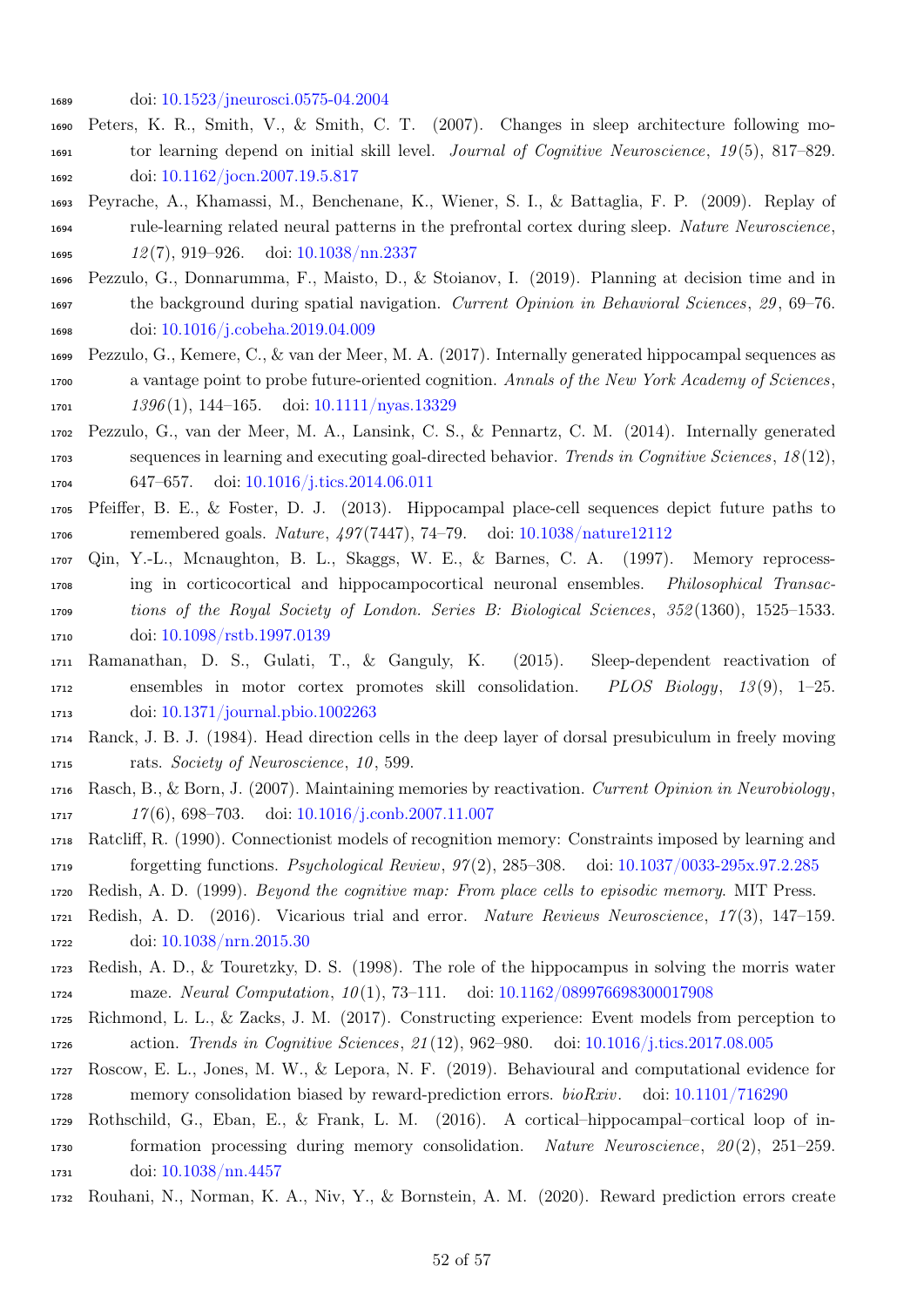- event boundaries in memory. Cognition, 203 , 104269. doi: [10.1016/j.cognition.2020.104269](https://doi.org/10.1016/j.cognition.2020.104269)
- <span id="page-52-6"></span> Russek, E. M., Momennejad, I., Botvinick, M. M., Gershman, S. J., & Daw, N. D. (2017). Predictive representations can link model-based reinforcement learning to model-free mechanisms. PLoS Computational Biology, 13 (9), e1005768. doi: [10.1371/journal.pcbi.1005768](https://doi.org/10.1371/journal.pcbi.1005768)
- <span id="page-52-3"></span> Schafer, M., & Schiller, D. (2018). Navigating social space. Neuron, 100 (2), 476–489. doi: [10.1016/j.neuron.2018.10.006](https://doi.org/10.1016/j.neuron.2018.10.006)
- <span id="page-52-11"></span> Schapiro, A. C., McDevitt, E. A., Chen, L., Norman, K. A., Mednick, S. C., & Rogers, T. T. (2017). Sleep benefits memory for semantic category structure while preserving exemplar-specific infor-mation. Scientific Reports, 7 (1), 14869. doi: [10.1038/s41598-017-12884-5](https://doi.org/10.1038/s41598-017-12884-5)
- <span id="page-52-9"></span> Schapiro, A. C., McDevitt, E. A., Rogers, T. T., Mednick, S. C., & Norman, K. A. (2018). Hu- man hippocampal replay during rest prioritizes weakly learned information and predicts memory performance. Nature Communications, 9 (1). doi: [10.1038/s41467-018-06213-1](https://doi.org/10.1038/s41467-018-06213-1)
- <span id="page-52-15"></span> Schapiro, A. C., Rogers, T. T., Cordova, N. I., Turk-Browne, N. B., & Botvinick, M. M. (2013). Neural 1746 representations of events arise from temporal community structure. Nature Neuroscience,  $16(4)$ , 486–492. doi: [10.1038/nn.3331](https://doi.org/10.1038/nn.3331)
- <span id="page-52-7"></span> Schapiro, A. C., Turk-Browne, N. B., Botvinick, M. M., & Norman, K. A. (2017). Complementary learning systems within the hippocampus: a neural network modelling approach to reconciling episodic memory with statistical learning. Philosophical Transactions of the Royal Society B: Biological Sciences, 372 (1711), 20160049. doi: [10.1098/rstb.2016.0049](https://doi.org/10.1098/rstb.2016.0049)
- <span id="page-52-12"></span> Schaul, T., Quan, J., Antonoglou, I., & Silver, D. (2015). Prioritized experience replay. arXiv e-prints, arXiv:1511.05952.
- <span id="page-52-14"></span> Schmidt, B., Duin, A. A., & Redish, A. D. (2019). Disrupting the medial prefrontal cortex alters hippocampal sequences during deliberative decision making. Journal of Neurophysiology, 121 (6), 1981–2000. doi: [10.1152/jn.00793.2018](https://doi.org/10.1152/jn.00793.2018)
- <span id="page-52-10"></span> Schmidt, C., Peigneux, P., Muto, V., Schenkel, M., Knoblauch, V., Münch, M., . . . Cajochen, C. (2006). Encoding difficulty promotes postlearning changes in sleep spindle activity during nap-ping. Journal of Neuroscience, 26 (35), 8976–8982. doi: [10.1523/JNEUROSCI.2464-06.2006](https://doi.org/10.1523/JNEUROSCI.2464-06.2006)
- <span id="page-52-4"></span> Schuck, N. W., Cai, M. B., Wilson, R. C., & Niv, Y. (2016). Human orbitofrontal cortex represents a 1761 cognitive map of state space. Neuron, 91(6), 1402 - 1412. doi: [10.1016/j.neuron.2016.08.019](https://doi.org/10.1016/j.neuron.2016.08.019)
- <span id="page-52-1"></span> Schuck, N. W., & Niv, Y. (2019). Sequential replay of nonspatial task states in the human hippocampus. Science, 364 (6447), eaaw5181. doi: [10.1126/science.aaw5181](https://doi.org/10.1126/science.aaw5181)
- <span id="page-52-5"></span> Schuck, N. W., Wilson, R., & Niv, Y. (2018). A state representation for reinforcement learning and decision-making in the orbitofrontal cortex. In R. Morris, A. Bornstein, & A. Shenhav (Eds.), Goal-directed decision making (1st ed., p. 259-278). Academic Press. doi: [10.1016/B978-0-12-](https://doi.org/10.1016/B978-0-12-812098-9.00012-7) [812098-9.00012-7](https://doi.org/10.1016/B978-0-12-812098-9.00012-7)
- <span id="page-52-0"></span> Scoville, W. B., & Milner, B. (1957). Loss of recent memory after bilateral hippocampal lesions. Journal of neurology, neurosurgery, and psychiatry, 20 (1), 11–21. doi: [10.1136/jnnp.20.1.11](https://doi.org/10.1136/jnnp.20.1.11)
- <span id="page-52-13"></span>Sharpe, M. J., Chang, C. Y., Liu, M. A., Batchelor, H. M., Mueller, L. E., Jones, J. L., . . . Schoenbaum,
- G. (2017). Dopamine transients are sufficient and necessary for acquisition of model-based associations. Nature Neuroscience, 20 (5), 735–742. doi: [10.1038/nn.4538](https://doi.org/10.1038/nn.4538)
- <span id="page-52-8"></span> Shin, H., Lee, J. K., Kim, J., & Kim, J. (2017). Continual learning with deep generative replay. In I. Guyon et al. (Eds.), Advances in neural information processing systems 30 (pp. 2990–2999). Curran Associates, Inc.
- <span id="page-52-2"></span>Shin, J. D., Tang, W., & Jadhav, S. P. (2019). Dynamics of awake hippocampal-prefrontal re-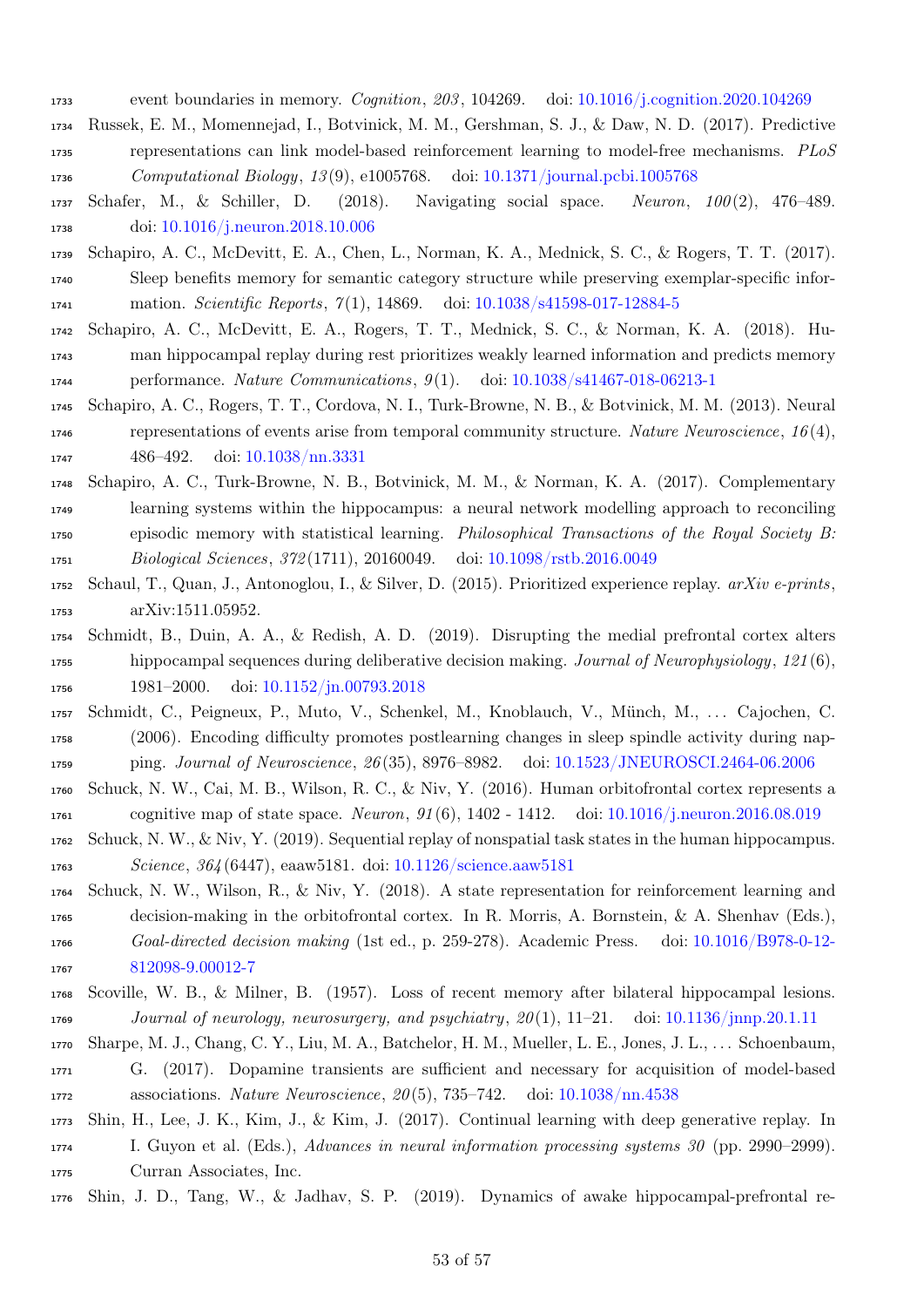- play for spatial learning and memory-guided decision making. Neuron, 104 (6), 1110–1125. doi: [10.1016/j.neuron.2019.09.012](https://doi.org/10.1016/j.neuron.2019.09.012)
- <span id="page-53-10"></span> Shin, Y. S., & DuBrow, S. (2020). Structuring memory through inference-based event segmentation. Topics in Cognitive Science. doi: [10.1111/tops.12505](https://doi.org/10.1111/tops.12505)
- <span id="page-53-15"></span> Silva, D., Feng, T., & Foster, D. J. (2015). Trajectory events across hippocampal place cells require previous experience. Nature Neuroscience, 18 (12), 1772–1779. doi: [10.1038/nn.4151](https://doi.org/10.1038/nn.4151)
- <span id="page-53-13"></span> Singer, A. C., Carr, M. F., Karlsson, M. P., & Frank, L. M. (2013). Hippocampal swr activity predicts correct decisions during the initial learning of an alternation task. Neuron, 77 (6), 1163–1173. doi: [10.1016/j.neuron.2013.01.027](https://doi.org/10.1016/j.neuron.2013.01.027)
- <span id="page-53-8"></span> Singer, A. C., & Frank, L. M. (2009). Rewarded outcomes enhance reactivation of experience in the hippocampus. Neuron, 64 (6), 910–921. doi: [10.1016/j.neuron.2009.11.016](https://doi.org/10.1016/j.neuron.2009.11.016)
- <span id="page-53-11"></span> Sio, U. N., Monaghan, P., & Ormerod, T. (2013). Sleep on it, but only if it is difficult: Effects of sleep 1789 on problem solving. Memory & Cognition,  $\frac{1}{2}$ , 159–166. doi: [10.3758/s13421-012-0256-7](https://doi.org/10.3758/s13421-012-0256-7)
- <span id="page-53-1"></span> Skaggs, W. E., & McNaughton, B. L. (1996). Replay of neuronal firing sequences in rat hippocampus during sleep following spatial experience. Science, 271 (5257), 1870–1873. doi: [10.1126/science.271.5257.1870](https://doi.org/10.1126/science.271.5257.1870)
- <span id="page-53-7"></span> Spiers, H. J. (2020). The hippocampal cognitive map: One space or many? Trends in Cognitive Sciences. doi: [10.1016/j.tics.2019.12.013](https://doi.org/10.1016/j.tics.2019.12.013)
- <span id="page-53-0"></span> Squire, L. R. (1992). Memory and the hippocampus: A synthesis from findings with rats, monkeys, 1796 and humans. Psychological Review,  $99(2)$ , 195–231.
- <span id="page-53-3"></span> Staba, R. J., Wilson, C. L., Bragin, A., Fried, I., & Engel, J. (2002). Quantitative analysis of high-frequency oscillations (80–500 hz) recorded in human epileptic hippocampus and entorhinal cortex. Journal of Neurophysiology, 88 (4), 1743–1752. doi: [10.1152/jn.2002.88.4.1743](https://doi.org/10.1152/jn.2002.88.4.1743)
- <span id="page-53-6"></span> Stachenfeld, K. L., Botvinick, M. M., & Gershman, S. J. (2017). The hippocampus as a predictive map. Nature Neuroscience, 20 (11), 1643–1653. doi: [10.1038/nn.4650](https://doi.org/10.1038/nn.4650)
- <span id="page-53-5"></span> Staresina, B. P., Alink, A., Kriegeskorte, N., & Henson, R. N. (2013). Awake reactivation predicts memory in humans. Proceedings of the National Academy of Sciences, 110 (52), 21159–21164. doi: [10.1073/pnas.1311989110](https://doi.org/10.1073/pnas.1311989110)
- <span id="page-53-4"></span> Staresina, B. P., Bergmann, T. O., Bonnefond, M., van der Meij, R., Jensen, O., Deuker, L., . . . Fell, J. (2015). Hierarchical nesting of slow oscillations, spindles and ripples in the human hippocampus during sleep. Nature Neuroscience, 18 (11), 1679–1686. doi: [10.1038/nn.4119](https://doi.org/10.1038/nn.4119)
- <span id="page-53-14"></span> Steiner, A., & Redish, A. D. (2012). The road not taken: Neural correlates of decision making in orbitofrontal cortex. Frontiers in Neuroscience, 6 , 131. doi: [10.3389/fnins.2012.00131](https://doi.org/10.3389/fnins.2012.00131)
- <span id="page-53-12"></span> Stella, F., Baracskay, P., O'Neill, J., & Csicsvari, J. (2019). Hippocampal reactiva- tion of random trajectories resembling brownian diffusion. Neuron, 102 (2), 450–461. doi: [10.1016/j.neuron.2019.01.052](https://doi.org/10.1016/j.neuron.2019.01.052)
- <span id="page-53-16"></span> Stoianov, I., Maisto, D., & Pezzulo, G. (2020). The hippocampal formation as a hier- archical generative model supporting generative replay and continual learning. bioRxiv. 1815 doi: [10.1101/2020.01.16.908889](https://doi.org/10.1101/2020.01.16.908889)
- <span id="page-53-9"></span> Sun, C., Yang, W., Martin, J., & Tonegawa, S. (2020). Hippocampal neurons represent events as transferable units of experience. Nature Neuroscience. doi: [10.1038/s41593-020-0614-x](https://doi.org/10.1038/s41593-020-0614-x)
- <span id="page-53-2"></span> Sutherland, G. R., & McNaughton, B. (2000). Memory trace reactivation in hippocampal and neocorti- cal neuronal ensembles. Current Opinion in Neurobiology, 10 (2), 180 - 186. doi: [10.1016/S0959-](https://doi.org/10.1016/S0959-4388(00)00079-9) [4388\(00\)00079-9](https://doi.org/10.1016/S0959-4388(00)00079-9)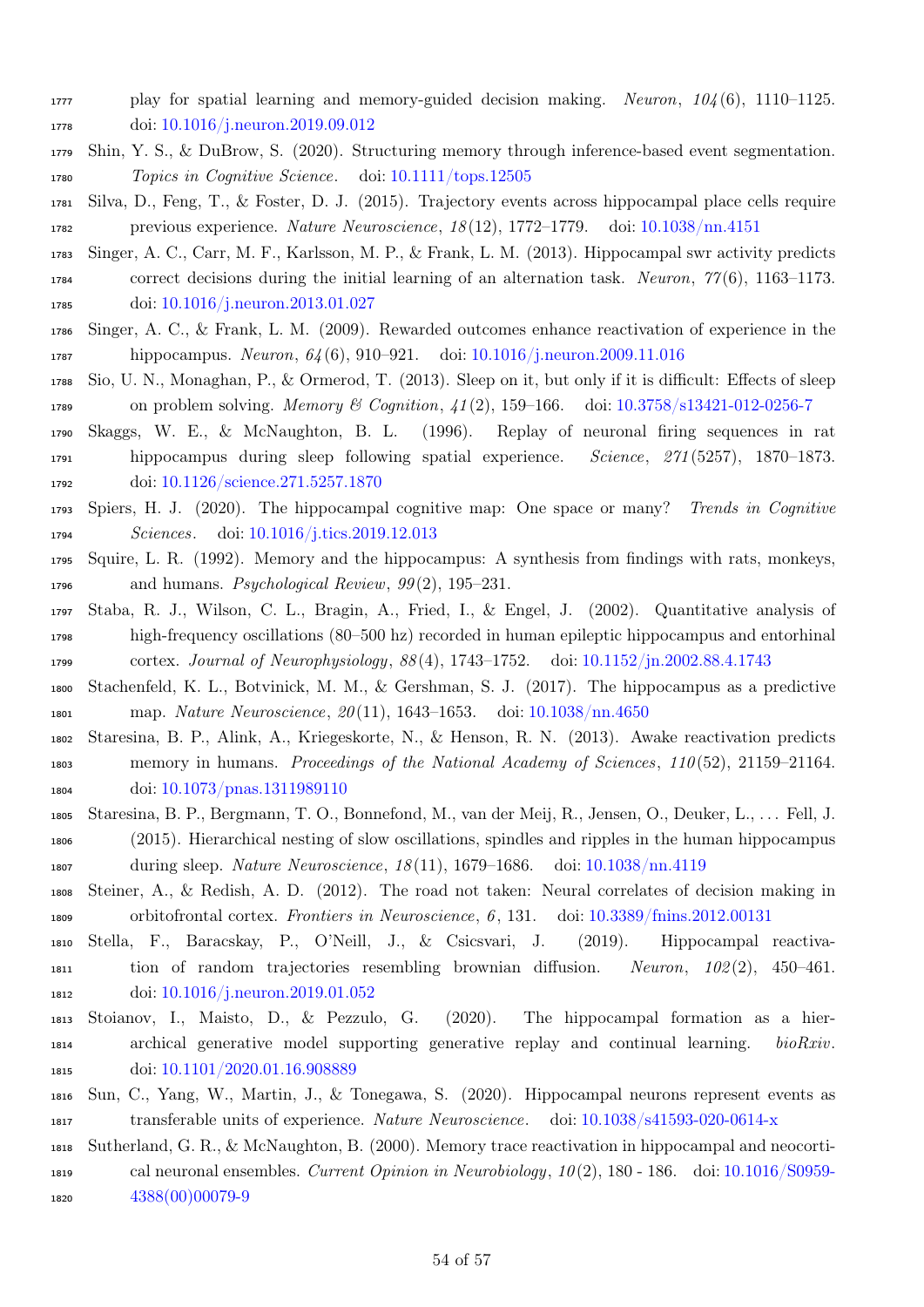- <span id="page-54-14"></span>Sutton, R. S. (1990). Integrated architectures for learning, planning, and reacting based on approxi-
- mating dynamic programming. In B. Porter & R. Mooney (Eds.), Machine learning proceedings 1990 (pp. 216–224). San Francisco (CA): Morgan Kaufmann. doi: [10.1016/B978-1-55860-141-](https://doi.org/10.1016/B978-1-55860-141-3.50030-4) [3.50030-4](https://doi.org/10.1016/B978-1-55860-141-3.50030-4)
- <span id="page-54-12"></span> Sutton, R. S. (1991). Dyna, an integrated architecture for learning, planning, and reacting. ACM 1826 SIGART Bulletin, 2(4), 160–163. doi: [10.1145/122344.122377](https://doi.org/10.1145/122344.122377)
- <span id="page-54-15"></span><span id="page-54-6"></span>Sutton, R. S., & Barto, A. G. (2018). Reinforcement learning: An introduction. MIT Press.
- Sutton, R. S., Szepesvári, C., Geramifard, A., & Bowling, M. (2012). Dyna-style planning with linear function approximation and prioritized sweeping. arXiv e-prints, abs/1206.3285 .
- <span id="page-54-11"></span> Swanson, R. A., Levenstein, D., McClain, K., Tingley, D., & Buzsáki, G. (2020). Variable speci- ficity of memory trace reactivation during hippocampal sharp wave ripples. Current Opinion in Behavioral Sciences, 32 , 126–135. (Understanding memory: Which level of analysis?) doi: [10.1016/j.cobeha.2020.02.008](https://doi.org/10.1016/j.cobeha.2020.02.008)
- <span id="page-54-10"></span> Talamini, L. M., Nieuwenhuis, I. L. C., Takashima, A., & Jensen, O. (2008). Sleep directly following 1835 learning benefits consolidation of spatial associative memory. Learning & Memory, 15(4), 233– 237. doi: [10.1101/lm.771608](https://doi.org/10.1101/lm.771608)
- <span id="page-54-9"></span> Tambini, A., Berners-Lee, A., & Davachi, L. (2017). Brief targeted memory reactivation during the awake state enhances memory stability and benefits the weakest memories. Scientific Reports, 1839  $\gamma(1)$ . doi:  $10.1038/s41598-017-15608-x$
- <span id="page-54-1"></span> Tambini, A., & Davachi, L. (2013). Persistence of hippocampal multivoxel patterns into postencoding rest is related to memory. Proceedings of the National Academy of Sciences, 110 (48), 19591– 19596. doi: [10.1073/pnas.1308499110](https://doi.org/10.1073/pnas.1308499110)
- <span id="page-54-3"></span> Tambini, A., & Davachi, L. (2019). Awake reactivation of prior experiences consolidates memories and biases cognition. Trends in Cognitive Sciences, 23 (10), 876–890. doi: [10.1016/j.tics.2019.07.008](https://doi.org/10.1016/j.tics.2019.07.008)
- <span id="page-54-2"></span> Tambini, A., Ketz, N., & Davachi, L. (2010). Enhanced brain correlations during rest are related to memory for recent experiences. Neuron, 65 (2), 280–290. doi: [10.1016/j.neuron.2010.01.001](https://doi.org/10.1016/j.neuron.2010.01.001)
- <span id="page-54-0"></span> Tang, W., & Jadhav, S. P. (2019). Sharp-wave ripples as a signature of hippocampal-prefrontal reactivation for memory during sleep and waking states. Neurobiology of Learning and Memory, 1849 160, 11–20. doi: [10.1016/j.nlm.2018.01.002](https://doi.org/10.1016/j.nlm.2018.01.002)
- <span id="page-54-8"></span> Tang, W., Shin, J. D., Frank, L. M., & Jadhav, S. P. (2017). Hippocampal-prefrontal reactivation during learning is stronger in awake compared with sleep states. Journal of Neuroscience, 37 (49), 11789–11805. doi: [10.1523/JNEUROSCI.2291-17.2017](https://doi.org/10.1523/JNEUROSCI.2291-17.2017)
- <span id="page-54-4"></span> Tang, W., Shin, J. D., & Jadhav, S. P. (2021). Multiple time-scales of decision making in the hippocampus and prefrontal cortex. eLife, 10 , e66227. doi: [10.7554/eLife.66227](https://doi.org/10.7554/eLife.66227)
- <span id="page-54-7"></span> Tang, Y., Nyengaard, J. R., De Groot, D. M., & Gundersen, H. J. G. (2001). Total regional and global number of synapses in the human brain neocortex. Synapse, 41 (3), 258-273. doi: [10.1002/syn.1083](https://doi.org/10.1002/syn.1083)
- <span id="page-54-5"></span> Taube, J., Muller, R., & Ranck, J. (1990). Head-direction cells recorded from the postsubiculum in 1859 freely moving rats. ii. effects of environmental manipulations. Journal of Neuroscience,  $10(2)$ , 436–447. doi: [10.1523/JNEUROSCI.10-02-00436.1990](https://doi.org/10.1523/JNEUROSCI.10-02-00436.1990)
- <span id="page-54-16"></span> Tolman, E. C. (1926). A behavioristic theory of ideas. Psychological Review, 33 (5), 352. doi: [10.1037/h0070532](https://doi.org/10.1037/h0070532)
- <span id="page-54-13"></span>1863 Tolman, E. C. (1938). The determiners of behavior at a choice point. Psychological Review,  $\frac{45(1)}{100}$ , 1–41. doi: [10.1037/h0062733](https://doi.org/10.1037/h0062733)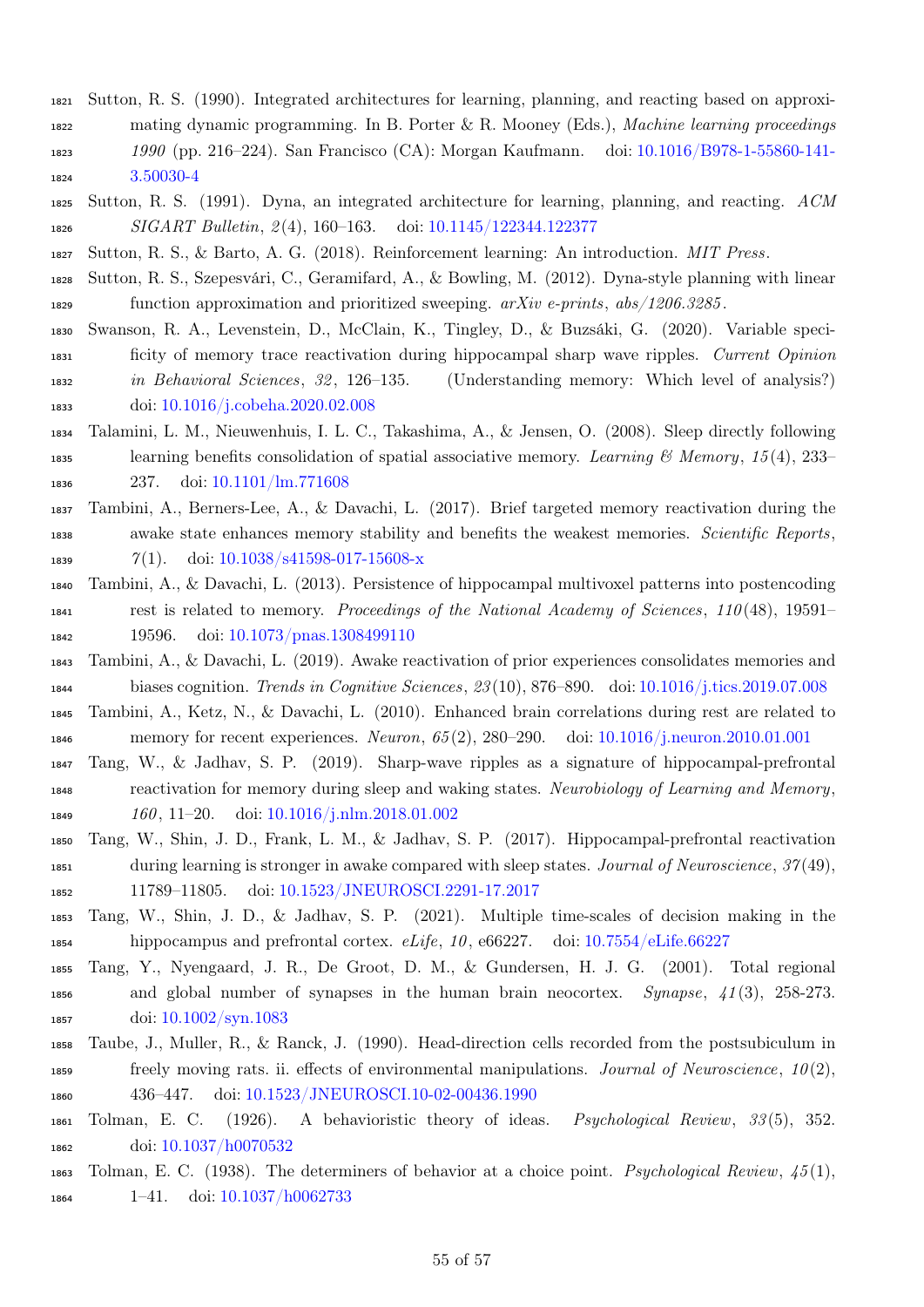- <span id="page-55-10"></span> Tolman, E. C. (1948). Cognitive maps in rats and men. Psychological Review, 55 (4), 189–208. doi: [10.1037/h0061626](https://doi.org/10.1037/h0061626)
- <span id="page-55-9"></span> Tompary, A., & Davachi, L. (2017). Consolidation promotes the emergence of representa-1868 tional overlap in the hippocampus and medial prefrontal cortex. Neuron,  $96(1)$ ,  $228-241$ . doi: [10.1016/j.neuron.2017.09.005](https://doi.org/10.1016/j.neuron.2017.09.005)
- <span id="page-55-2"></span> Trettel, S. G., Trimper, J. B., Hwaun, E., Fiete, I. R., & Colgin, L. L. (2019). Grid cell co-activity patterns during sleep reflect spatial overlap of grid fields during active behaviors. Nature Neuro-1872 science, 22(4), 609-617. doi: [10.1038/s41593-019-0359-6](https://doi.org/10.1038/s41593-019-0359-6)
- <span id="page-55-8"></span> van de Ven, G. M., Siegelmann, H. T., & Tolias, A. S. (2020). Brain-inspired replay for continual learn- ing with artificial neural networks. Nature Communications, 11 (1), 4069. doi: [10.1038/s41467-](https://doi.org/10.1038/s41467-020-17866-2) [020-17866-2](https://doi.org/10.1038/s41467-020-17866-2)
- <span id="page-55-7"></span> van de Ven, G. M., & Tolias, A. S. (2018). Generative replay with feedback connections as a general 1877 strategy for continual learning.  $arXiv$  e-prints,  $arXiv:1809.10635$ .
- <span id="page-55-3"></span> van de Ven, G. M., Trouche, S., McNamara, C. G., Allen, K., & Dupret, D. (2016). Hippocampal offline reactivation consolidates recently formed cell assembly patterns during sharp wave-ripples. Neuron, 92 (5), 968–974. doi: [10.1016/j.neuron.2016.10.020](https://doi.org/10.1016/j.neuron.2016.10.020)
- <span id="page-55-4"></span> van Seijen, H., & Sutton, R. (2015). A deeper look at planning as learning from replay. In International conference on machine learning (pp. 2314–2322).
- <span id="page-55-0"></span> Vaz, A. P., Inati, S. K., Brunel, N., & Zaghloul, K. A. (2019). Coupled ripple oscillations between the medial temporal lobe and neocortex retrieve human memory. Science, 363 (6430), 975–978. doi: [10.1126/science.aau8956](https://doi.org/10.1126/science.aau8956)
- <span id="page-55-1"></span> Vaz, A. P., Wittig, J. H., Inati, S. K., & Zaghloul, K. A. (2020). Replay of cortical spiking sequences during human memory retrieval. Science, 367 (6482), 1131–1134. doi: [10.1126/science.aba0672](https://doi.org/10.1126/science.aba0672)
- <span id="page-55-16"></span> Vértes, E., & Sahani, M. (2019). A neurally plausible model learns successor representations in partially observable environments. In H. Wallach, H. Larochelle, A. Beygelzimer, F. d'Alché-Buc, E. Fox, & R. Garnett (Eds.), Advances in neural information processing systems 32 (pp. 13714–13724).
- <span id="page-55-11"></span>Curran Associates, Inc.
- Wang, S., Feng, S. F., & Bornstein, A. (2020). Mixing memory and desire: How memory reactivation 1893 supports deliberative decision-making.  $PsyArXiv$ . doi: [10.31234/osf.io/5vksj](https://doi.org/10.31234/osf.io/5vksj)
- <span id="page-55-13"></span> Whittington, J. C., Muller, T. H., Mark, S., Chen, G., Barry, C., Burgess, N., & Behrens, T. E. (2020). The Tolman-Eichenbaum Machine: Unifying space and relational memory through generalization in the hippocampal formation. Cell, 183 (5), 1249 - 1263.e23. doi: [10.1016/j.cell.2020.10.024](https://doi.org/10.1016/j.cell.2020.10.024)
- <span id="page-55-12"></span> Wikenheiser, A. M., Marrero-Garcia, Y., & Schoenbaum, G. (2017). Suppression of ventral hip-1898 pocampal output impairs integrated orbitofrontal encoding of task structure. Neuron,  $95(5)$ , 1197-1207.e3. doi: [10.1016/j.neuron.2017.08.003](https://doi.org/10.1016/j.neuron.2017.08.003)
- <span id="page-55-6"></span> Wikenheiser, A. M., & Redish, A. D. (2013). The balance of forward and back-1901 ward hippocampal sequences shifts across behavioral states. *Hippocampus*, 23(1), 22-29. doi: [doi.org/10.1002/hipo.22049](https://doi.org/doi.org/10.1002/hipo.22049)
- <span id="page-55-14"></span> Wikenheiser, A. M., & Redish, A. D. (2015a). Decoding the cognitive map: ensemble hip-1904 pocampal sequences and decision making. Current Opinion in Neurobiology, 32, 8–15. doi: [10.1016/j.conb.2014.10.002](https://doi.org/10.1016/j.conb.2014.10.002)
- <span id="page-55-5"></span> Wikenheiser, A. M., & Redish, A. D. (2015b). Hippocampal theta sequences reflect current goals. Nature Neuroscience, 18 (2), 289–294. doi: [10.1038/nn.3909](https://doi.org/10.1038/nn.3909)
- <span id="page-55-15"></span>Wikenheiser, A. M., & Schoenbaum, G. (2016). Over the river, through the woods: cognitive maps